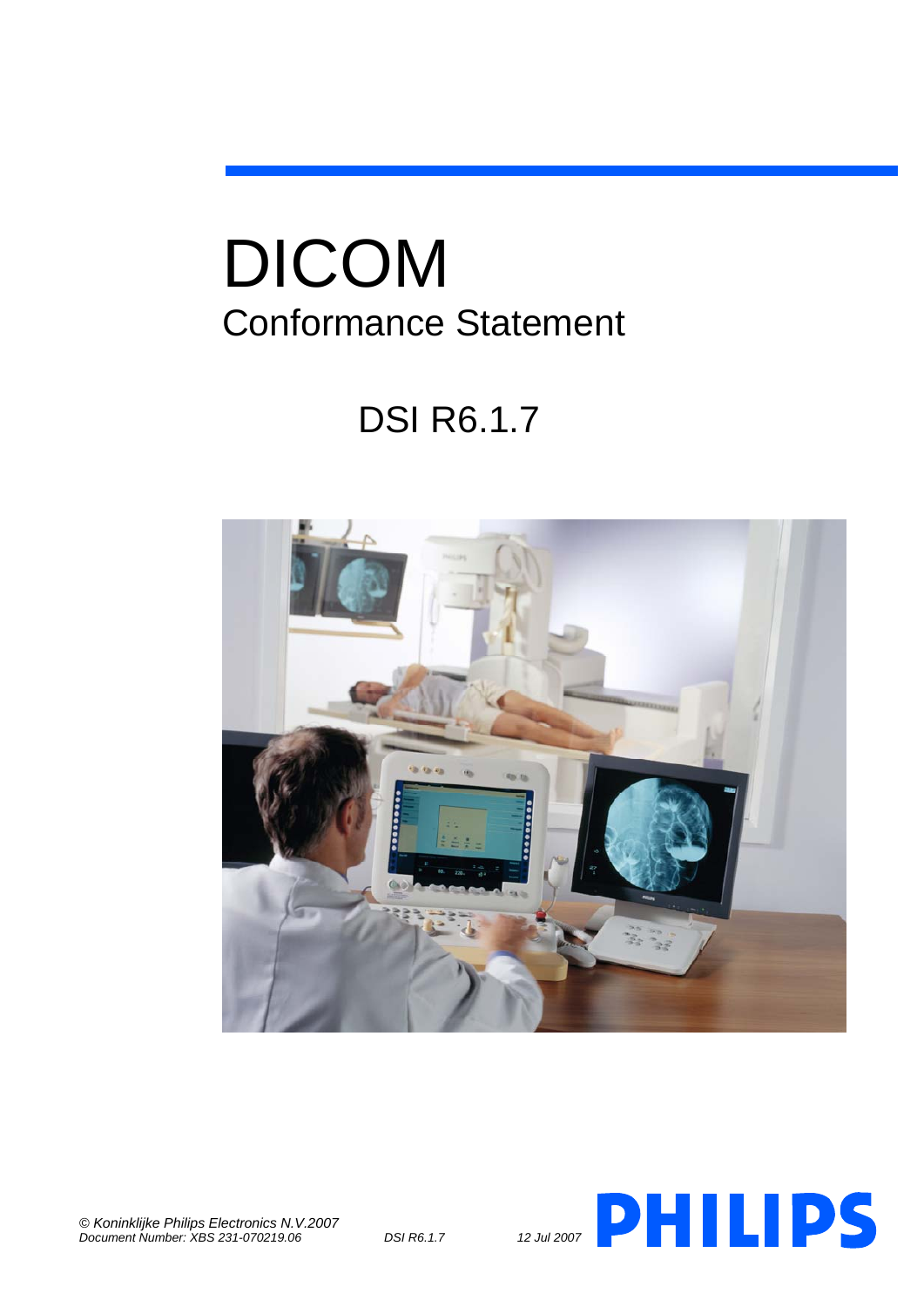**Issued by:** Philips Medical Systems Nederland B.V. CTO/ C&S - Interoperability Competence Center

P.O. Box 10.000 5680 DA Best The Netherlands

 email: mailto:dicom@philips.com Internet: http://www.medical.philips.com/connectivity/

Document Number: XBS 231-070219.06 Date: 12 July 2007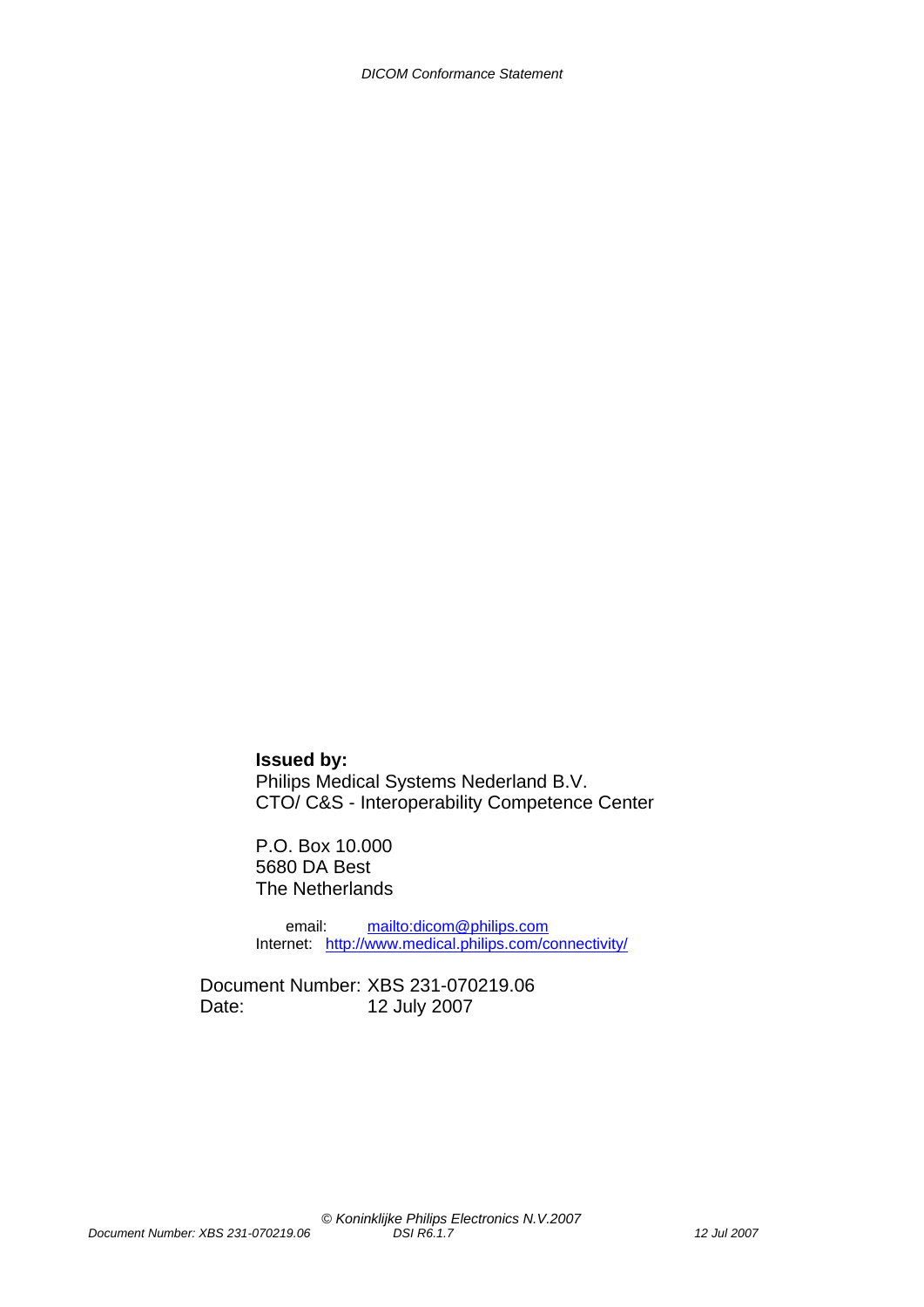# **OVERVIEW**

The DSI (Digital Spot Imaging) System in a DICOM Network environment exists of an application to retrieve a Worklist from a Radiology Information System (RIS) and transfer Image data to a remote system.

The DSI (Analog) System is an Analog Fluorography modality and is part of an X-Ray System.

The DSI System provides the following DICOM data exchange features:

- Request Worklist / Study Component Management (SCM) functionality
- Issue Procedure information to RIS / HIS System
- Image acquisition and display
- Image review and processing
- Image handling, storage and networking,
- Administration of patient, physician and examination data.
- Copy images from the local database to remote databases.
- Can send out images either as raw data or as processed data.

The main application areas are:

- R/F examinations
- Vascular examinations
- interventional procedures



#### Figure 1: DSI (Analog) System in a DICOM Network environment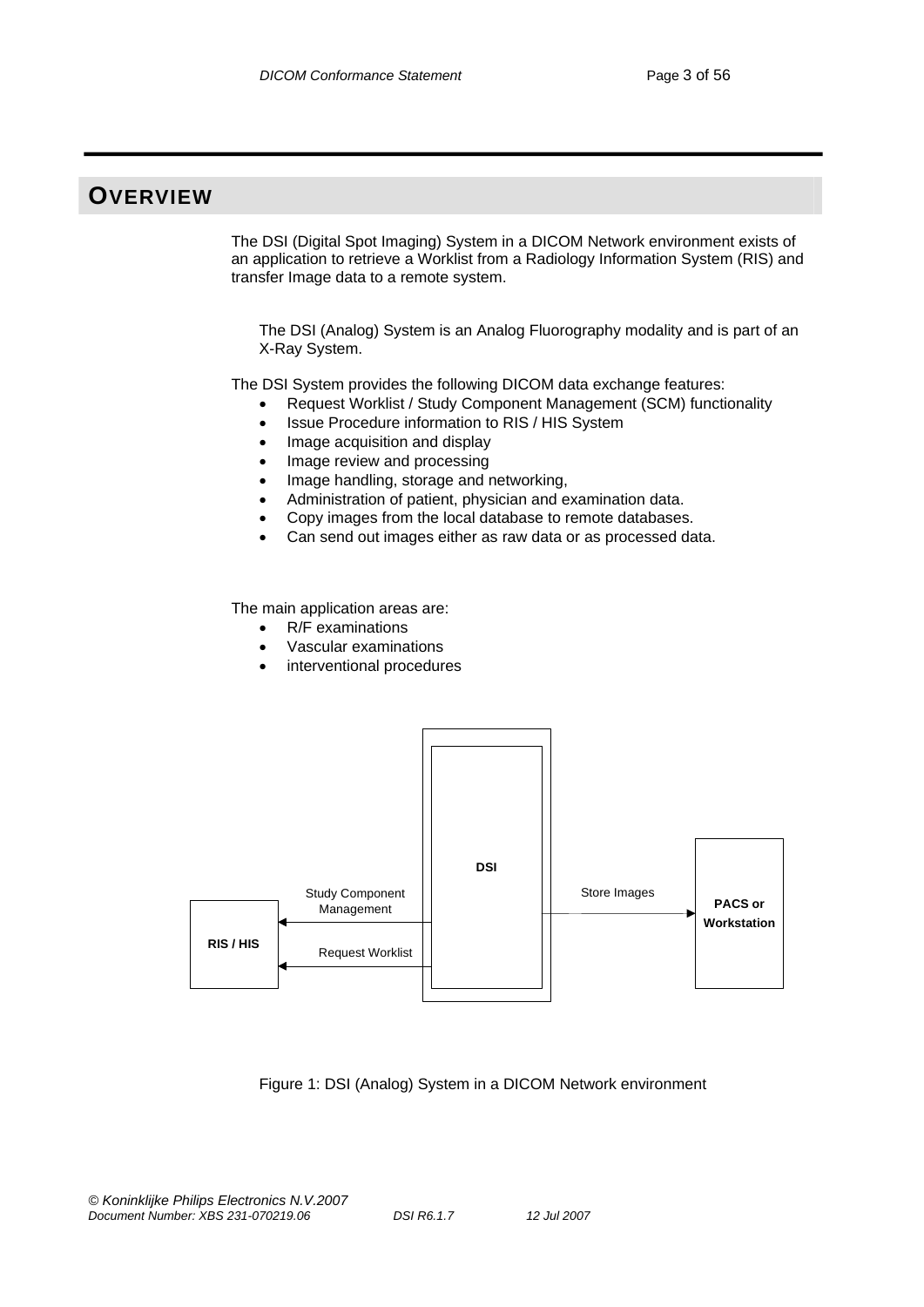The DSI system allows the operator also to view, analyze and process the images stored in the database. Some advanced analysis and processing applications are primarily designed for images generated by Philips equipment when sent to the DSI.

This document describes the DICOM conformance of the DSI platform. Application package specific DICOM conformance is described in separate Conformance Statements.

Table 1 presents an overview of all network services and the applicable SOP classes as provided by DSI.

| <b>SOP Class</b>                                                   |                                              |                         | <b>Provider</b>     |  |
|--------------------------------------------------------------------|----------------------------------------------|-------------------------|---------------------|--|
| <b>Name</b>                                                        | UID                                          | <b>Service</b><br>(SCU) | of Service<br>(SCP) |  |
|                                                                    | Storage for the AutoPush Mode (NO Processed) |                         |                     |  |
| X-Ray Specialization                                               | 1.3.46.670589.2.3.1.1                        | Yes                     | No.                 |  |
| Grayscale Softcopy Presentation State Storage                      | 1.2.840.10008.5.1.4.1.1.11.1                 | Yes                     | No.                 |  |
| Storage for the NO AutoPush Mode (Processed)                       |                                              |                         |                     |  |
| X-Ray Specialization                                               | 1.3.46.670589.2.3.1.1                        | Yes                     | No.                 |  |
| Grayscale Softcopy Presentation State Storage                      | 1.2.840.10008.5.1.4.1.1.11.1                 | Yes                     | No.                 |  |
| Storage for the NO AutoPush (Processed) Mode (RF & SC and SC only) |                                              |                         |                     |  |
| Secondary Capture Image Storage                                    | 1.2.840.10008.5.1.4.1.1.7                    | Yes                     | <b>No</b>           |  |
| X-Ray Radiofluoroscopic Image Storage                              | 1.2.840.10008.5.1.4.1.1.12.2                 | Yes                     | No.                 |  |
| <b>Workflow Management</b>                                         |                                              |                         |                     |  |
| Modality Worklist Information Model - FIND                         | 1.2.840.10008.5.1.4.31                       | Yes                     | <b>No</b>           |  |
| <b>Study Component Management SOP Class</b>                        | 1.2.840.10008.3.1.2.3.2                      | Yes                     | No.                 |  |

#### **Table 1: Network Services for the DSI (Analog)**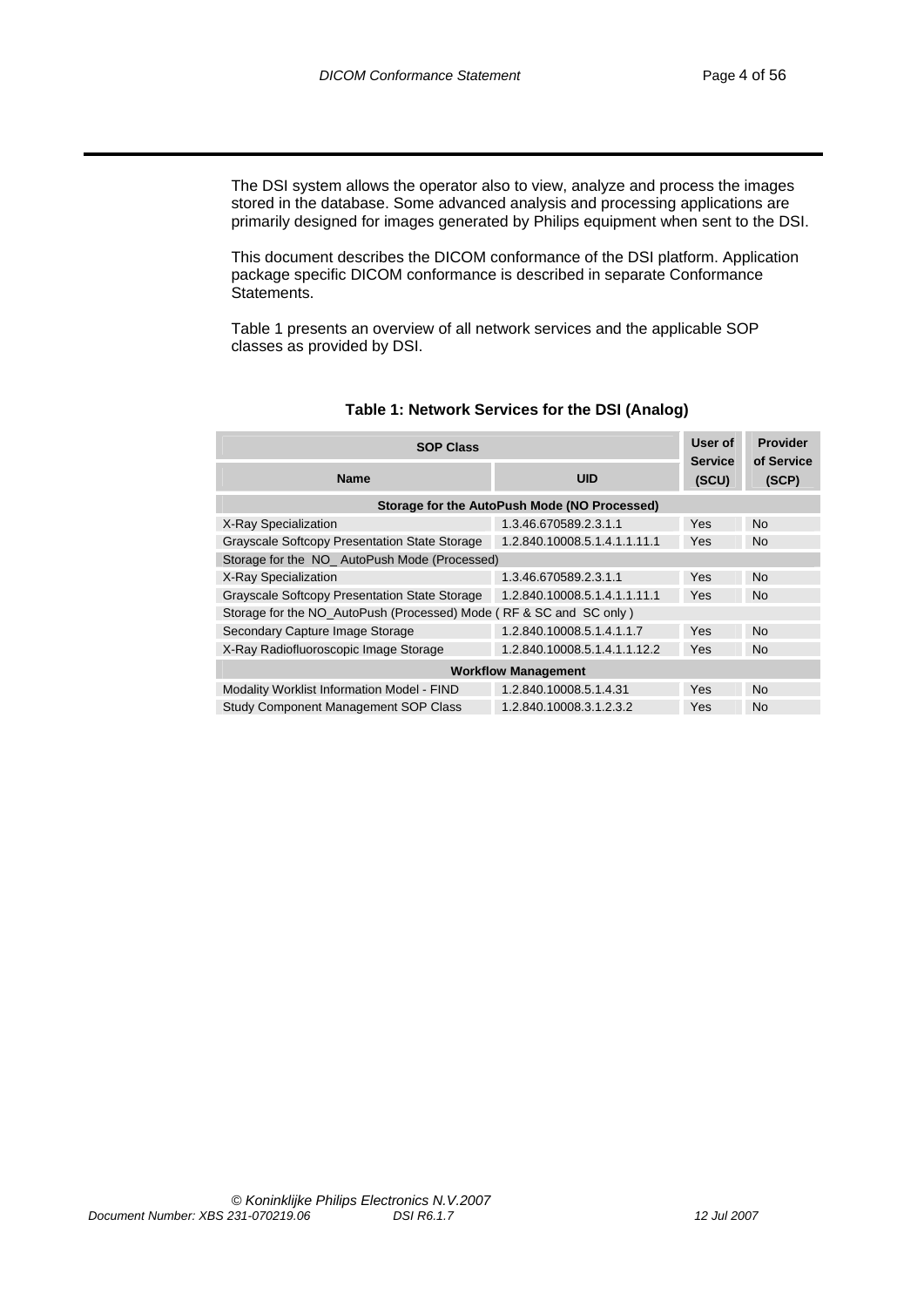# TABLE OF CONTENTS

| 1.       |                                                                                 |  |
|----------|---------------------------------------------------------------------------------|--|
| 1.1.     |                                                                                 |  |
| 1.2.     |                                                                                 |  |
| 1.3.     |                                                                                 |  |
| 1.4.     |                                                                                 |  |
| 1.5.     |                                                                                 |  |
| 1.6.     |                                                                                 |  |
| 1.7.     |                                                                                 |  |
| 1.8.     |                                                                                 |  |
| 1.9.     |                                                                                 |  |
| 2.       |                                                                                 |  |
| 2.1.     |                                                                                 |  |
| 2.1.1.   |                                                                                 |  |
| 2.2.     |                                                                                 |  |
| 2.2.1.   |                                                                                 |  |
| 2.2.1.1. |                                                                                 |  |
| 2.3.     |                                                                                 |  |
| 3.       |                                                                                 |  |
| 3.1.     |                                                                                 |  |
| 3.1.1.   |                                                                                 |  |
| 3.1.1.1. |                                                                                 |  |
| 3.1.1.2. |                                                                                 |  |
| 3.1.1.3. |                                                                                 |  |
| 3.1.1.4  |                                                                                 |  |
| 3.1.2.   |                                                                                 |  |
| 3.1.2.1. |                                                                                 |  |
| 3.1.2.2. |                                                                                 |  |
| 3.1.2.3. |                                                                                 |  |
| 3.1.3.   |                                                                                 |  |
| 4.       |                                                                                 |  |
| 4.1.     |                                                                                 |  |
| 5.       |                                                                                 |  |
| 6.       |                                                                                 |  |
| 6.1.     |                                                                                 |  |
| 6.1.1.   |                                                                                 |  |
| 6.1.1.1. |                                                                                 |  |
| 6.1.2.   |                                                                                 |  |
| 6.2.     |                                                                                 |  |
| 7.       |                                                                                 |  |
| 8.       |                                                                                 |  |
| 8.1.     |                                                                                 |  |
| 8.1.1.   | Created Secondary Capture Image Storage SOP Class (Processed / Non AutoPush) 34 |  |
| 8.1.2.   | Created RF Image Storage SOP Class (Processed / No AutoPush)  37                |  |
| 8.1.3.   | Created RAW data images for the Processed / No AutoPush Mode  40                |  |
| 8.1.3.1. | Created Softcopy Presentation SOP class for Processed / No AutoPush Mode 40     |  |
| 8.1.3.2. | Specialized PMS X-Ray Object for Processed / No AutoPush Mode.  44              |  |
| 8.1.4.   | Created RAW data images for the UnProcessed / AutoPush Mode  48                 |  |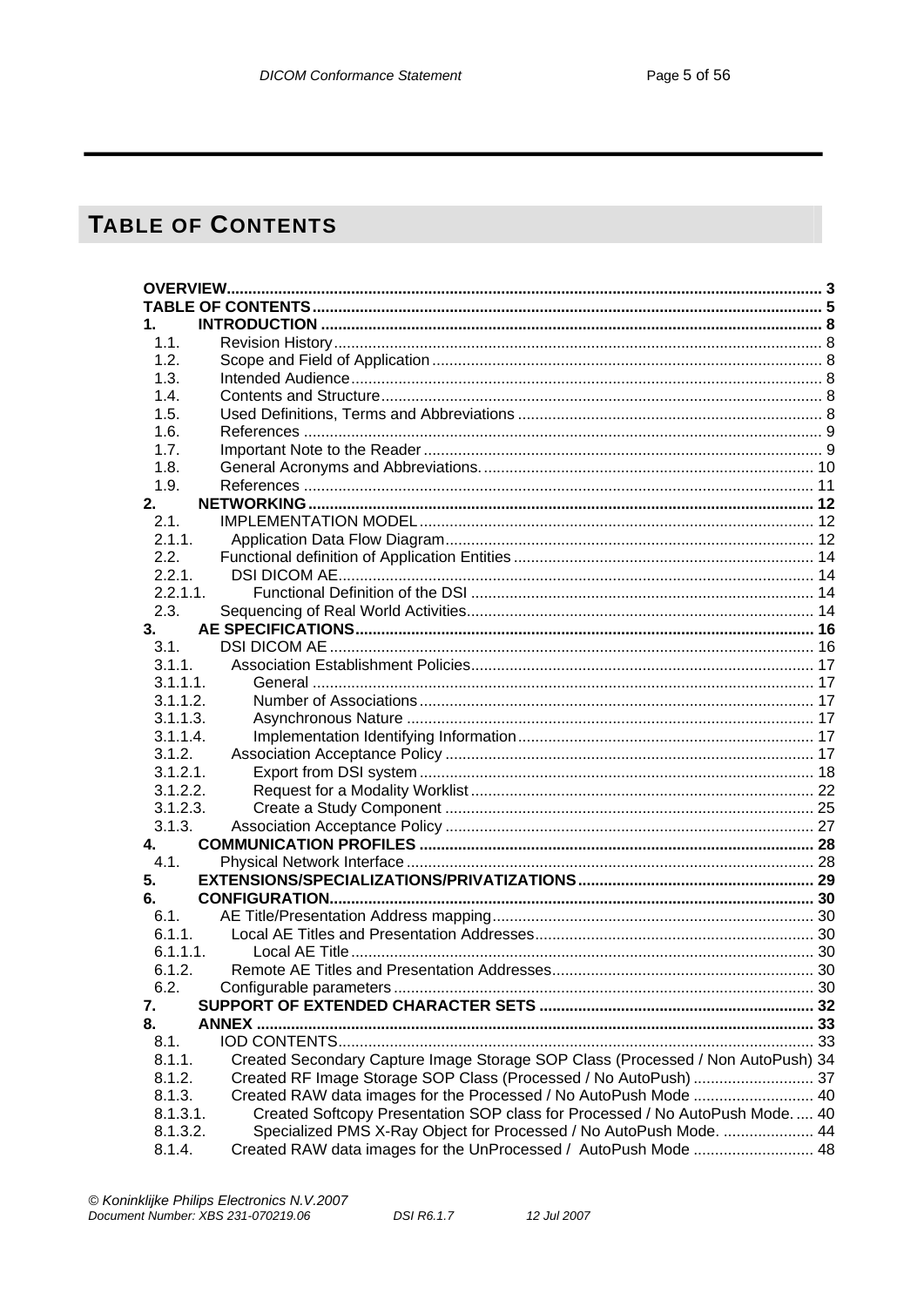| 8.1.4.1. Created Softcopy Presentation State Storage SOP Class for UnProcessed / |
|----------------------------------------------------------------------------------|
|                                                                                  |
| 8.1.4.2. Specialized PMS X-Ray Object for UnProcessed / AutoPush Mode.  52       |
|                                                                                  |
|                                                                                  |
|                                                                                  |
|                                                                                  |
|                                                                                  |
|                                                                                  |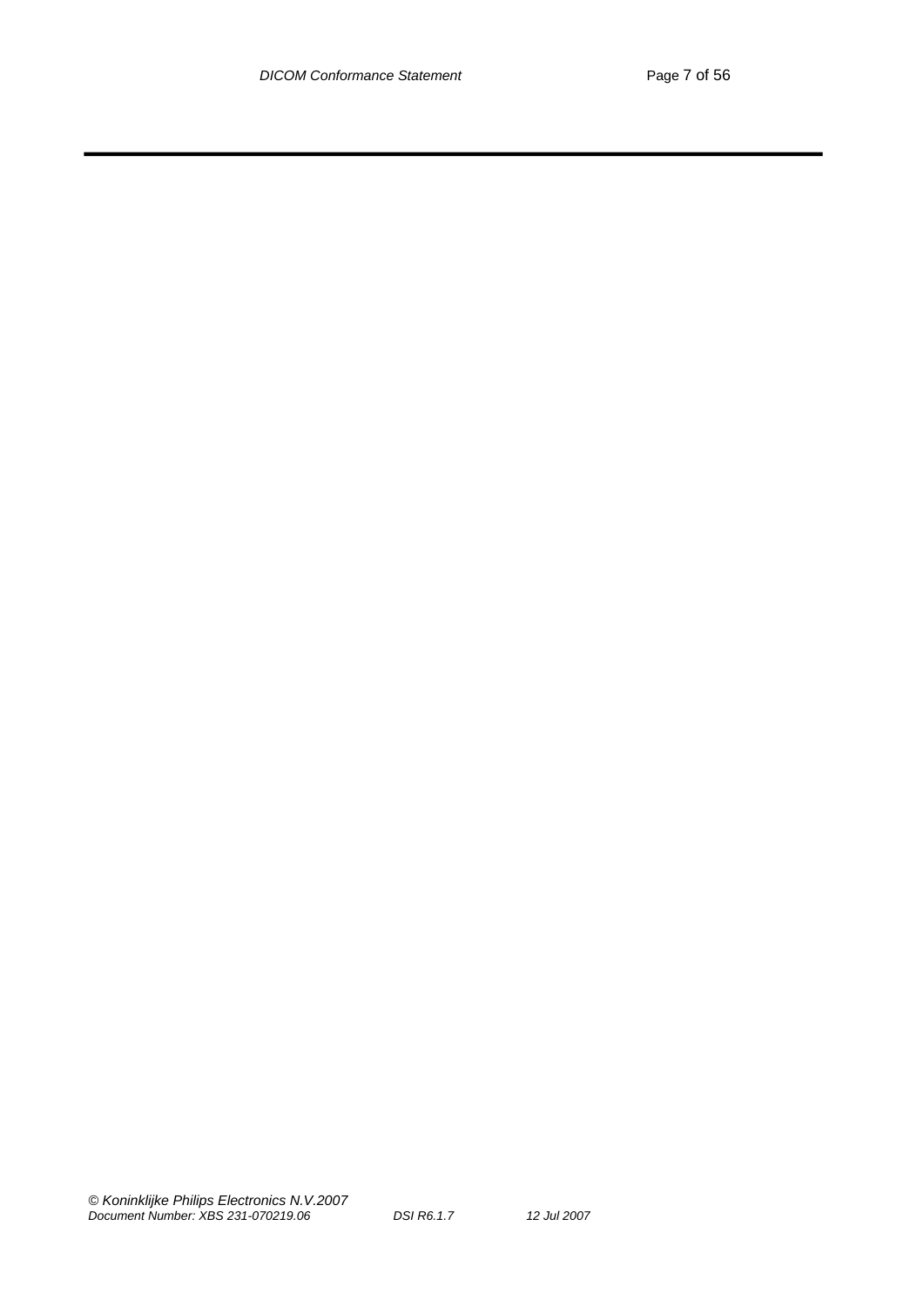# **1. INTRODUCTION**

# **1.1. Revision History**

#### **Table 2: Revision History**

| <b>Document</b><br><b>Version</b> | Date of<br><b>Issue</b> | <b>Author</b> | <b>Description</b>                                                                     |
|-----------------------------------|-------------------------|---------------|----------------------------------------------------------------------------------------|
| 06                                | 12-07-2007              | CTO, C&S-IC2  | Approved version DICOM Conformance Statement<br>DICOM Conformance Statement DSI R6.1.7 |

This chapter provides general information about the purpose, scope and contents of this Conformance Statement.

# **1.2. Scope and Field of Application**

The scope of this DICOM Conformance Statement is to facilitate data exchange with equipment of Philips Medical Systems. This document specifies the compliance to the DICOM standard (formally called the NEMA PS 3.X standards). It contains a short description of the applications involved and provides technical information about the data exchange capabilities of the equipment. The main elements describing these capabilities are: the supported DICOM Service Object Pair (SOP) Classes, Roles, Information Object Definitions (IOD) and Transfer Syntaxes.

The field of application is the integration of the Philips Medical Systems equipment into an environment of medical devices. This Conformance Statement should be read in conjunction with the DICOM standard and its addenda [DICOM].

# **1.3. Intended Audience**

This Conformance Statement is intended for:

- $\triangleright$  (potential) customers
- $\triangleright$  system integrators of medical equipment
- software designers implementing DICOM interfaces

It is assumed that the reader is familiar with the DICOM standard.

# **1.4. Contents and Structure**

The DICOM Conformance Statement is contained in chapter 2 through 7 and follows the contents and structuring requirements of DICOM PS 3.2.

# **1.5. Used Definitions, Terms and Abbreviations**

DICOM definitions, terms and abbreviations are used throughout this Conformance Statement. For a description of these, see NEMA PS 3.3 and PS 3.4. The word Philips in this document refers to Philips Medical Systems.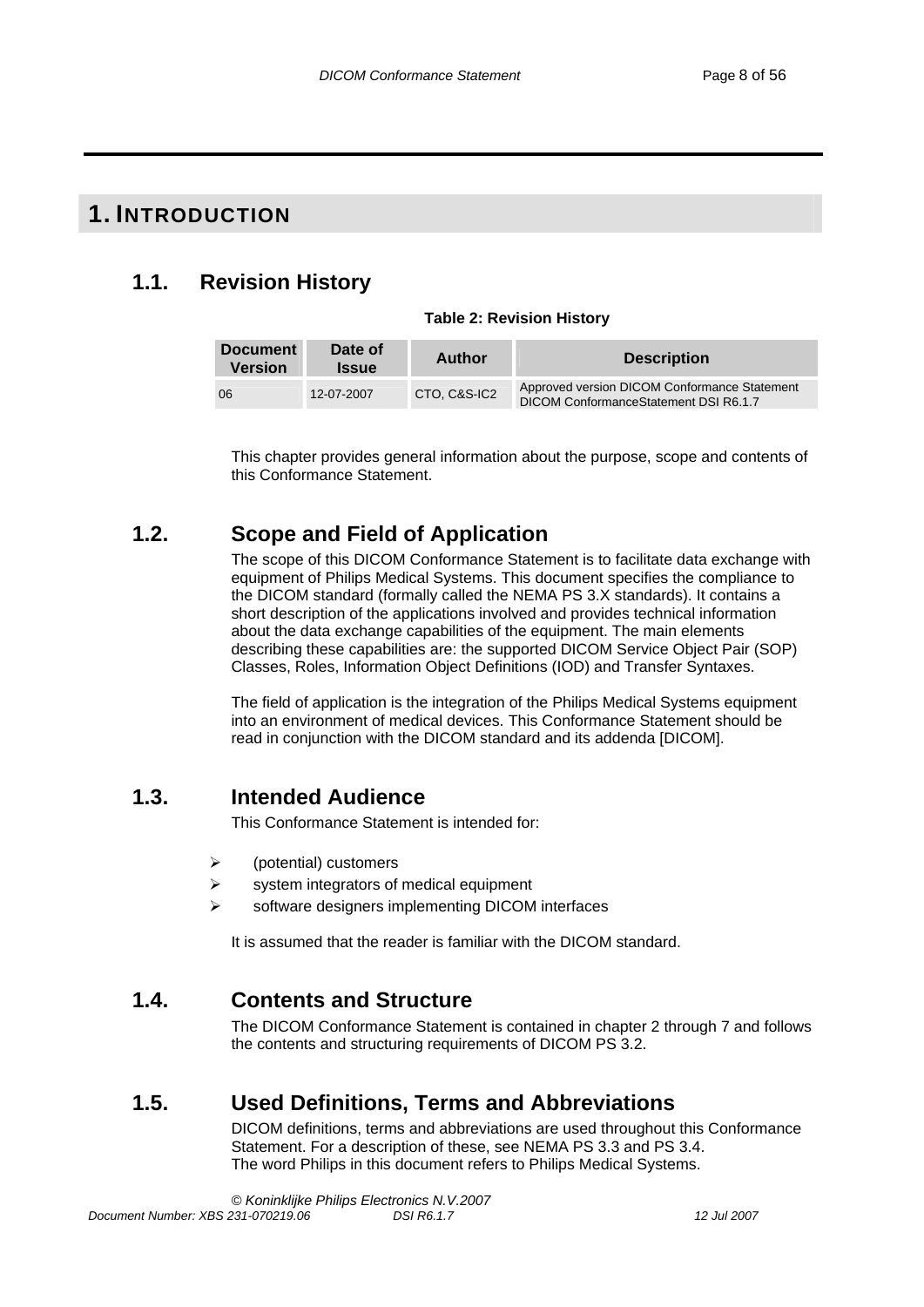# **1.6. References**

 [ DICOM] The Digital Imaging and Communications in Medicine (DICOM) standard Part 1 – 16 (NEMA PS 3.1 – PS 3.16), National Electrical Manufacturers Association (NEMA) Publication Sales 1300 N. 17<sup>th</sup> Street, Suite 1847 Rosslyn, Va. 22209, United States of America

# **1.7. Important Note to the Reader**

This Conformance Statement by itself does not guarantee successful interoperability of Philips equipment with non-Philips equipment. The user (or user's agent) should be aware of the following issues:

#### ¾ **Interoperability**

Interoperability refers to the ability of application functions, distributed over two or more systems, to work successfully together. The integration of medical devices into a IT environment may require application functions that are not specified within the scope of DICOM. Consequently, using only the information provided by this Conformance Statement does not guarantee interoperability of Philips equipment with non-Philips equipment.

It is the user's responsibility to analyze thoroughly the application requirements and to specify a solution that integrates Philips equipment with non-Philips equipment.

#### ¾ **Validation**

Philips equipment has been carefully tested to assure that the actual implementation of the DICOM interface corresponds with this Conformance Statement. Where Philips equipment is linked to non-Philips equipment, the first step is to compare the relevant Conformance Statements. If the Conformance Statements indicate that successful information exchange should be possible, additional validation tests will be necessary to ensure the functionality, performance, accuracy and stability of image and image related data. It is the responsibility of the user (or user's agent) to specify the appropriate test suite and to carry out the additional validation tests.

#### ¾ **New versions of the DICOM Standard**

The DICOM Standard will evolve in future to meet the user's growing requirements and to incorporate new features and technologies. Philips is actively involved in this evolution and plans to adapt its equipment to future versions of the DICOM Standard. In order to do so, Philips reserves the right to make changes to its products or to discontinue its delivery.

The user should ensure that any non-Philips provider linking to Philips equipment, also adapts to future versions of the DICOM Standard. If not, the incorporation of DICOM enhancements into Philips equipment may lead to loss of connectivity (in case of networking) and incompatibility (in case of media).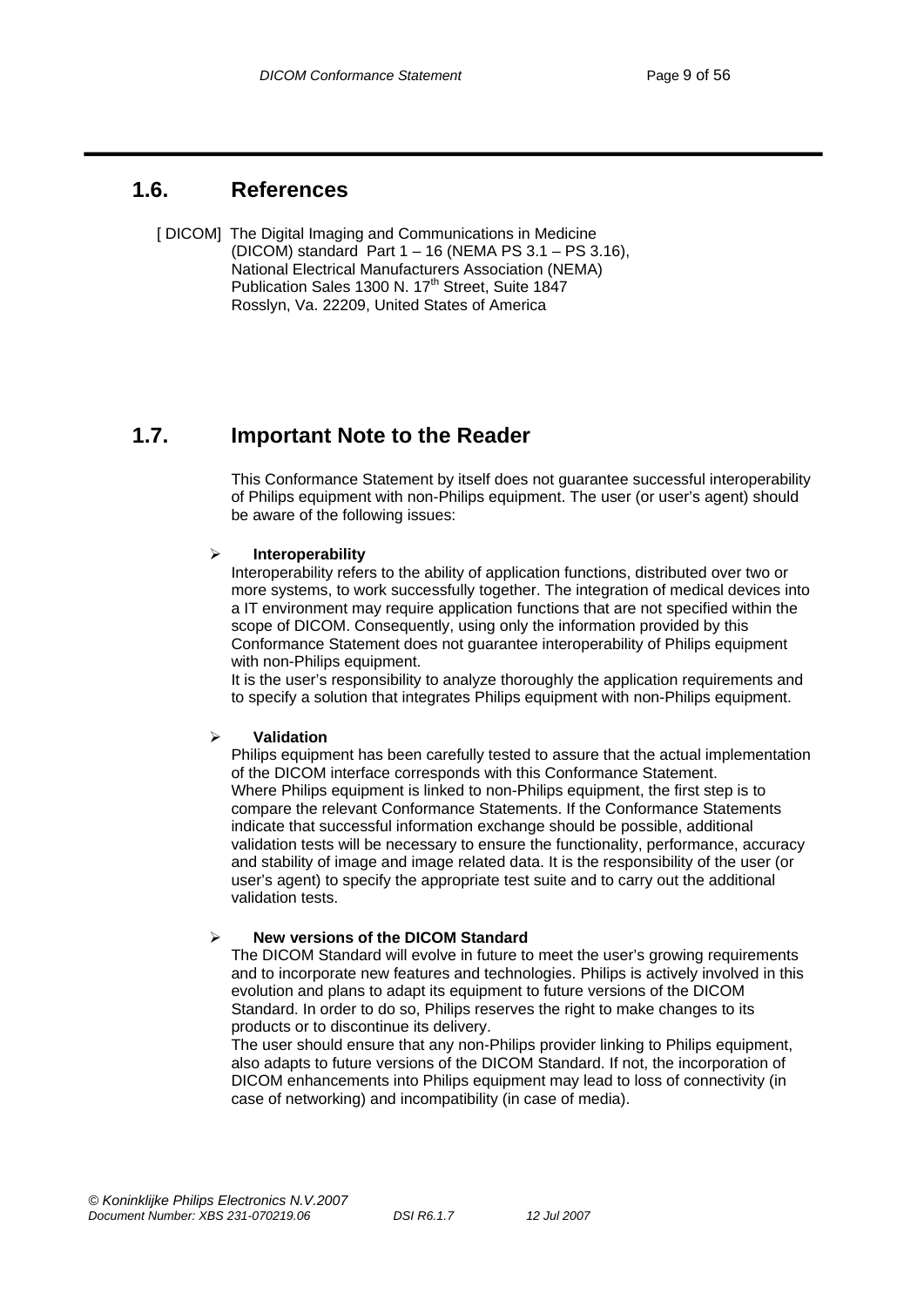# **1.8. General Acronyms and Abbreviations.**

The following acronyms and abbreviations are used in the document.

- $\triangleright$  AE Application Entity
- ACP Archiving / Connectivity and Print
- ACR American College of Radiology
- ANSI American National Standard Institute
- CD-R CD Recordable
- SCM Study Component Management SOP Class
- DICOM Digital Imaging and Communication in Medicine
- DIMSE DICOM Message Service Element
- DIMSE-C DICOM Message Service Element-Composite
- DIMSE-N DICOM Message Service Element-Normalized
- $\triangleright$  DSI Digital Spot Imaging
- DVD Digital Versatile Disc
- $\triangleright$  ELE Explicit VR Little Endian
- $\triangleright$  EBE Explicit VR Big Endian
- EV EasyVision
- GUI Graphic User Interface
- HIS Hospital Information System
- HL7 Health Level Seven
- $\triangleright$  ILE Implicit VR Little Endian
- IOD Information Object Definition
- ISIS Information System Imaging System
- MWL Modality Worklist
- NEMA National Electrical Manufacturers Association
- PACS Picture Archiving Communication System
- PDU Protocol Data Unit
- RIS Radiology Information System
- RF X-Ray Radiofluoroscopic Image
- RWA Real World Activity
- SC Secondary Capture Image
- SCM Study Component Management SOP Class
- SCP Service Class Provider
- SCU Service Class User
- SOP Service Object Pair
- TCP/IP Transmission Control Protocol/Internet protocol
- UID Unique Identifier
- WLM Worklist Management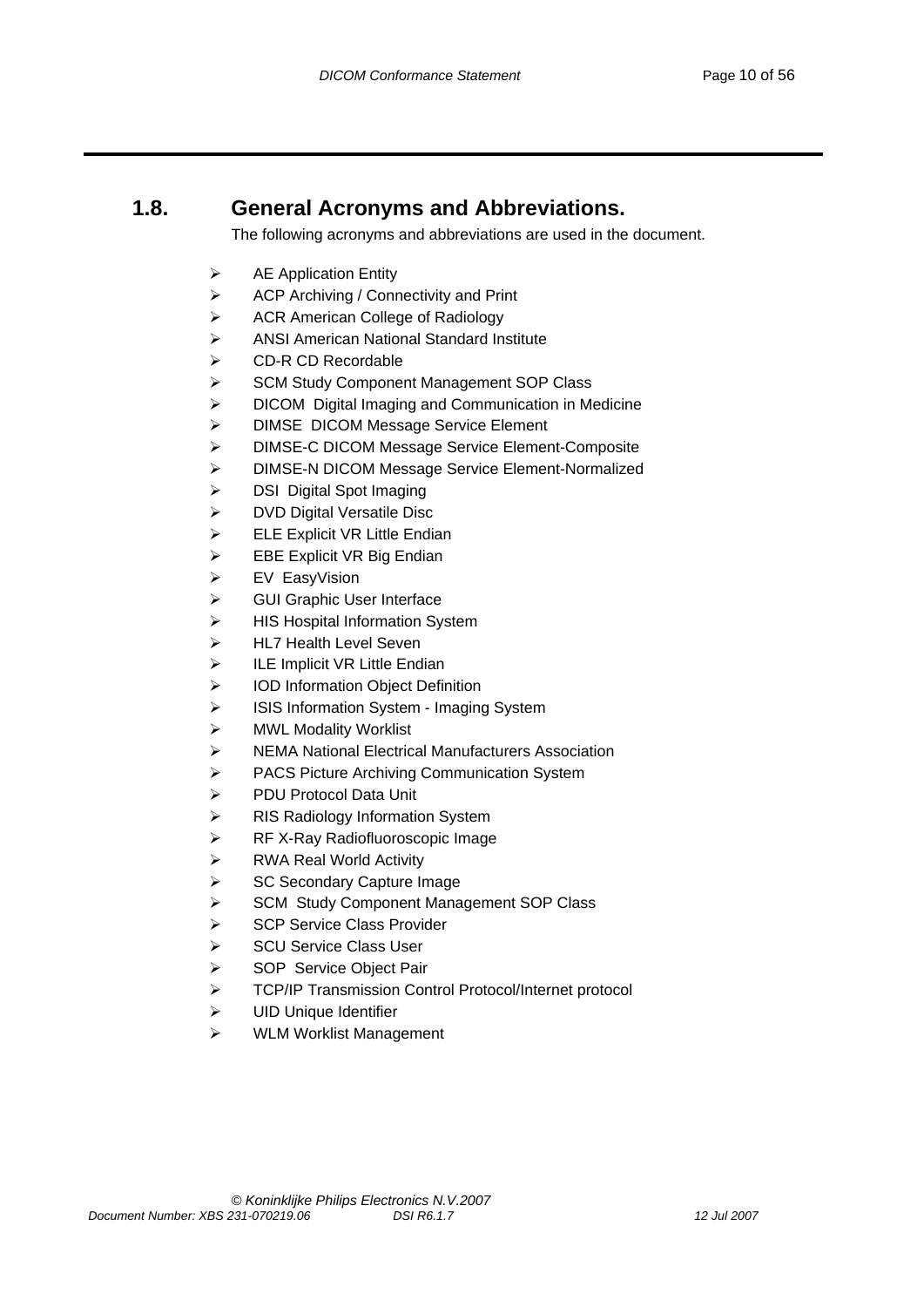#### **The following terms are used in this document:**

#### **DSI System.**

The Digital Spot Imaging System is a X-ray system, designed to provide faster, more confident diagnoses. It combines a wide application range with revolutionary technology that adapts the system to your way of working.

#### **Image Archive (PACS)**

A PACS is a system that provides long term storage of images, Presentation States, Key Image Notes and Evidence Documents [IHE].

#### **Image Display Viewer**

The Image Display Viewer is a system that offers browsing of Patients' Studies. In addition, it may support the retrieval and display of selected sets of images, Presentation States, Key Image Notes, and Evidence Documents [IHE].

#### **Department System Scheduler**

A department-based information system that provides functions related to the management of orders received from external systems or through the department system's user interface. Upon a defined workflow action, makes procedures available for charge posting. The actor defines the action/event that actually causes charges to post [IHE].

#### **Performed Procedure Step Manager**

A system that re-distribute the Modality Performed Procedure Step Information from the Acquisition Modality or image Creator to the Department System Scheduler/Order Filler and Image Manager [IHE].

### **1.9. References**

| [DICOM] | Digital Imaging and Communications in Medicine (DICOM), Part $1 - 16$<br>(NEMA PS 3.1 – PS 3.16),<br>National Electrical Manufacturers Association (NEMA)<br>Publication Sales 1300 N. 17 <sup>th</sup> Street, Suite 1847<br>Rosslyn, Virginia. 22209, United States of America |
|---------|----------------------------------------------------------------------------------------------------------------------------------------------------------------------------------------------------------------------------------------------------------------------------------|
| [IHE]   | Integrating the Healthcare Enterprise<br>(IHE) Technical Framework Revision 5.4:<br>Radiological Society of North America (RSNA), Inc.<br>820 Jorie Boulevard, Oak Brook, IL, United States of America                                                                           |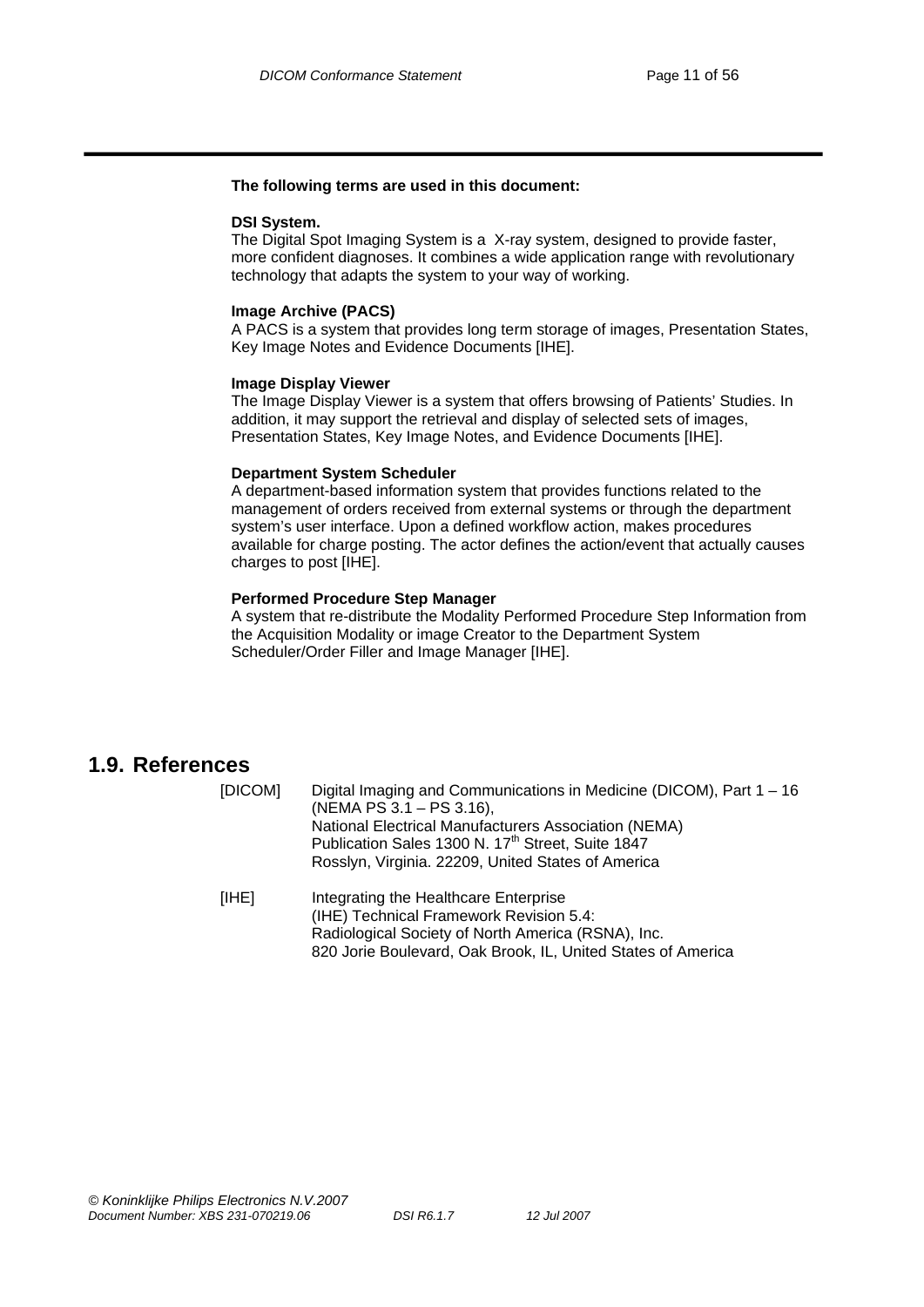# **2. NETWORKING**

This section contains the networking related services (vs. the media related ones).

### **2.1. IMPLEMENTATION MODEL**

 The implementation model consists of the Application Data Flow Diagram, specifying the relationship between the DSI Application Entity and the "external world".

### **2.1.1. Application Data Flow Diagram**

The DSI contains one Application Entity able to export DICOM images and handle Modality Worklists. The related Implementation Model is shown in Figure 2.



**Figure 2. Networking Application Data Flow Diagram of the DSI R 6.1.7** 

As documented in the PS 3.4, the arrows in the diagram on the previous page have the following meanings: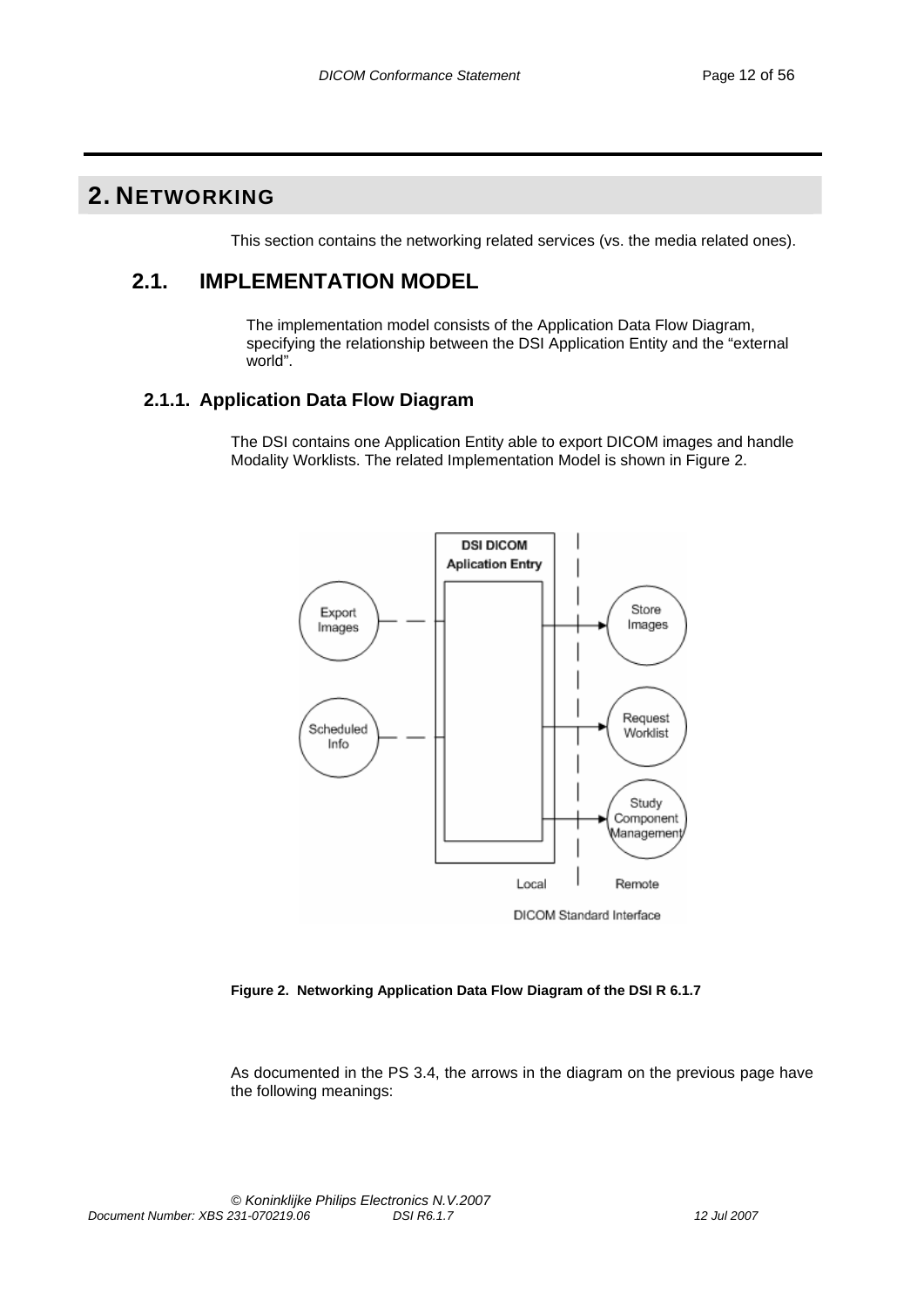• An arrow pointing to the right indicates the local application entity initiates an association.

The DSI DICOM Export transfers a complete examination to a remote DICOM node. The transfer of a subset of images in an examination is possible. During the DICOM store operation it is possible to perform a cancel operation on the store. Image data to be transferred are instances of the DICOM X-Ray Radiofluoroscopic (RF) or Secondary Capture (SC) classes.

The following cases can be distinguished:

- The system is configured to supports both RF and SC classes. Result will be that all fluoroscopy and exposure images are exported as RF images and all other images (like external video) as SC images.
- If the system is configured to support SC class only, than all images are exported as SC images.
- If SCP system doesn't support RF images, the images are exported as SC images.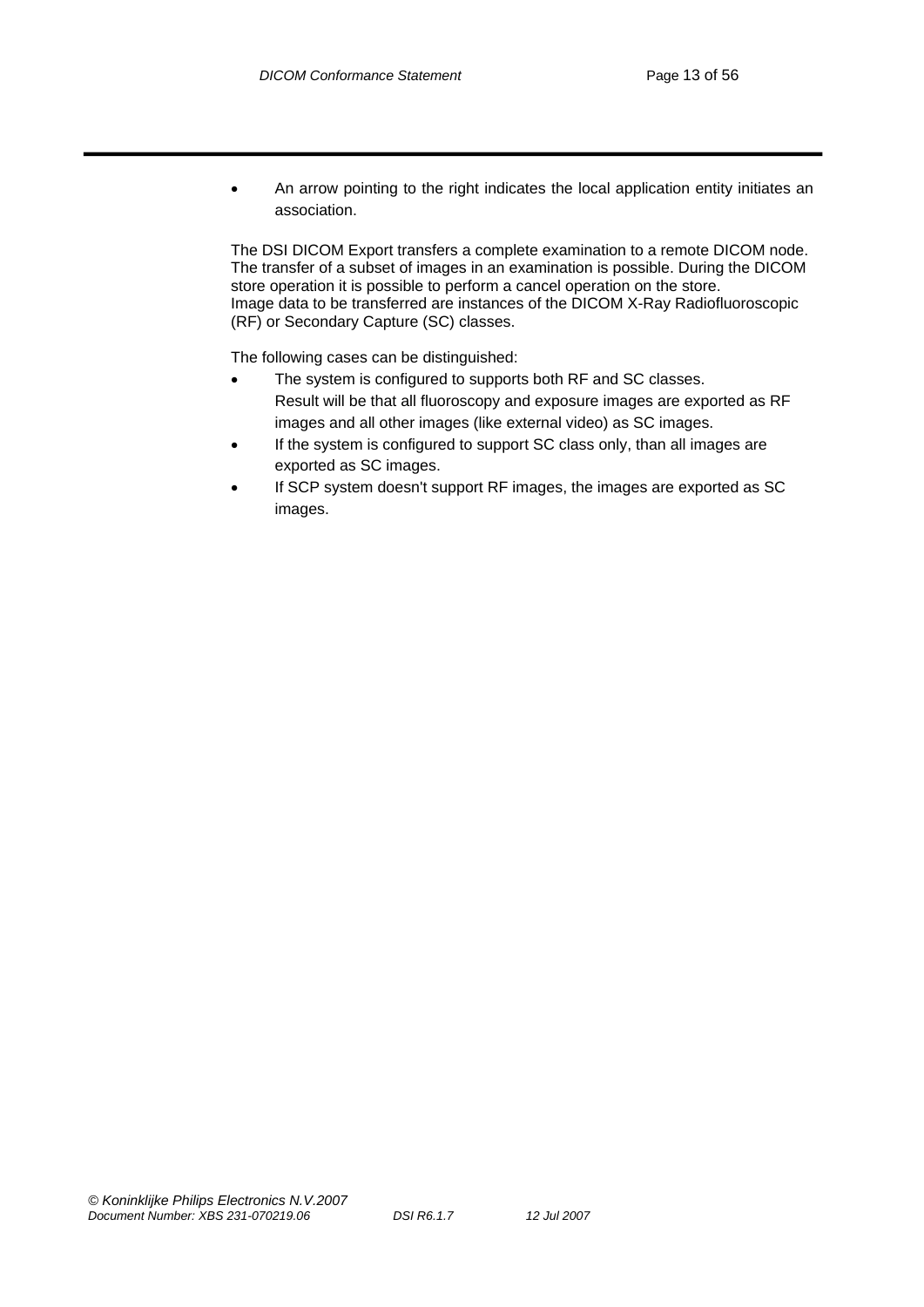# **2.2. Functional definition of Application Entities**

### **2.2.1. DSI DICOM AE**

The DSI DICOM Application Entity acts as a Service Class User (SCU) of the Storage Service Class. After invoking it will open an Association to the remote system. For each image to be transported a retrieve action from the DSI storage will take place followed by the conversion to a DICOM message to be transferred to the remote system.

The DSI DICOM Application Entity acts also as a Service Class User (SCU) of the Basic Worklist Management Service Class and the Study Component Management Service Class. After invoking it will open an Association to the remote system (usually a RIS) to request for the up-to-date modality Worklist.

#### **2.2.1.1. Functional Definition of the DSI**

The DSI includes the following service classes.

#### **Storage Service Class**

The DSI DICOM AE can perform the Storage service as SCP.

A remote SCU shall request an association with the DSI DICOM AE for Storage SOP classes. After accepting the association, the DSI DICOM AE shall receive the Storage requests, store the data in the local database, send the applicable Storage responses, and release the association when requested.

The DSI DICOM AE can perform the Storage service as SCU, triggered by operator or retrieve request).

The DSI DICOM AE shall request an association with the selected remote SCP for all applicable Storage SOP classes. When the association is accepted, the DSI DICOM AE shall send the Storage requests (including data from local database), receive the Storage responses and act accordingly, and release the association.

#### **Worklist Service Class**

The DSI DICOM AE RIS Application Entity acts as a Service Class User (SCU) for Worklist and SCM (Study Component Management).

# **2.3. Sequencing of Real World Activities**

The Request for Worklist should be done first, before a Study Component Management (SCM) can be created.

Then the generated images may be exported. However, export of DICOM images is also possible without the Worklist and Study Component Management activities.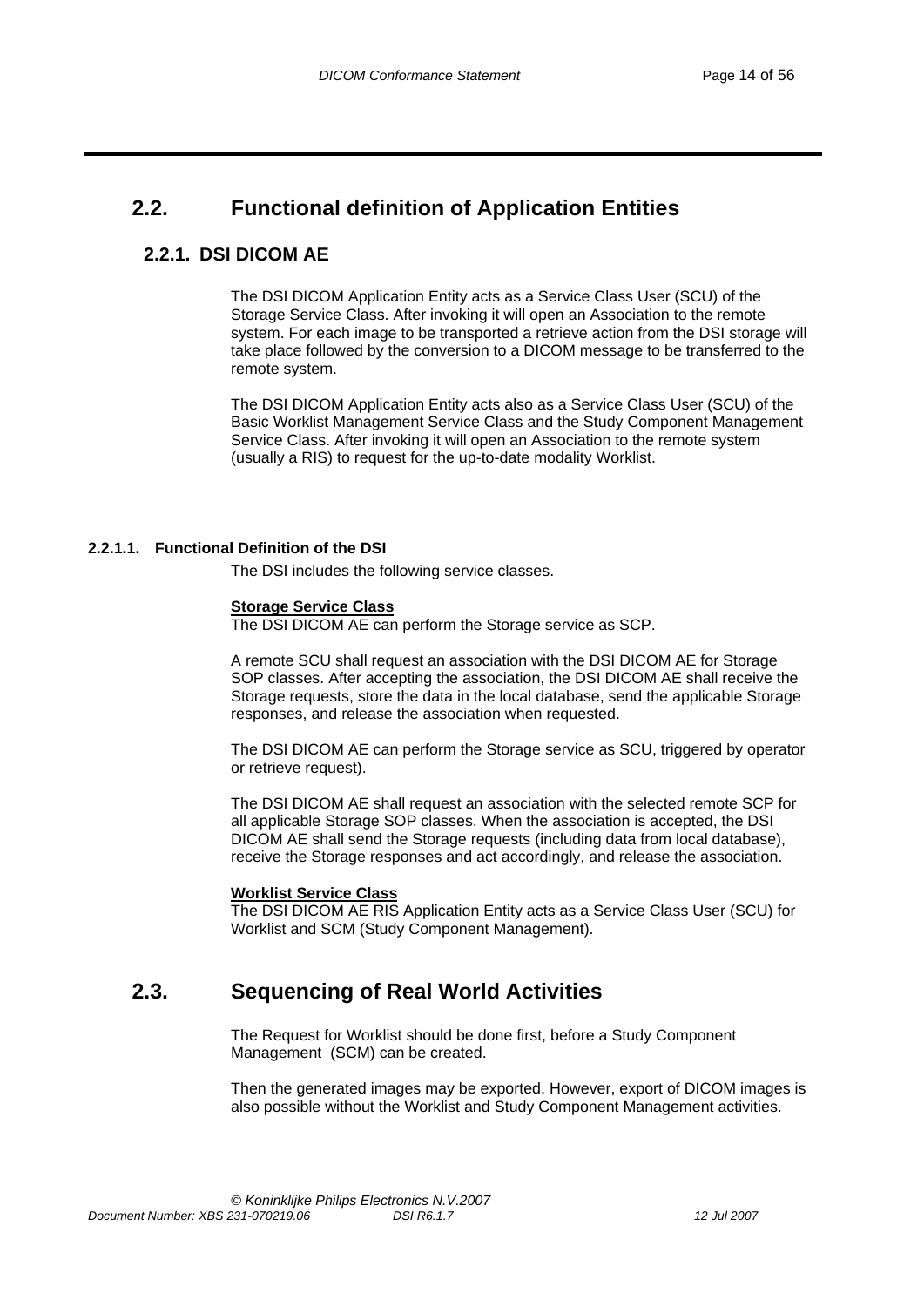

#### **Figure 3. Sequencing of the Real Word Activities of the DSI System.**

Examinations, identified with a new UID, are created inside the DSI RIS-AE as result of Worklist Management or on manual scheduling by the clinical user. Once an examination (an equivalent to the DICOM Procedure Step) is created, the clinical user can select this examination for acquisition.

The administration Patient information, put in by the clinical user, and the worklist patient information will be sent together to the DSI ACP-AE.

A Examination, selection for acquisition is synchronized between the DSI RIS-AE and the DSI ACP-AE. Once an acquisition has started, the SCM CREATED messages are sent from the DSI RIS-AE to the RIS.

Acquired images from the DSI ACP-AE and related data from the clinical user are added to the examination.

The composite images acquired are manually / automatic forwarded to the DSI ACP-AE, and can now be used for Viewing or Exporting.

When the clinical user has indicated on the DSI ACP that the examination is finished the Examination will be deleted here, as soon as the manually / automatic export of the images has taken place.

A Study Component Management "**COMPLETED"** message is sent from the DSI RIS-AE to the RIS.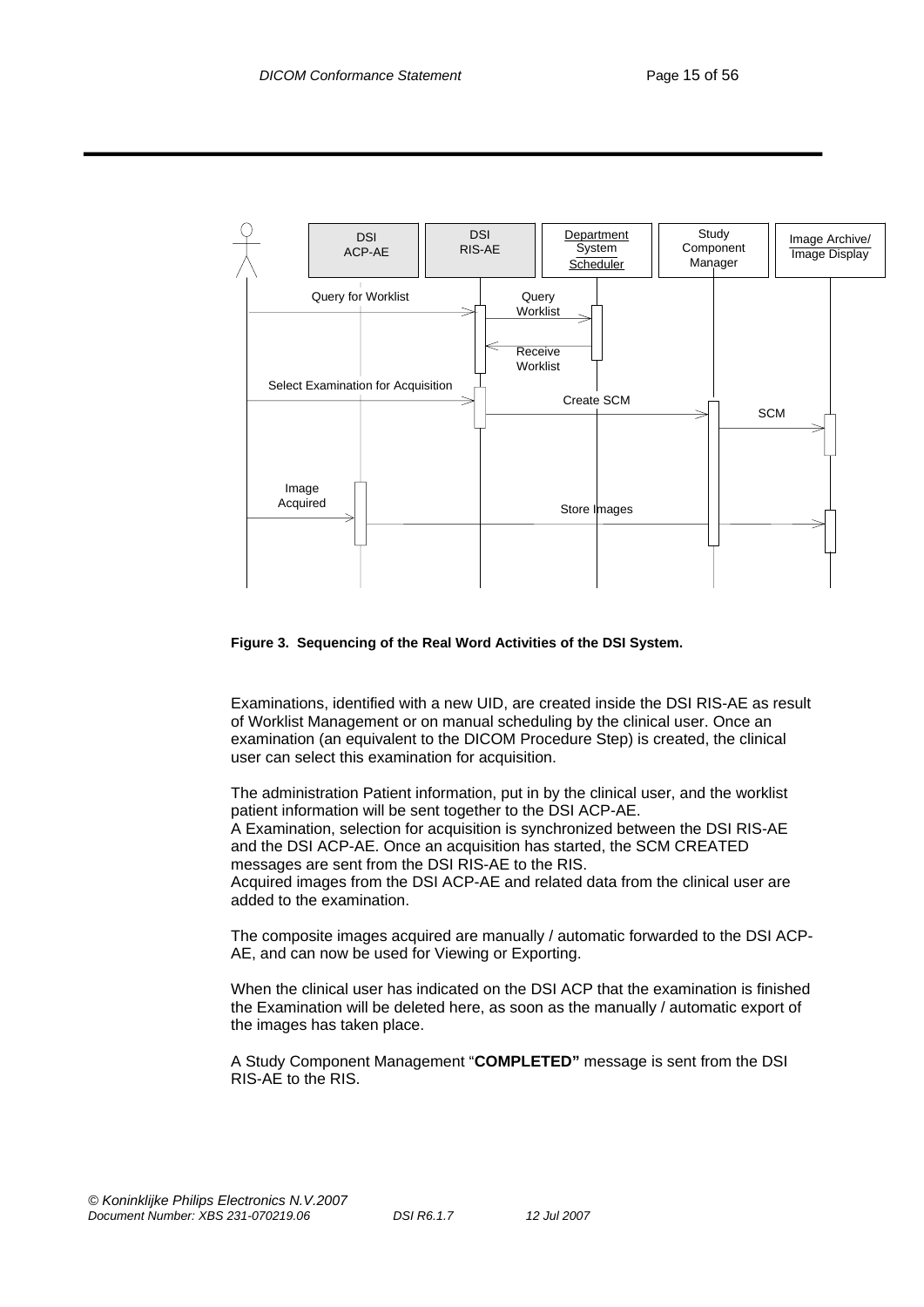# **3. AE SPECIFICATIONS**

The Digital Spot Imaging Application contains one Application Entity AE.

# **3.1. DSI DICOM AE**

The DSI DICOM Application Entity provides Standard Conformance to the following DICOM 3.0 SOP classes as an SCU specified in Table 1.

| <b>SOP Class</b>                                     |                                   |                         | <b>Provider</b><br>of Service |  |
|------------------------------------------------------|-----------------------------------|-------------------------|-------------------------------|--|
| <b>Name</b>                                          | <b>UID</b>                        | <b>Service</b><br>(SCU) | (SCP)                         |  |
|                                                      | Storage for the NON AUTOPUSH Mode |                         |                               |  |
| Specialized X-Ray                                    | 1.3.46.670589.2.3.1.1             | Yes                     | <b>No</b>                     |  |
| Grayscale Softcopy Presentation State Storage        | 1.2.840.10008.5.1.4.1.1.11.1      | Yes                     | <b>No</b>                     |  |
| Storage for the PROCESSED Mode (RF & SC and SC only) |                                   |                         |                               |  |
| Secondary Capture Image Storage                      | 1.2.840.10008.5.1.4.1.1.7         | Yes                     | <b>No</b>                     |  |
| X-Ray Radiofluoroscopic Image Storage                | 1.2.840.10008.5.1.4.1.1.12.2      | Yes                     | <b>No</b>                     |  |
| Storage for the AUTOPUSH Mode                        |                                   |                         |                               |  |
| Specialized X-Ray                                    | 1.3.46.670589.2.3.1.1             | Yes                     | <b>No</b>                     |  |
| Grayscale Softcopy Presentation State Storage        | 1.2.840.10008.5.1.4.1.1.11.1      | Yes                     | <b>No</b>                     |  |
| <b>Workflow Management</b>                           |                                   |                         |                               |  |
| Modality Worklist Information Model - FIND           | 1.2.840.10008.5.1.4.31            | Yes                     | <b>No</b>                     |  |
| <b>Study Component Management SOP Class</b>          | 1.2.840.10008.3.1.2.3.2           | Yes                     | <b>No</b>                     |  |

#### **Table 1. Supported SOP Classes as SCU by the DSI DICOM AE**

The DSI DICOM Application Entity does not support DICOM 3.0 SOP classes as a SCP.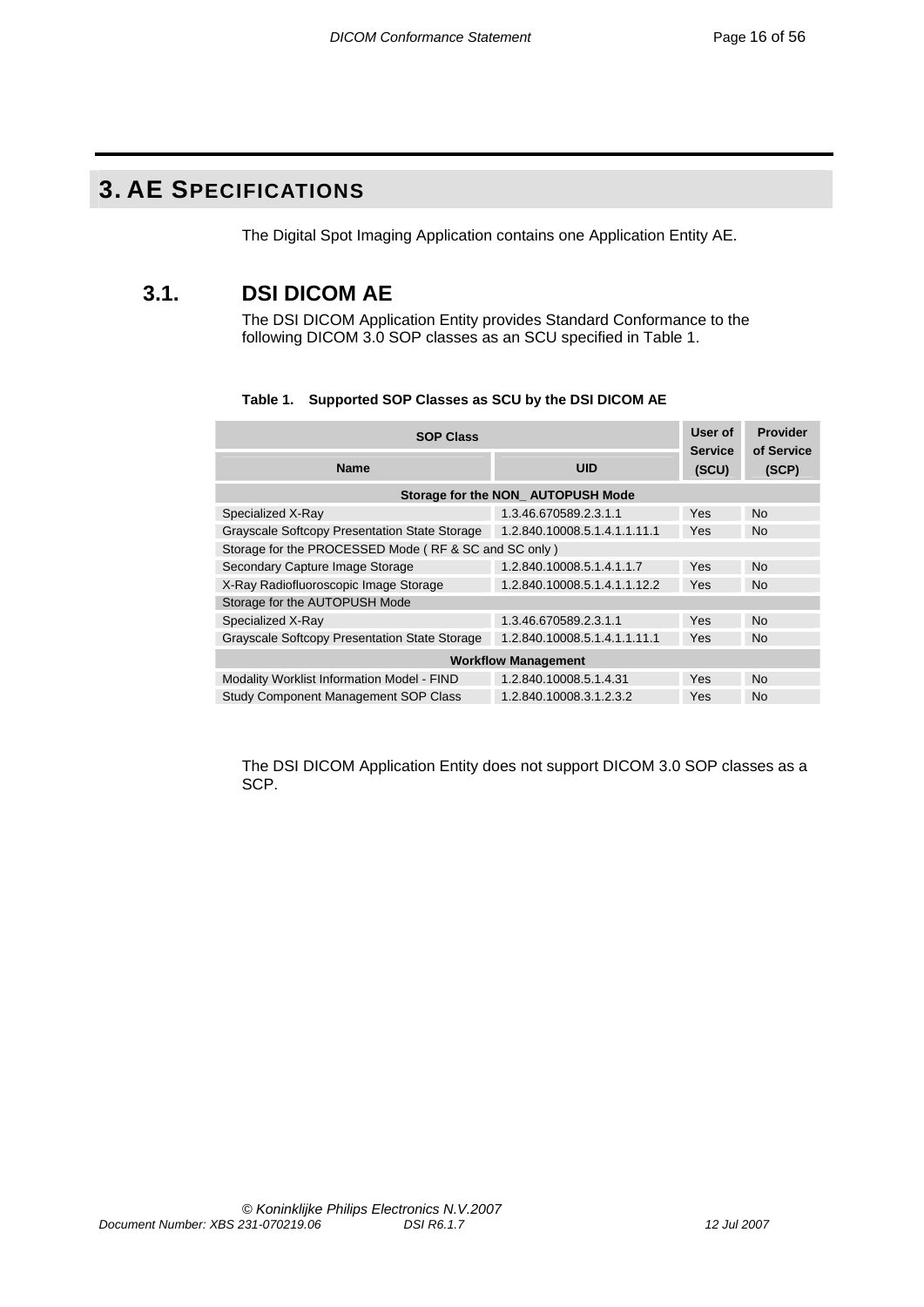### **3.1.1. Association Establishment Policies**

#### **3.1.1.1. General**

The maximum PDU size of the DSI is fixed on 28K (is 28672 Bytes). See also the important remark about the PDU size of the remote systems in chapter 6.

#### **3.1.1.2. Number of Associations**

The DSI will attempt to establish two Associations at a time. One Association for storage and one to receive the Worklist. DSI does not accept Associations.

#### **3.1.1.3. Asynchronous Nature**

The DSI does not support asynchronous operations and will not perform asynchronous window negotiation.

#### **3.1.1.4. Implementation Identifying Information**

| THE IMPLEMENTATION CLASS UID:    | 1.3.46.670589.6.1.2.1.1.1 |
|----------------------------------|---------------------------|
| THE IMPLEMENTATION VERSION NAME: | R6.1.7.0010               |

### **3.1.2. Association Acceptance Policy**

The DSI initiates Associations as a result of the following events:

- The DSI operator requests for DICOM export, see section 3.1.2.1;
- The DSI operator requests for the DSI Worklist, see section 3.1.2.2;
- The DSI operator has selected a Worklist item from the received DSI Worklist (i.e. an examination to perform).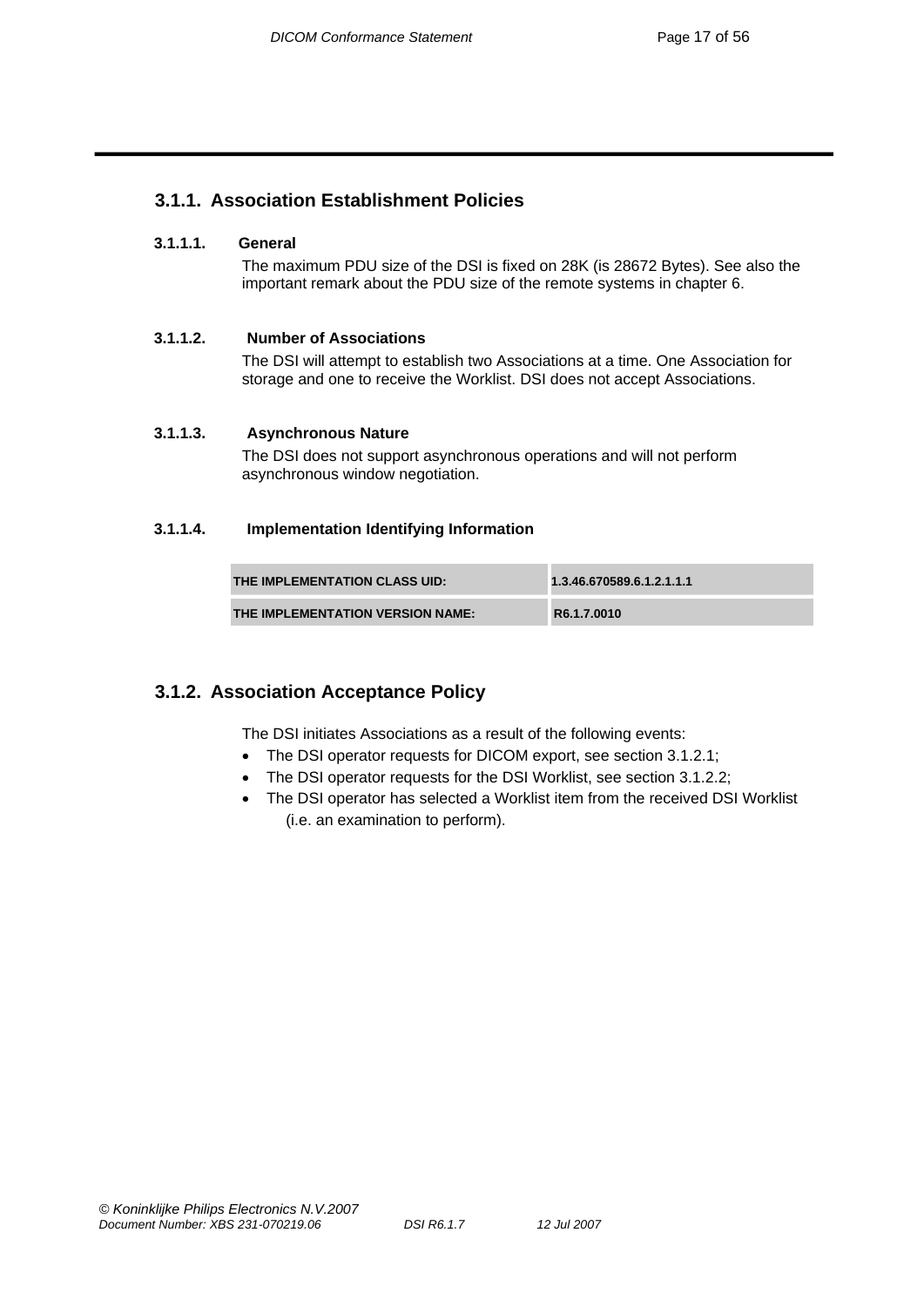#### **3.1.2.1. Export from DSI system**

#### *3.1.2.1.1. Associated Real-World Activity*

The DSI operator is able to request for export of one examination or a list of examinations to a remote system. The complete examination or a subset is transferred to the remote system.

The DSI DICOM Export function will be accessible through the DSI F2 Copy page. With the F4 Config page the remote DICOM system is selected from a list of maximum of five configurable nodes.

The current transfer can be aborted by the DSI F2 Cancel function. DSI can't abort during exporting an image, the system will abort the job after the image is export correctly.

After the transfer the Association is released.

#### *3.1.2.1.2. Proposed Presentation Contexts*

DSI will propose the following presentation contexts:

| <b>Abstract Syntax</b>                      |                                            | <b>Transfer</b>                        |                                                                 | Role Ext. |                                                       |
|---------------------------------------------|--------------------------------------------|----------------------------------------|-----------------------------------------------------------------|-----------|-------------------------------------------------------|
| Name                                        | UID                                        | <b>Syntax</b>                          | <b>UID List</b>                                                 |           | Neg.                                                  |
| <b>Secondary Capture</b><br>Image Storage   | 1.2.840.10008.5.2.1.4.1.1.7                | <b>ILE</b><br><b>ELE</b><br><b>EBE</b> | 1.2.840.10008.1.2<br>1.2.840.10008.1.2.1<br>1.2.840.10008.1.2.2 |           | <b>SCU None</b><br><b>SCU None</b><br><b>SCU None</b> |
| X-Ray<br>Radiofluoroscopic<br>Image Storage | 1.2.840.10008.5.1.4.1.1.12.2               | <b>ILE</b><br>ELE.<br><b>EBE</b>       | 1.2.840.10008.1.2<br>1.2.840.10008.1.2.1<br>1.2.840.10008.1.2.2 |           | <b>SCU None</b><br><b>SCU None</b><br><b>SCU None</b> |
|                                             | X-Ray Specialization 1.3.46.670589.2.3.1.1 | ILE.<br>ELE.<br><b>EBE</b>             | 1.2.840.10008.1.2<br>1.2.840.10008.1.2.1<br>1.2.840.10008.1.2.2 |           | <b>SCU None</b><br><b>SCU None</b><br><b>SCU None</b> |

#### **Table 2. Proposed Presentation Contexts at Image Export**

#### *3.1.2.1.3. SOP Specific Conformance to Storage SOP Classes*

DSI provides standard conformance.

Extended Negotiation is not supported.

During the DICOM export of an exposure or fluoroscopy image as **RF image** the following image processing is performed by DSI: video invert, subtraction, pixel shift.

During the DICOM export of an exposure or fluoroscopy image as **SC image** the following image processing is performed by DSI: video invert, contrast, brightness, edge enhancement, subtraction, pixel shift.

During the DICOM export of an external video image as SC image the following image processing is performed by DSI: video invert, contrast, brightness, edge enhancement.

In case of a subtracted run the DICOM Export first stores the mask image, followed by the subtracted images from that run. No explicit indication is sent with the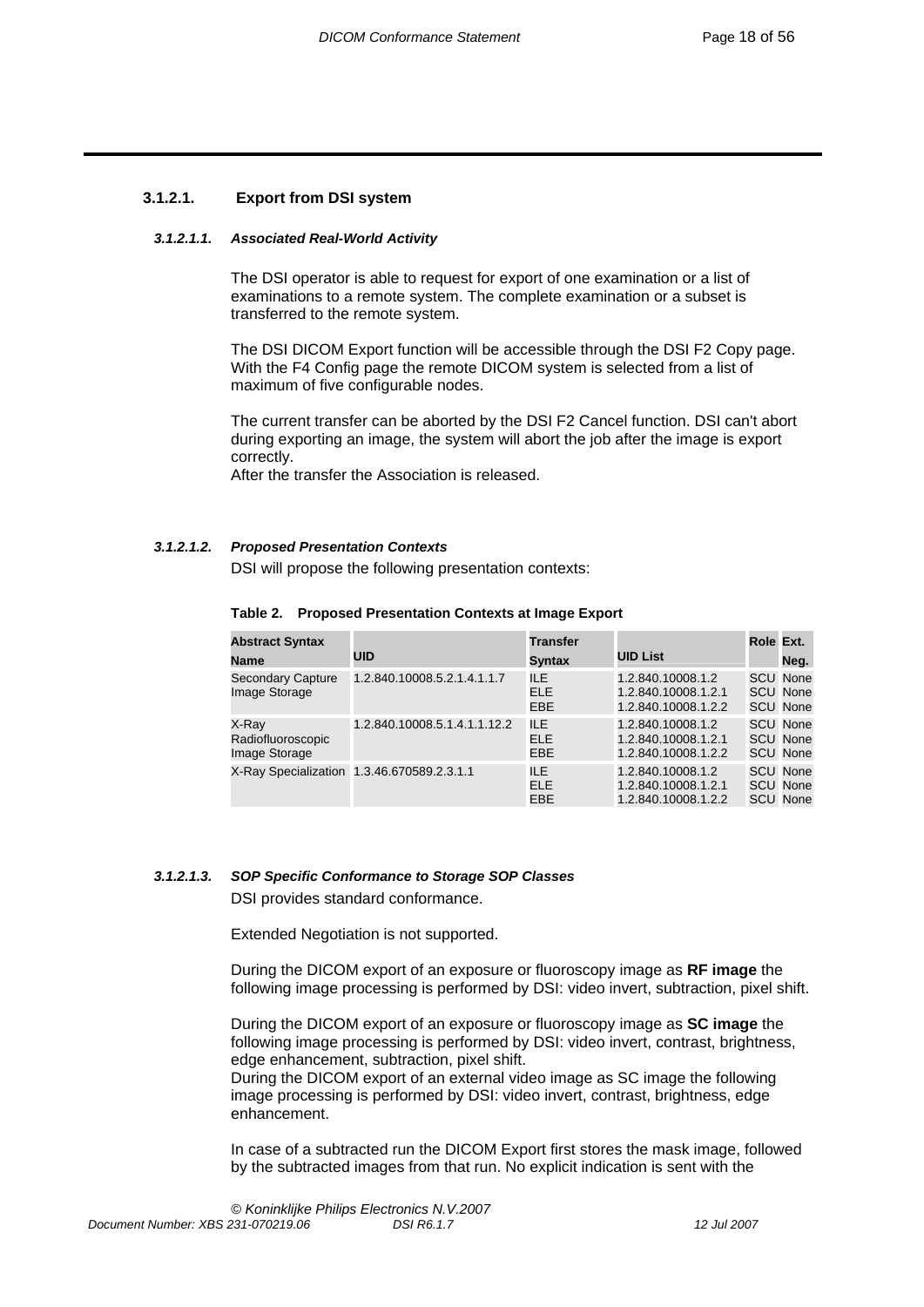subtracted images, as to which image was used as the mask image. The image number in the run can be used as an implicit indication.

Other remarks:

- Images shown zoomed on the DSI are exported as normal (i.e. non zoomed) images. Annotations on zoomed images are not sent. DSI annotations on normal images are exported as Image Comments.
- The images are intended for viewing purpose only.
- The compatibility of image data re-imported (by media exchange) of the exported DICOM image data in an earlier stage is not defined.
- DSI logs certain events related to the DICOM export at three different levels, see the service manual of the DSI system.
- Measurement data is not exported during AUTOPUSH Mode.

During the selection and export of an examination, the user interface shows the status:

- Export **flag** examination flagged for DICOM export
- Export **busy** examination being exported
- Export **done** examination exported successfully
- Export **error** while exporting examination
- Export **cancel** export of examination being cancelled
- **Not exported** export of examination cancelled

DSI will stop the transfer of the image data and release the Association as soon as it receives an unsuccessful or warning C-STORE Response status, or when the Association is aborted by the remote system. The reason will logged, the user interface of the DSI console will show the status "Export Error".

If a RIS connection is present, Patient and Study related information will be retrieved by DSI from the RIS and will be put in the image headers of the exported images.

The UID's in the composite images are generated when the related Study, Series and Image are created.

The Image UID's will be different if processing took place.

The Study UID may be retrieved from the RIS via the Worklist.

Note that the SOP class UID will be generated each time export occurs. That means that when the same series is exported twice each export action will get a different SOP class UID allocated.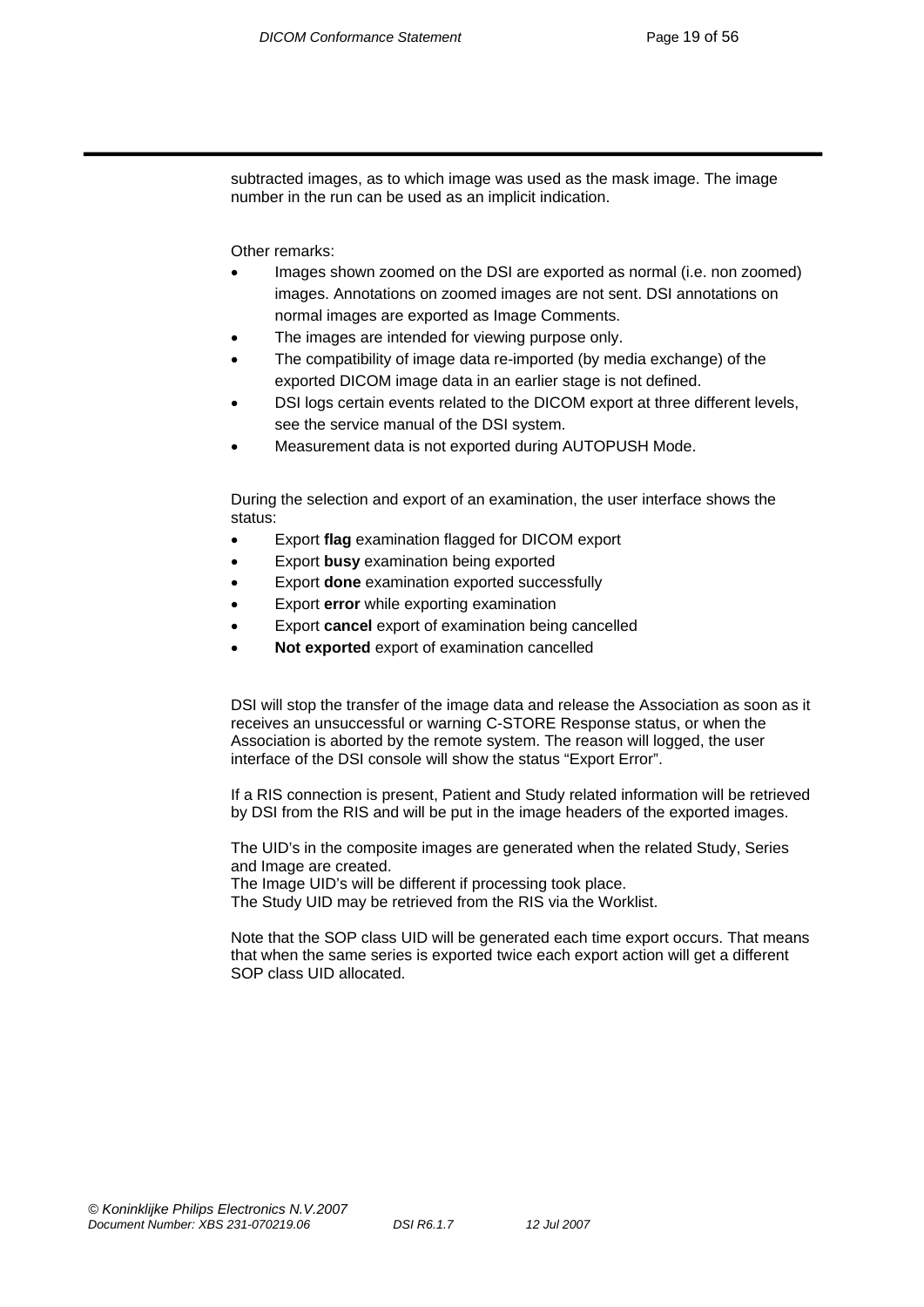#### **3.1.2.1.3.1.** .**Overview of the applied X-Ray Fluoroscopy (RF) Image IOD**

Table 3 gives an overview of the applied optional modules and attributes in the RF images.

| IE.           | Module                                                                                                                                                                  | <b>Conditional Attributes</b>                                                                                                                                                                                                                                                          | <b>Optional Attributes</b>                                                                                                                   |
|---------------|-------------------------------------------------------------------------------------------------------------------------------------------------------------------------|----------------------------------------------------------------------------------------------------------------------------------------------------------------------------------------------------------------------------------------------------------------------------------------|----------------------------------------------------------------------------------------------------------------------------------------------|
| Patient       | Patient                                                                                                                                                                 |                                                                                                                                                                                                                                                                                        |                                                                                                                                              |
| Study         | <b>General Study</b>                                                                                                                                                    |                                                                                                                                                                                                                                                                                        | <b>Study Description</b>                                                                                                                     |
| <b>Series</b> | <b>General Series</b>                                                                                                                                                   | Laterality.                                                                                                                                                                                                                                                                            | Series Date, Series Time,<br>Performing Physician's Name,<br><b>Protocol Name</b>                                                            |
| Equipment     | General Equipment                                                                                                                                                       |                                                                                                                                                                                                                                                                                        | Institution Name, Station<br>Name, Manufacturer's Model<br>name, Device Serial Number,<br>Software Version(s)                                |
| Image         | General Image Image<br><b>Pixel Display Shutter</b><br>(applied optional Module)<br>X-Ray Image<br>X-Ray Acquisition<br>VOI LUT (applied optional<br>Module) SOP Common | Image Date, Image Time,<br><b>Patient Orientation</b><br>Shutter Left Vertical Edge,<br>Shutter Right Vertical Edge,<br>Shutter Upper Horizontal Edge, -<br>Shutter Lower Horizontal Edge, -<br>Center of Circular Shutter.<br>Radius of Circular Shutter.<br>Exposure<br>Window Width | Acquisition Date, Acquisition<br>Time, Acquisition Number,<br><b>Image Comments</b><br><b>Window Center</b><br><b>Specific Character Set</b> |

**Table 3. Ap**p**lied optional** M**odules and Attributes of the RF Image IOD** 

The modules selected from the IOD module table of DICOM 3.0 are given in the table below.

**Table 4. Applied Modules in the RF IOD** 

| <b>Information Entity</b> | Module                                                                                                                     |
|---------------------------|----------------------------------------------------------------------------------------------------------------------------|
| Patient                   | Patient                                                                                                                    |
| Study                     | <b>General Study</b>                                                                                                       |
| <b>Series</b>             | <b>General Series</b>                                                                                                      |
| Equipment                 | <b>General Equipment</b>                                                                                                   |
| Image                     | General Image<br>Image Pixel<br><b>Display Shutter</b><br>X-Ray Image<br>X-Ray Acquisition<br>VOI LUT<br><b>SOP Common</b> |

The details of these applied modules are given in the tables in Annex.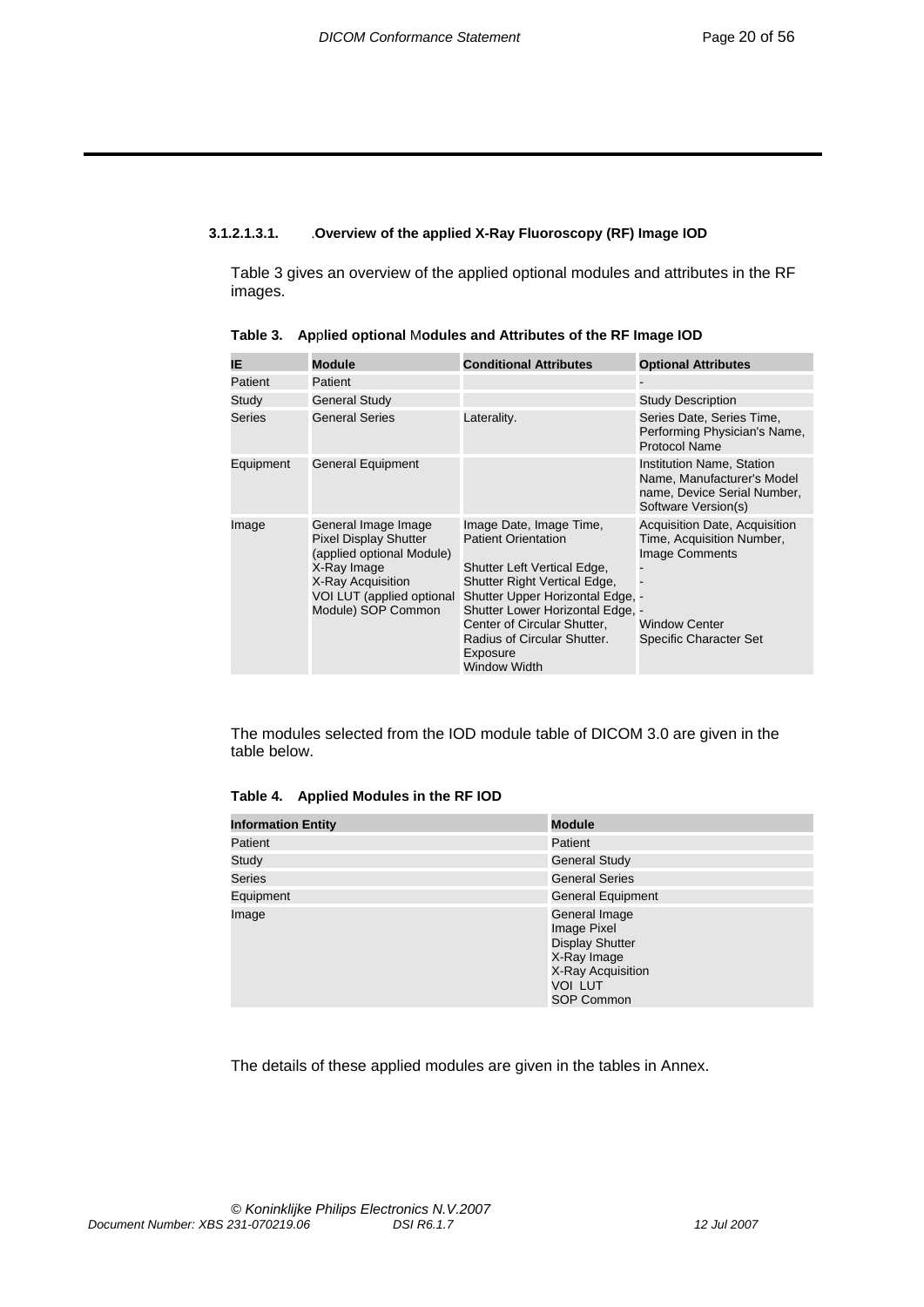#### **3.1.2.1.3.2. Overview of the applied Secondary Capture (SC) Image IOD**

Table 5 gives an overview of the applied optional modules and attributes in the SC images.

| IE.           | <b>Module</b>                                       | <b>Conditional Attributes</b>                   | <b>Optional Attributes</b>                                                                                                                                                             |
|---------------|-----------------------------------------------------|-------------------------------------------------|----------------------------------------------------------------------------------------------------------------------------------------------------------------------------------------|
| Patient       | Patient                                             |                                                 |                                                                                                                                                                                        |
| Study         | <b>General Study</b>                                |                                                 | <b>Study Description</b>                                                                                                                                                               |
| <b>Series</b> | <b>General Series</b>                               | Laterality                                      | Series Date, Series Time, Per-<br>forming Physician's Name, Pro-<br>tocol Name                                                                                                         |
| Equipment     | <b>SC Equipment</b>                                 |                                                 | <b>Secondary Capture Device</b><br>Manufacturer, Secondary<br>Capture Device Manufacturer's<br>Model Name, Secondary<br>Capture Software Version(s)                                    |
| Image         | General Image Image<br>Pixel SC Image SOP<br>Common | Image Date, Image Time,<br>Patient Orientation. | Acquisition Date, Acquisition<br>Time, Acquisition Number,<br><b>Image Comments</b><br>Date of Secondary Capture,<br><b>Time of Secondary Capture</b><br><b>Specific Character Set</b> |

**Table 5. Applied optional Modules and Attributes of the SC Image IO** 

The modules selected from the IOD module table of DICOM 3.0 are given in the table below.

#### **Table 6. Applied Modules in the SC IOD**

| <b>Information Entity</b> | <b>Module</b>                                                                   |
|---------------------------|---------------------------------------------------------------------------------|
| Patient                   | Patient                                                                         |
| Study                     | <b>General Study</b>                                                            |
| <b>Series</b>             | <b>General Series</b>                                                           |
| Equipment                 | <b>SC Equipment</b>                                                             |
| Image                     | General Image<br>Image Pixel<br>SC Image<br><b>VOI LUT</b><br><b>SOP Common</b> |

The details of these applied modules are given in the tables in ANNEX.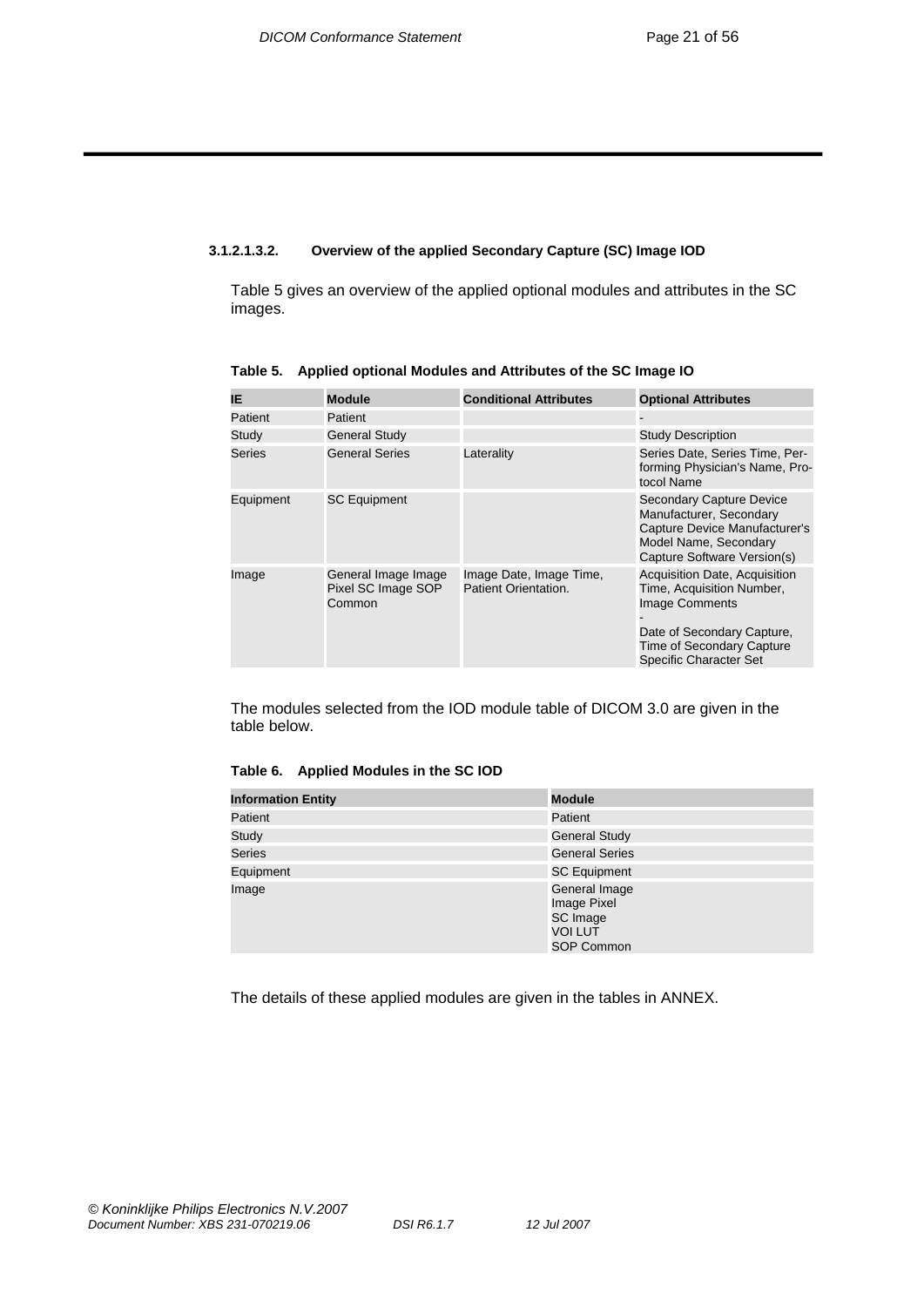### **3.1.2.2. Request for a Modality Worklist**



 **Sequencing of the Real Word Activities of the DSI System.** 

#### *3.1.2.2.1. Associated Real-World Activity*

This DSI function will be triggered at request of the operator. An Association will be set-up to the pre-configured remote system (the RIS). After receiving the Worklist the Association is released.

#### *3.1.2.2.2. Proposed Presentation Contexts*

DSI will propose the following presentation contexts:

#### **Table 7. Proposed Presentation Contexts for Request for Modality Worklist**

| <b>Abstract Syntax</b><br><b>Name</b>                  | UID                    | Transfer<br>Svntax               | <b>UID List</b>                                                 | Role Ext. | Neg.                             |
|--------------------------------------------------------|------------------------|----------------------------------|-----------------------------------------------------------------|-----------|----------------------------------|
| <b>Modality Worklist Infor-</b><br>mation Model - FIND | 1.2.840.10008.5.1.4.31 | ILE.<br><b>ELE</b><br><b>EBE</b> | 1.2.840.10008.1.2<br>1.2.840.10008.1.2.1<br>1.2.840.10008.1.2.2 |           | SCU None<br>SCU None<br>SCU None |

#### *3.1.2.2.3. SOP Specific Conformance to Modality Worklist Management*

DSI provides standard conformance.

No optional Matching keys are supported (i.e. no optional Matching Keys will be present in the C-FIND Requests).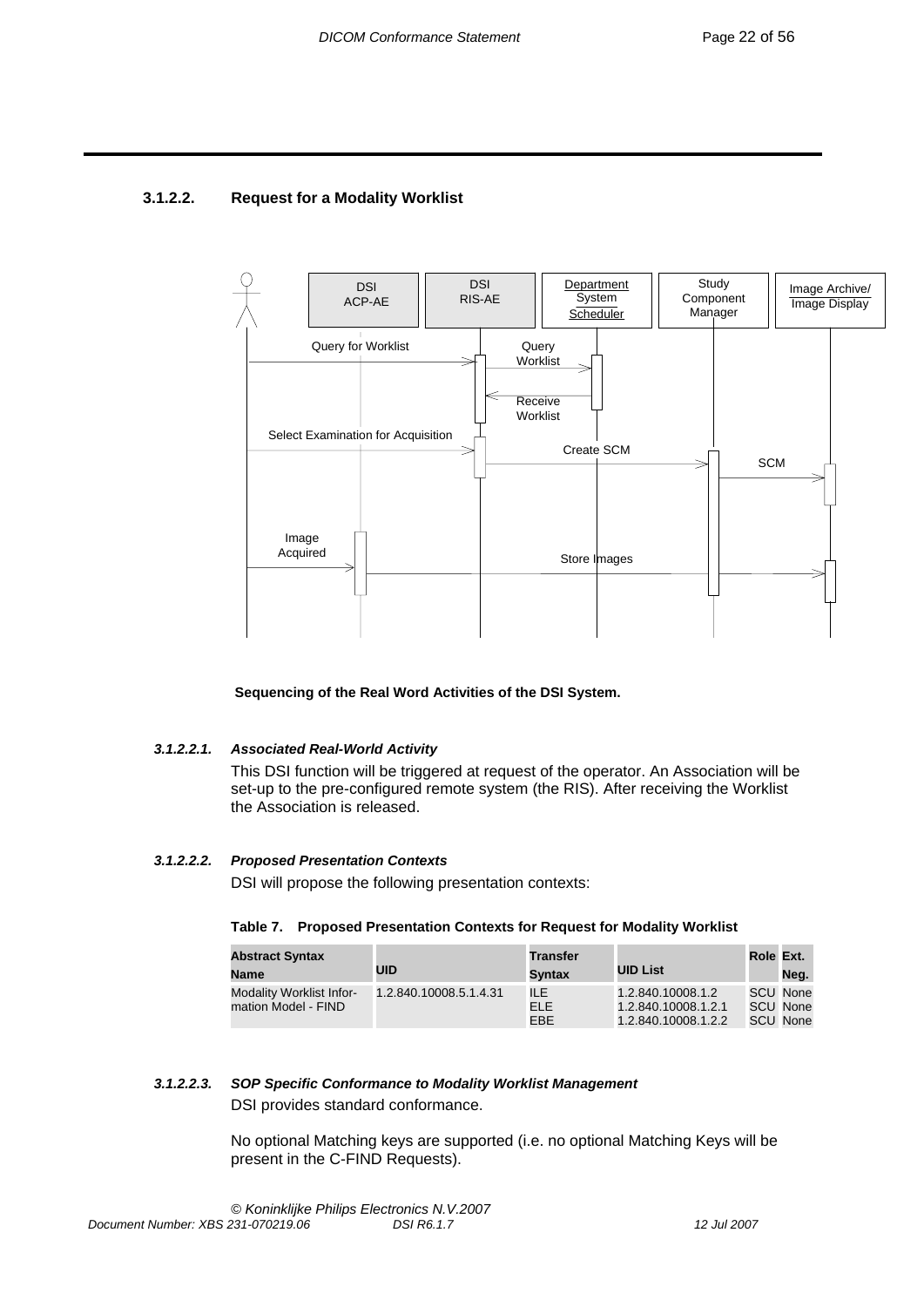No optional Return Keys are supported (i.e. no optional Return Keys will be present in the C-FIND Requests).

If more than 42 Worklist items are received (via C-FIND Responses) as result of a worklist request, DSI will cancel the request by sending a C-CANCEL-FIND Request.

The status of the C-FIND Responses (Success, Refused, Error, Warning) is logged. Only general status messages are displayed on the user interface, like: "RIS not responding" and "No patient available from RIS".

The following non-printable characters (Hexa-decimal coded) are not supported in the received Worklist data:

- 00H through 1FH,
- 7FH
- 80H through 9FH,
- A0H, A6H, A8H, A9H, ADH, AEH, AFH
- B1H, B4H, B8H, B9H, BEH
- C0H, C1H, C2H, C3H, C8H, CAH, CBH, CCH, CDH, CEH, CFH
- D0H. D2H, D3H, D4H, D5H, D9H, DAH, DBH, DDH, DEH
- E<sub>3</sub>H
- F0H, F5H, FDH, FEH

If one or more of these non-printable characters are present in the strings of received Worklist data, the string is not accepted. If non-printable characters are present in the Patient Name or if this attribute is empty, the worklist entry is not accepted. In case the Patient Name only contains spaces, this Worklist entry and all succeeding Worklist entries will be skipped.

DSI is able to retrieve the modality Worklist from a RIS. This is done at request of the operator. From the received list a selection of one Worklist item is made; the examination to be performed.

After selecting a Worklist item, the RIS is informed about this creation of the study component.

The DSI can only display a maximum of 42 patients in the worklist. When the system receive more then 42 patients in the worklist the system acts as a FIFO system (First In First Out), so information about the first patient in the worklist is lost.

This chapter specifies in detail the applied attributes in the C-FIND Service Element of this supported SOP Class.

#### **Table 8. Modality Worklist Information Model - Patient Identification Module**

| <b>Attribute Name</b> | Taɑ       | <b>Note</b> |
|-----------------------|-----------|-------------|
| Patient's Name        | 0010,0010 |             |
| Patient ID            | 0010,0020 |             |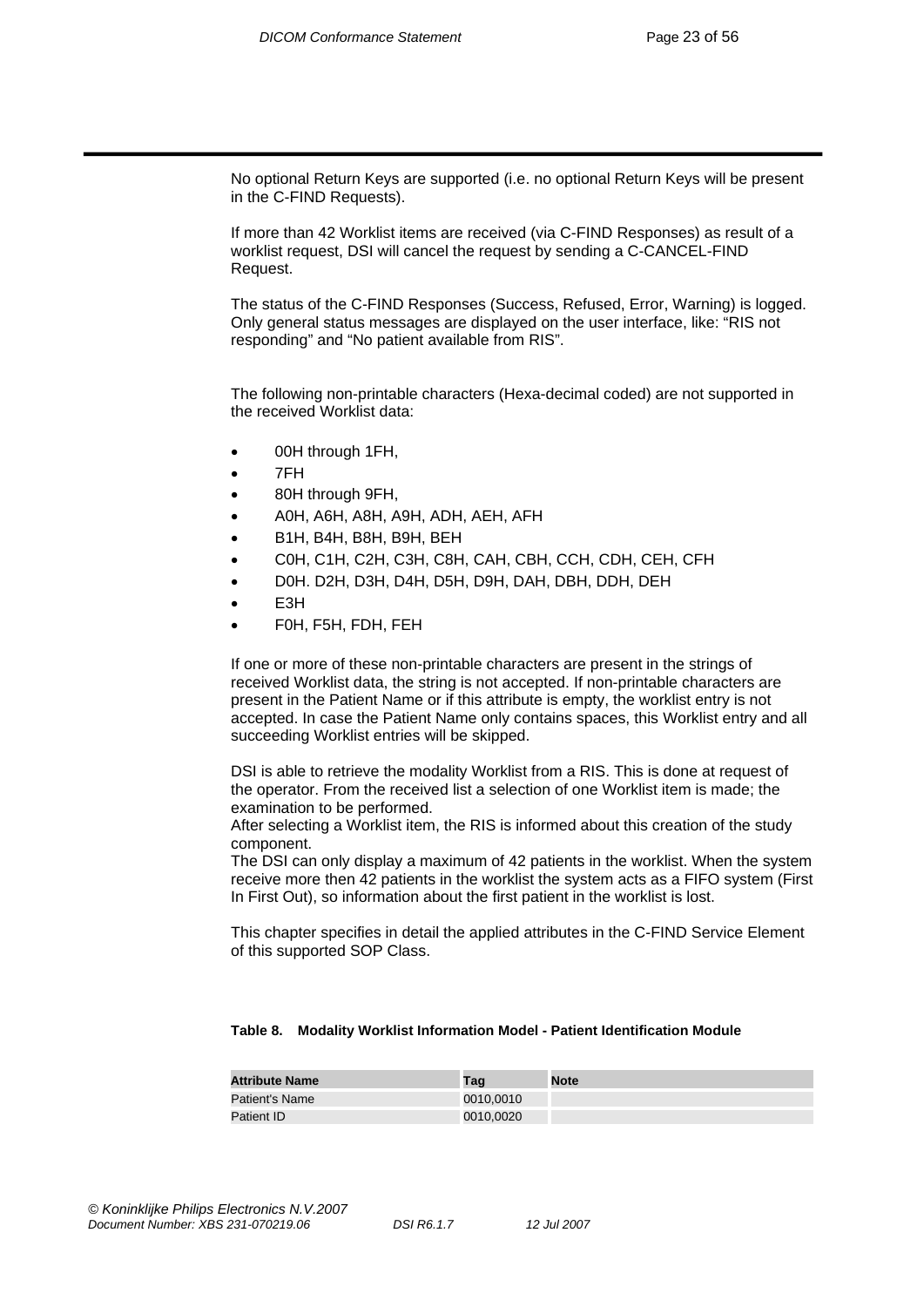#### **Table 9. Modality Worklist Information Model - Patient Demographic Module**

| <b>Attribute Name</b> | Taɑ       | <b>Note</b> |
|-----------------------|-----------|-------------|
| Patient's Birth Date  | 0010,0030 |             |
| Patient's Sex         | 0010,0040 |             |

#### **Table 10. Modality Worklist Information Model - Scheduled Procedure Step Module**

| <b>Attribute Name</b>                     | Taq       | <b>Note</b>                       |
|-------------------------------------------|-----------|-----------------------------------|
| <b>Scheduled Procedure Step Sequence</b>  | 0040.0100 |                                   |
| >Modality                                 | 0008,0060 | Can be used as matching key. (RF) |
| >Scheduled Station AE Title               | 0040,0001 | Can be used as matching key.      |
| >Scheduled Procedure Step Start Time      | 0040,0003 |                                   |
| >Scheduled Performing Physician's<br>Name | 0040.0006 |                                   |
| >Scheduled Procedure Step Description     | 0040.0007 |                                   |

#### **Table 11. Modality Worklist Information Model - Requested Procedure Module**

| <b>Attribute Name</b>             | Taɑ       | <b>Note</b>     |
|-----------------------------------|-----------|-----------------|
| Study Instance UID                | 0020.000D |                 |
| Requested Procedure Code Sequence | 0032.1064 | Default : EMPTY |

#### **Table 12. Modality Worklist Information Model - Imaging Service Request Module**

| <b>Attribute Name</b>      | Taɑ       | <b>Note</b> |
|----------------------------|-----------|-------------|
| <b>Accession Number</b>    | 0008.0050 |             |
| Referring Physician's Name | 0008,0090 |             |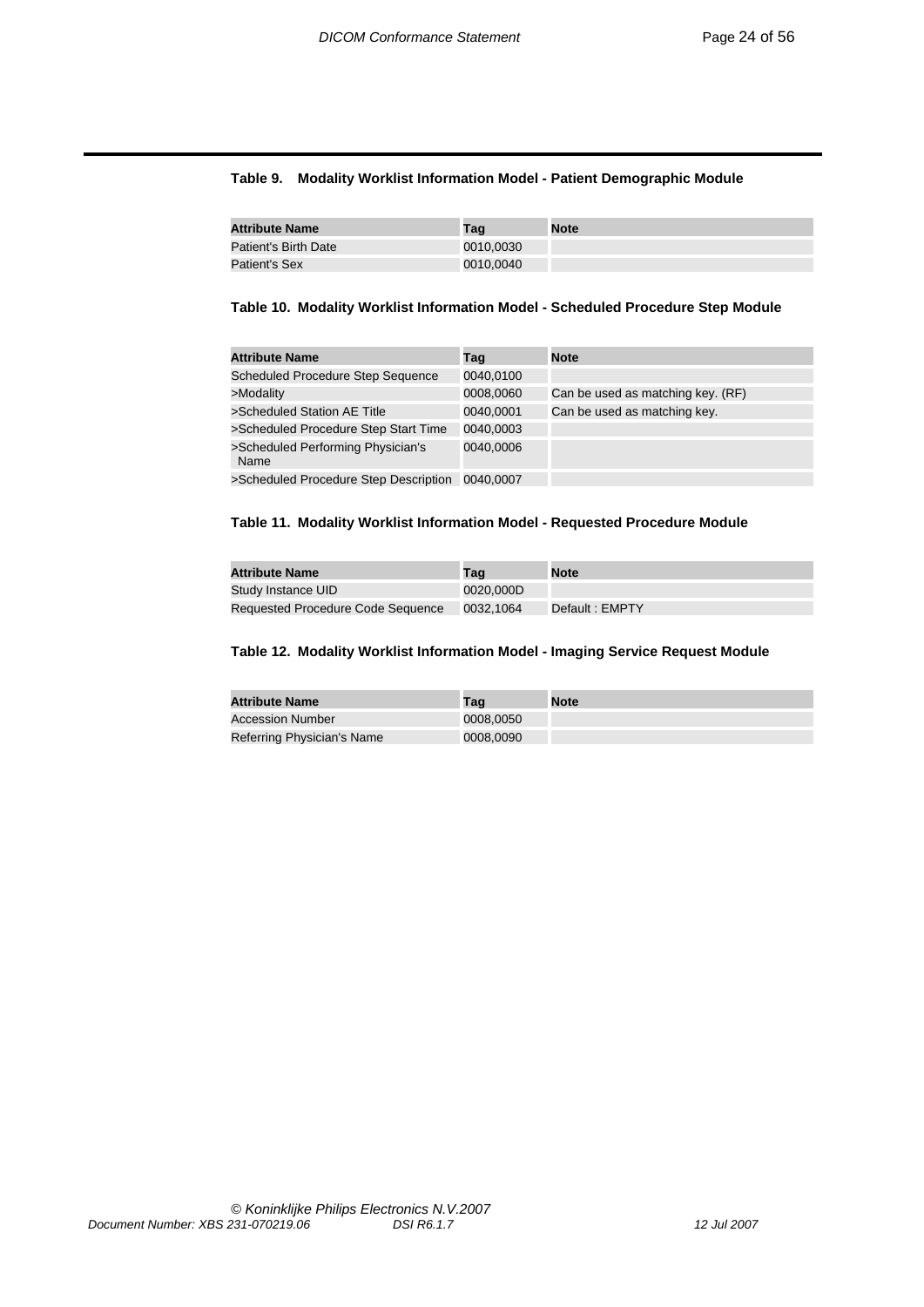### **3.1.2.3. Create a Study Component**

#### *3.1.2.3.1. Associated Real-World Activity*



A DSI "Examination" is regarded equivalent to a DICOM Procedure Step.

If scheduled by the RIS, an Examination is the result of a Scheduled Procedure Step.

An SCM message with **N-CREATE** is sent when one Examination is scheduled by the clinical user.

This DSI function will be triggered when a Worklist item is selected, i.e. a Study Component will be created. An Association will be set-up to the pre-configured remote system (usually a RIS). After informing the remote system about the created Study Component, the Association is released.

#### *3.1.2.3.2. Proposed Presentation Contexts*

DSI will propose the following presentation contexts:

#### **Table 13. Proposed Presentation Contexts for Create a Study Component**

| <b>Abstract Syntax</b><br>Name                    | UID                     | <b>Transfer</b><br>Svntax  | <b>UID List</b>                                                 | Role Ext. | Nea.                             |
|---------------------------------------------------|-------------------------|----------------------------|-----------------------------------------------------------------|-----------|----------------------------------|
| <b>Study Component</b><br>Management SOP<br>Class | 1.2.840.10008.3.1.2.3.2 | ILE.<br>ELE.<br><b>EBE</b> | 1.2.840.10008.1.2<br>1.2.840.10008.1.2.1<br>1.2.840.10008.1.2.2 |           | SCU None<br>SCU None<br>SCU None |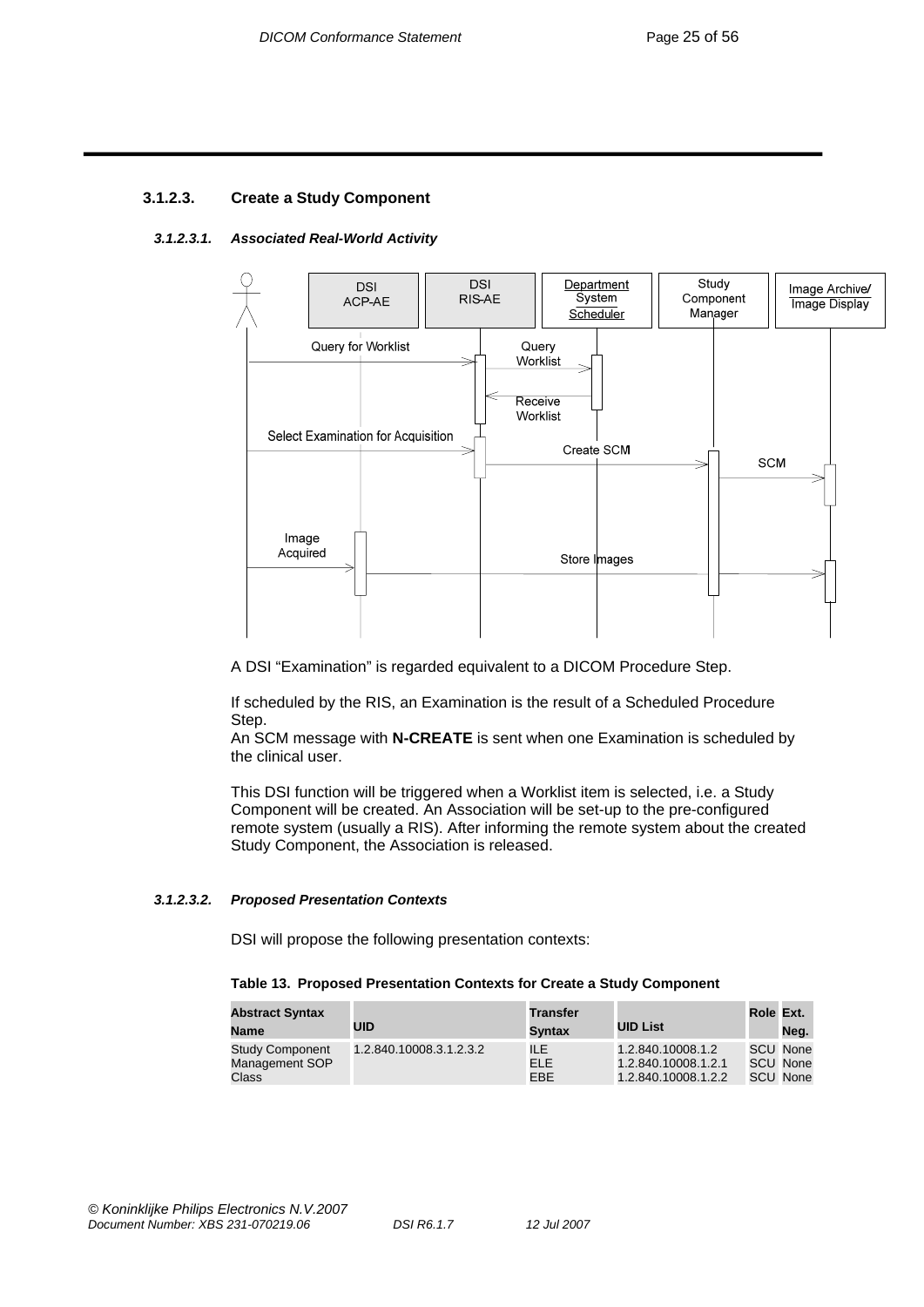#### *3.1.2.3.3. SOP Specific Conformance to Study Component Management*

DSI provides standard conformance, with one exception: because the Procedure Code Sequence is not supported yet in the Study Component Management SOP Class.

Only the N-CREATE Service Element is used (as SCU), so no use of the N-GET and N-SET Service Elements.

No optional attributes are applied in the N-CREATE Service Element. The Specific Character Set (conditional in DICOM) will always be present.

The status of the DIMSE Responses (Success, Refused, Error, Warning) is logged. No status messages are displayed on the user interface.

This chapter specifies in detail the applied attributes in the N-CREATE Service Element of this supported SOP Class.

#### **Table 14. Study Component Management SOP Class - Study Component Module**

| <b>Attribute Name</b>      | Taɑ       | <b>Note</b>     |
|----------------------------|-----------|-----------------|
| Referenced Series Sequence | 0008.1115 | Is always EMPTY |
| Study ID                   | 0020.0010 | Is always EMPTY |

#### **Table 15. Study Component Management SOP Class - Study Component Relationship Module**

| <b>Attribute Name</b>            | Tag       | <b>Note</b>                                                               |
|----------------------------------|-----------|---------------------------------------------------------------------------|
| <b>Referenced Study Sequence</b> | 0008.1110 |                                                                           |
| >Referenced SOP Class UID        | 0008.1150 | Applied Value(s): 1.2.840.10008.3.1.2.3.1                                 |
| >Referenced SOP Instance UID     | 0008.1155 | Value from Study Instance UID in C-FIND<br>Response of Modality Worklist. |

#### **Table 16. Study Component Management SOP Class -Study Component Acquisition Module**

| <b>Attribute Name</b>            | Taq       | <b>Note</b>                                                                                      |
|----------------------------------|-----------|--------------------------------------------------------------------------------------------------|
| Modality                         | 0008,0060 | <b>Applied Value: RF</b>                                                                         |
| <b>Study Description</b>         | 0008,1030 | Description of the classification of the Study<br>(Component) performed, entered by institution. |
| Procedure Code Sequence          | 0008,1032 | Not supported yet                                                                                |
| <b>Study Component Status ID</b> | 0032,1055 | Applied Value(s): COMPLETED                                                                      |

#### **Table 17. Study Component Management SOP Class - Sop Common Module**

| <b>Attribute Name</b>         | Taɑ       | <b>Note</b>                  |
|-------------------------------|-----------|------------------------------|
| <b>Specific Character Set</b> | 0008.0005 | Applied Value(s): ISO_IR 100 |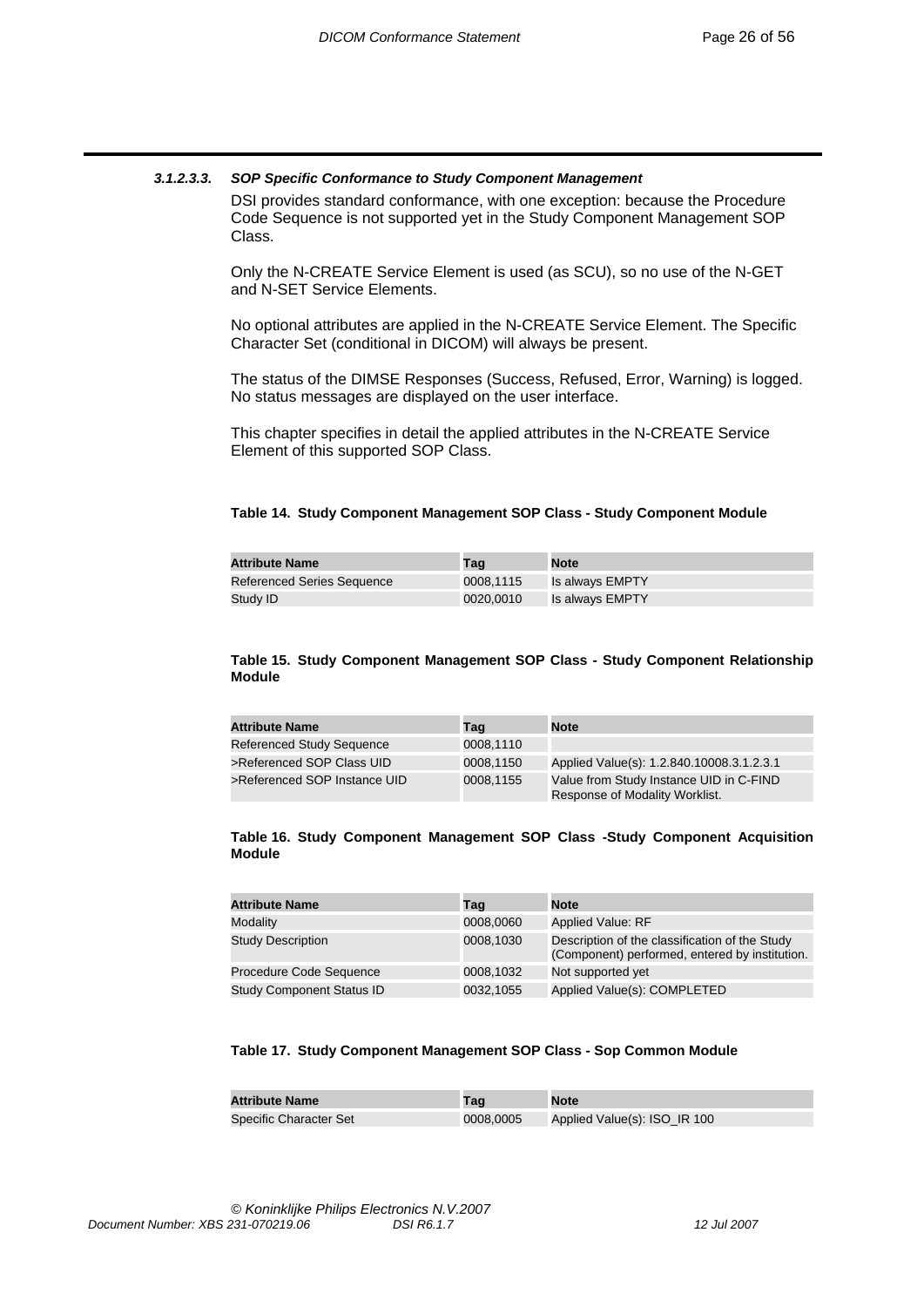# **3.1.3. Association Acceptance Policy**

DSI does not accept Associations.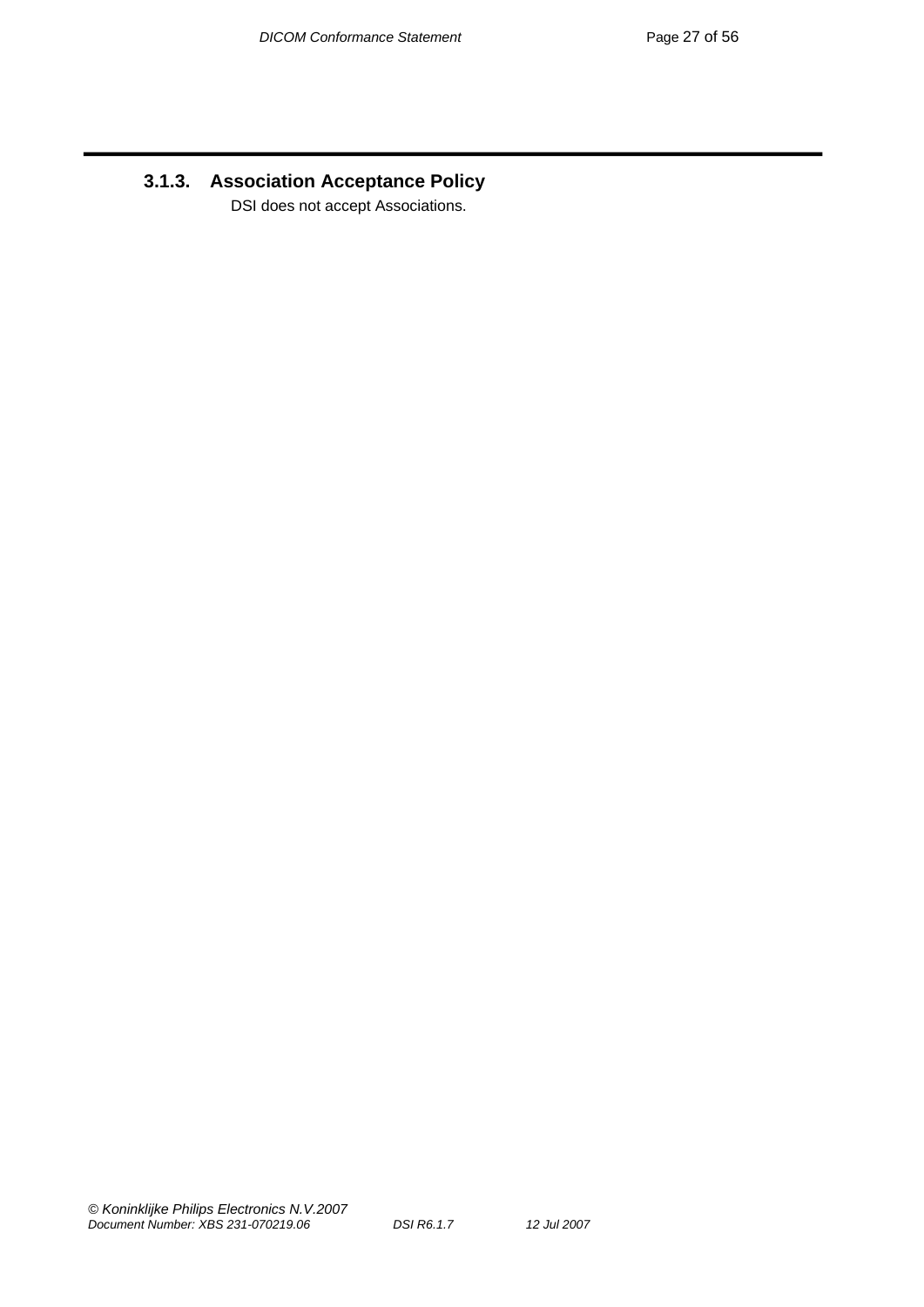# **4. COMMUNICATION PROFILES**

### **4.1. Physical Network Interface**

DSI provides DICOM 3.0 TCP/IP Network Communication Support as defined in Part 8 of the DICOM 3.0 Standard.

The DSI System supports a single network interface: Ethernet ISO 8802-3. With standard supported physical medium include:

- ¾ IEEE 802.3 10BASE-TX
- ¾ IEEE 802.3 100BASE-TX (Fast Ethernet)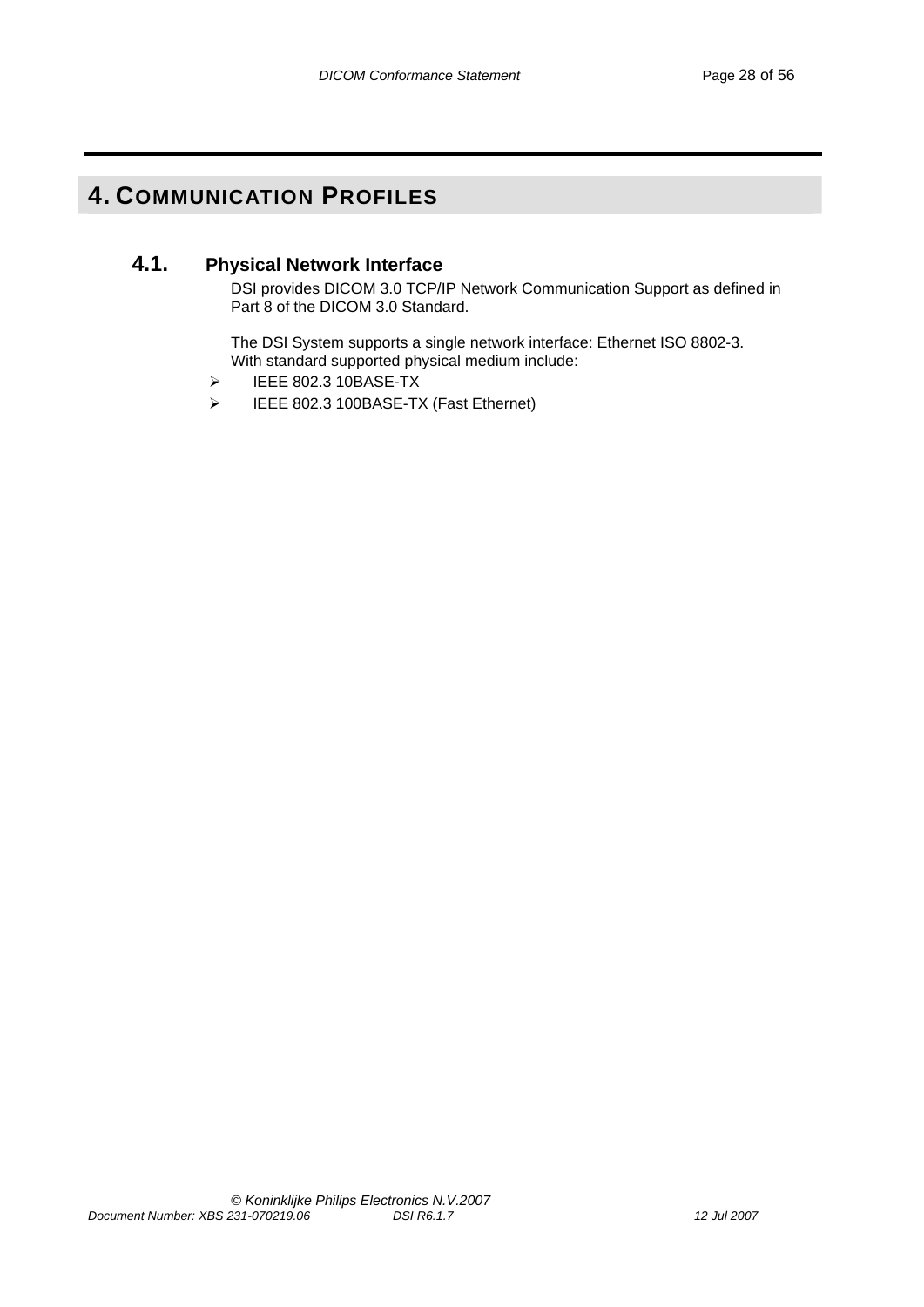# **5. EXTENSIONS/SPECIALIZATIONS/PRIVATIZATIONS**

Below the mapping table is given between the UI Elements and the DICOM Attributes.

| <b>UI Element</b> | <b>DICOM NAME</b>                           | Service               |
|-------------------|---------------------------------------------|-----------------------|
| Patient           | Patient's Name                              | <b>RIS and Export</b> |
|                   | Patient's Birth Date                        | <b>RIS and Export</b> |
|                   | Patient's Sex                               | <b>RIS and Export</b> |
|                   | Patient ID                                  | <b>RIS and Export</b> |
| Exam              | <b>Scheduled Procedure Step Description</b> | <b>RIS</b>            |
|                   | <b>Study Description</b>                    | Export                |
|                   | Protocol Name                               | Export                |
| Physician's Name  | Referring Physician's Name                  | <b>RIS</b>            |
|                   | Referring Physician's name                  | Export                |
|                   | Performing Physician's Name                 | Export                |

#### **Table 18. Mappings between UI Elements and DICOM attributes**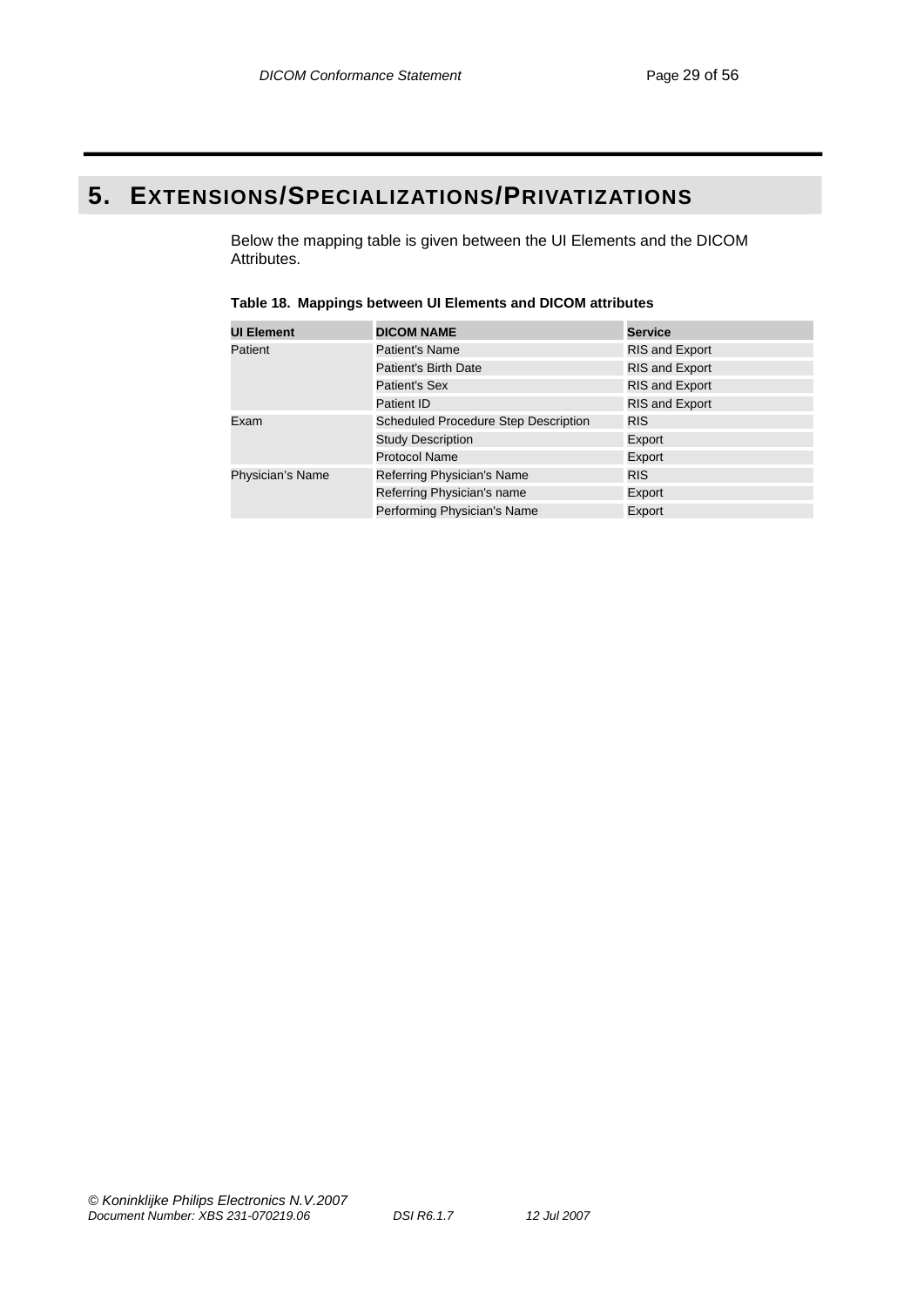# **6. CONFIGURATION**

The configuration of a DSI system is done by means of a configuration program. It is intended to be used by Philips service engineers only.

# **6.1. AE Title/Presentation Address mapping**

### **6.1.1. Local AE Titles and Presentation Addresses**

The local (so of DSI itself) Application Entity Title, local System Name and local (System) IP Address are selected by the service configuration program.

#### **6.1.1.1. Local AE Title**

The DSI exits of one Application Entity title and one IP address for the DSI ACP AE. At installation the Customer Support Engineer can change the DSI ACP AE host name. The DSI ACP AE listens on **port 3010** (default**).** 

#### **AE Title Configuration Table**

| <b>Application Entity</b> | <b>Default AE Title</b>                 | Default TCP/IP Port |
|---------------------------|-----------------------------------------|---------------------|
| DSI ACP AE                | <ip acp="" dsi="" host="" name=""></ip> | $3010*$             |
| Note: * Not configurable. |                                         |                     |

#### **6.1.2. Remote AE Titles and Presentation Addresses**

All remote applications to be selected as image export destination or as Worklist supplier are configurable for the following items:

- The Application Entity Title of the remote application.
- The IP Address and Port Number at which the remote application should accept Association requests.
- The Remote Host Name (i.e. System name) of the system on which the remote application resides.
- The Remote Host Name is used in the remote DICOM system list with the F4 Config page.

# **6.2. Configurable parameters**

Configurable parameters are:

• The PDU size of DSI (i.e. the maximum allowed size of PDU messages received by DSI) is fixed on 28KBytes. For optimal performance of the communication DSI - remote system, it is advised to configure the PDU size on the remote system as large as possible: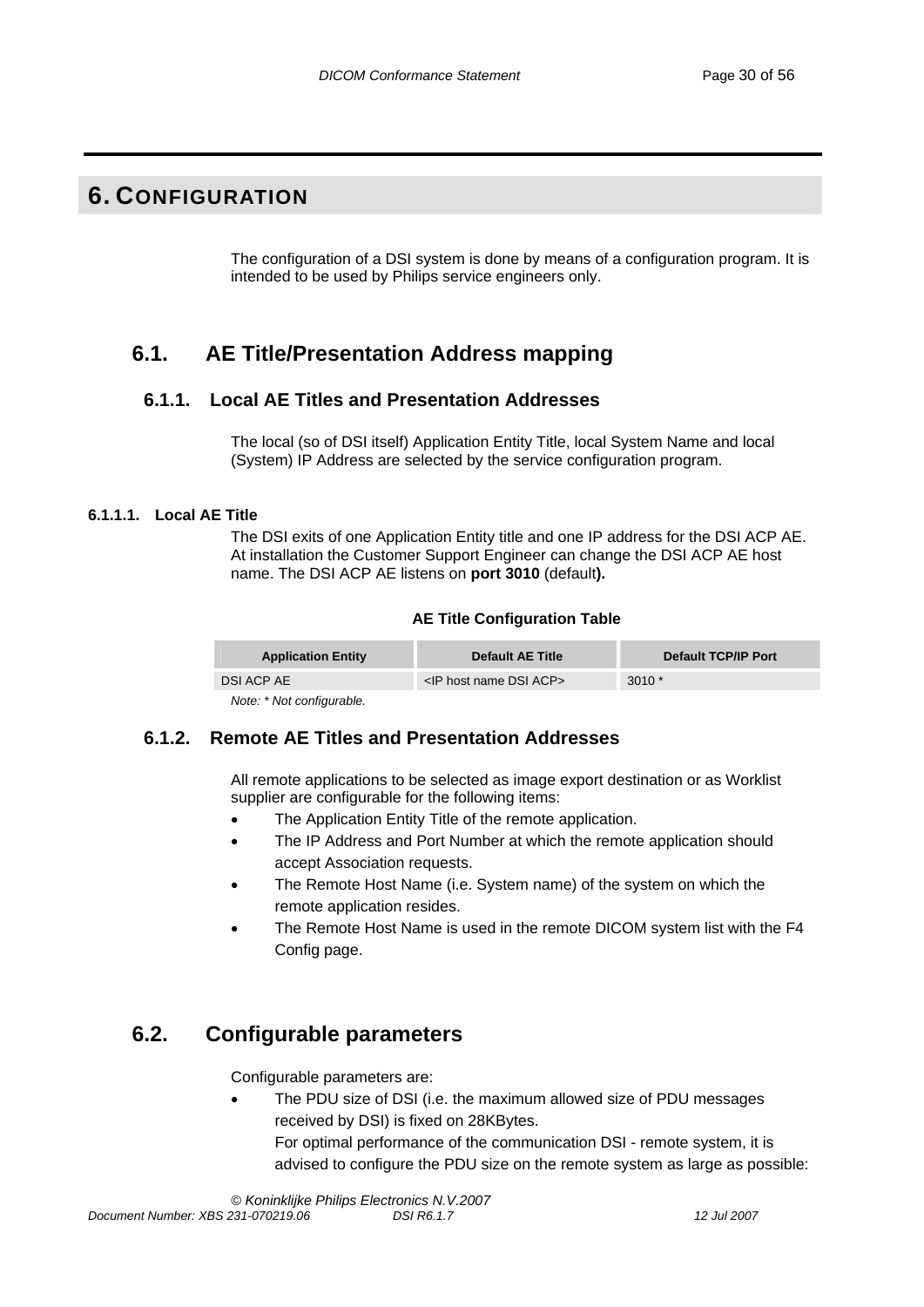unlimited and 64KBytes are preferred (in that order). PDU size of 32KBytes on the remote system should not be taken due to an implementation restriction of DSI.

- The "Hospital Name" (configurable) is mapped on "Institution Name".
- The "System Name" (configurable) is mapped on "Station Name".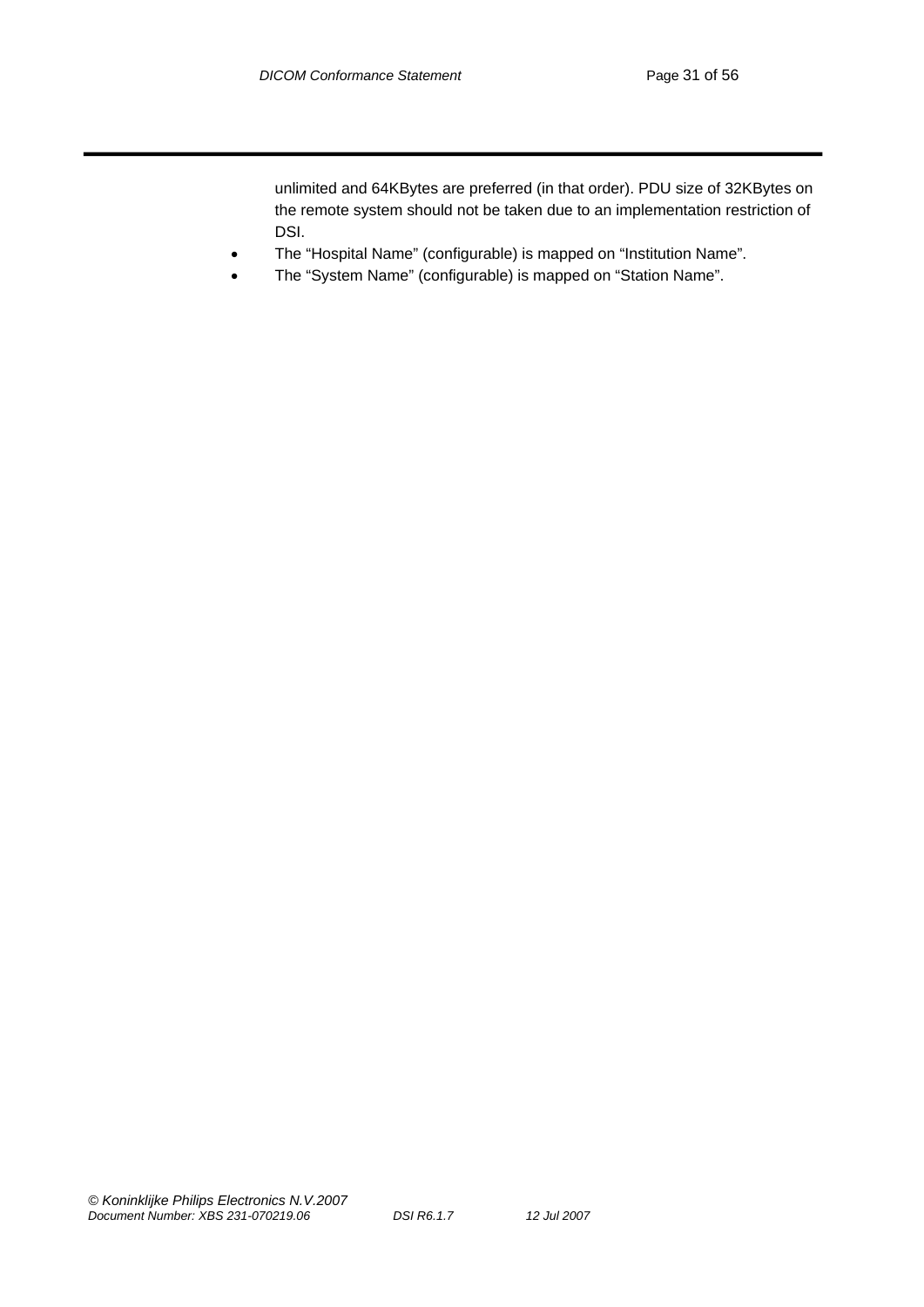# **7. SUPPORT OF EXTENDED CHARACTER SETS**

The DSI supports the Extended Character Set "ISO\_IR 100" (Latin alphabet No 1, supplementary set) for the Image Export function.

From the Extended Character Set "ISO\_IR 100", the following NON-printable characters (Hexa-decimal coded) are NOT supported in the received Worklist data:

- 00H through 1FH,
- 7FH
- 80H through 9FH,
- A0H, A6H, A8H, A9H, ADH, AEH, AFH
- B1H, B4H, B8H, B9H, BEH
- C0H, C1H, C2H, C3H, C8H, CAH, CBH, CCH, CDH, CEH, CFH
- D0H. D2H, D3H, D4H, D5H, D9H, DAH, DBH, DDH, DEH
- E3H
- F0H, F5H, FDH, FEH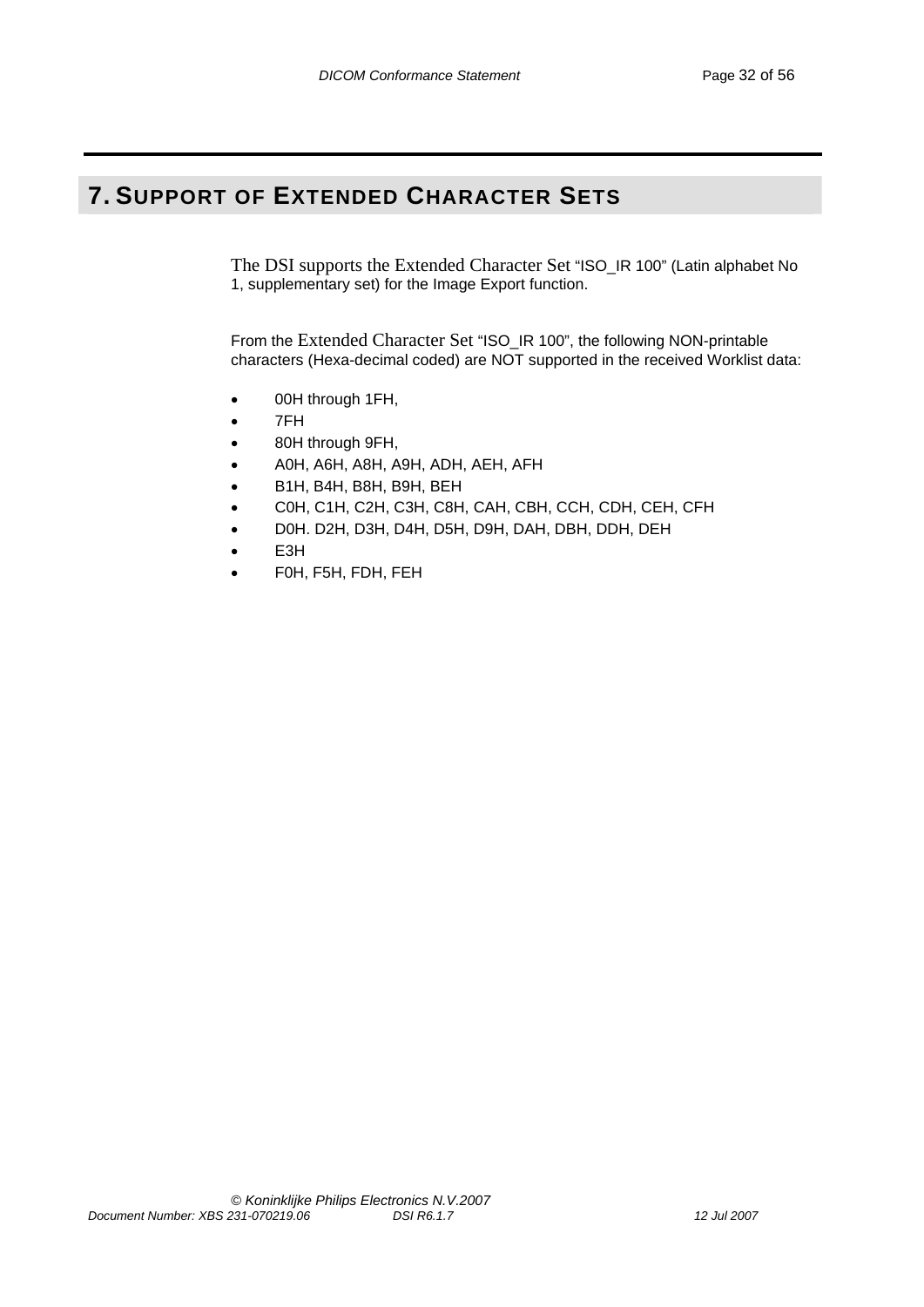# **8. ANNEX**

# **8.1. IOD CONTENTS**

This section specifies each IOD to be exported by the DSI. This can take place as UNPROCESSED RAW data and PROCESSED data as RF and SC. If the remote system does not support the import of a specific Image Storage SOP Class, the DSI will convert (if configured to do so) these images and sends them via the SC Image SOP Class.

The following tables give a detailed overview of all supported attributes of the Supported Storage SOP Classes.

The list of possible values are given (if applicable). The situation that an attribute is present conditionally/optionally or that an attribute may contain a zero length value, is indicated too. Conditions and Defined/Enumerated Values of DICOM 3.0 are applicable but are not shown in the tables.

#### **Used Presentation Values:**

| <b>ALWAYS</b> | the module or attribute shall always be present with value |
|---------------|------------------------------------------------------------|
|---------------|------------------------------------------------------------|

- ANAP Attribute Not Always Present<br>ANAPC Attribute Not Always Present.
- ANAPC Attribute Not Always Present, Present under Condition<br>
VNAP Value Not Always Present (attribute sent zero length if

Value Not Always Present (attribute sent zero length if no value is present)

- EMPTY Attribute is sent without a value
- MAYBE the Attribute may be present under specified condition
- OPTIONAL the module may be available, depending on source object

#### **Used Source Items:**

- AUTO the attribute value is generated automatically
- CONF the attribute value source is a configurable parameter
- IMPL the attribute value source is a user-implicit configuration setting<br>MPPS the attribute value source is a modality performed procedure ste
- the attribute value source is a modality performed procedure step
- MWL the attribute value source is a modality Worklist
- SPEC the attribute value source is a specific DICOM object<br>USER the attribute value source is explicit user input
- the attribute value source is explicit user input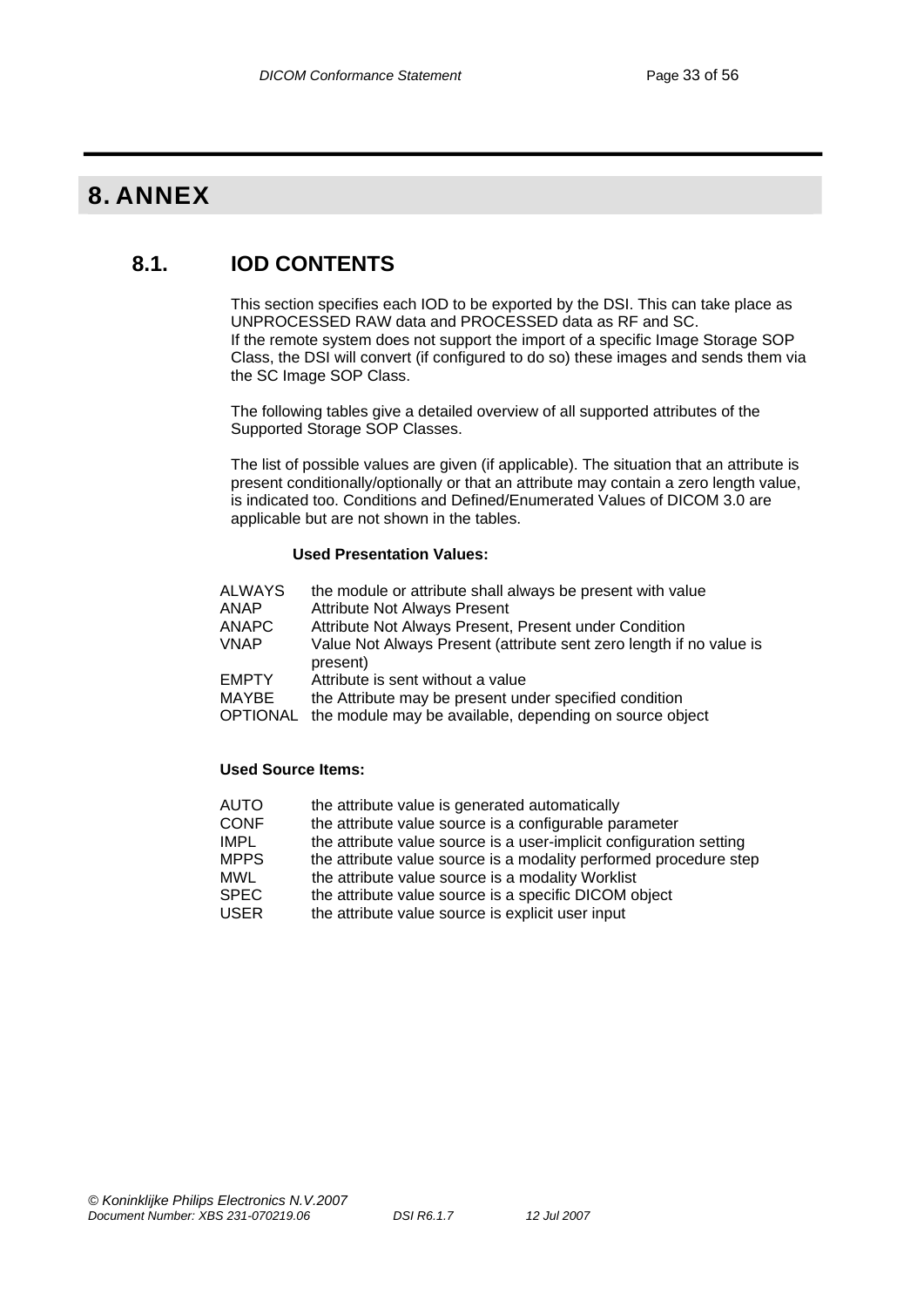### **8.1.1. Created Secondary Capture Image Storage SOP Class (Processed / Non AutoPush)**

The following tables give a detailed overview of all supported attributes of the create SC Storage SOP Class. The lists of possible values are given. The situation that an attribute is present conditionally/optionally or that an attribute may contain a zero length value, is indicated too. Conditions and Defined/Enumerated Values of DICOM 3.0 are applicable but are not shown in the tables.

| <b>Attribute Name</b> | Taq       | <b>VR</b> | Value                                                               | <b>Presence</b><br>of Value | <b>Source</b>        |
|-----------------------|-----------|-----------|---------------------------------------------------------------------|-----------------------------|----------------------|
| Patient's Name        | 0010,0010 | PN.       | Received from RIS or<br><b>Entered by Operator</b>                  | ALWAYS                      | AUTO/<br><b>USER</b> |
| Patient ID            | 0010,0020 | LO.       | Received from RIS or<br><b>Entered by Operator</b>                  | <b>VNAP</b>                 | AUTO/<br><b>USER</b> |
| Patient's Birth Date  | 0010,0030 | DA        | Received from RIS or<br><b>Entered by Operator</b>                  | <b>VNAP</b>                 | AUTO/<br><b>USER</b> |
| Patient's Sex         | 0010.0040 | CS        | Received From RIS or<br>Entered by Operator. F, M, O,<br>Default O. | ALWAYS                      | AUTO/<br><b>USER</b> |

**Table 3: SC Image Storage SOP Class - Patient Module (M)** 

**Table 4: SC Image Storage SOP Class - General Study Module (M)** 

| <b>Attribute Name</b>      | Taq       | <b>VR</b> | Value                                                                     | <b>Presence</b><br>of Value | <b>Source</b> |
|----------------------------|-----------|-----------|---------------------------------------------------------------------------|-----------------------------|---------------|
| <b>Study Date</b>          | 0008,0020 | DA        |                                                                           | <b>ALWAYS</b>               | <b>AUTO</b>   |
| <b>Study Time</b>          | 0008,0030 | TM        |                                                                           | <b>ALWAYS</b>               | <b>AUTO</b>   |
| <b>Accession Number</b>    | 0008.0050 | <b>SH</b> | Zero length if not received<br>from RIS                                   | <b>VNAP</b>                 | <b>AUTO</b>   |
| Referring Physician's Name | 0008.0090 | <b>PN</b> | Zero length if not received<br>from RIS                                   | <b>VNAP</b>                 | <b>AUTO</b>   |
| <b>Study Description</b>   | 0008,1030 | LO        | Zero length if not received<br>from RIS                                   | <b>VNAP</b>                 | <b>AUTO</b>   |
| Study Instance UID         | 0020.000D | UI        | Generated at the creation of ALWAYS<br>the study or received from<br>RIS. |                             | <b>AUTO</b>   |
| Study ID                   | 0020.0010 | <b>SH</b> | <b>EMPTY</b>                                                              | <b>ALWAYS</b>               | <b>AUTO</b>   |

| <b>Attribute Name</b>       | Taq       | <b>VR</b> | Value                                                                                                                | <b>Presence</b><br>of Value | <b>Source</b> |
|-----------------------------|-----------|-----------|----------------------------------------------------------------------------------------------------------------------|-----------------------------|---------------|
| Series Date                 | 0008,0021 | DA        |                                                                                                                      | <b>ALWAYS</b>               | <b>AUTO</b>   |
| Series Time                 | 0008.0031 | TM        |                                                                                                                      | ALWAYS                      | AUTO          |
| Protocol Name               | 0018,1030 | LO        | Received from RIS, entered VNAP<br>by user or is empty if not<br>known. Exported only first 6<br>characters of name. |                             | AUTO          |
| Performing Physicians' Name | 0008,1050 | <b>PN</b> | Received from RIS, entered VNAP<br>by user or is empty if not<br>known. Exported only first 3<br>characters of name. |                             | <b>USER</b>   |
| Series Instance UID         | 0020.000E | UI        | Generated at creation of the ALWAYS<br>series                                                                        |                             | <b>AUTO</b>   |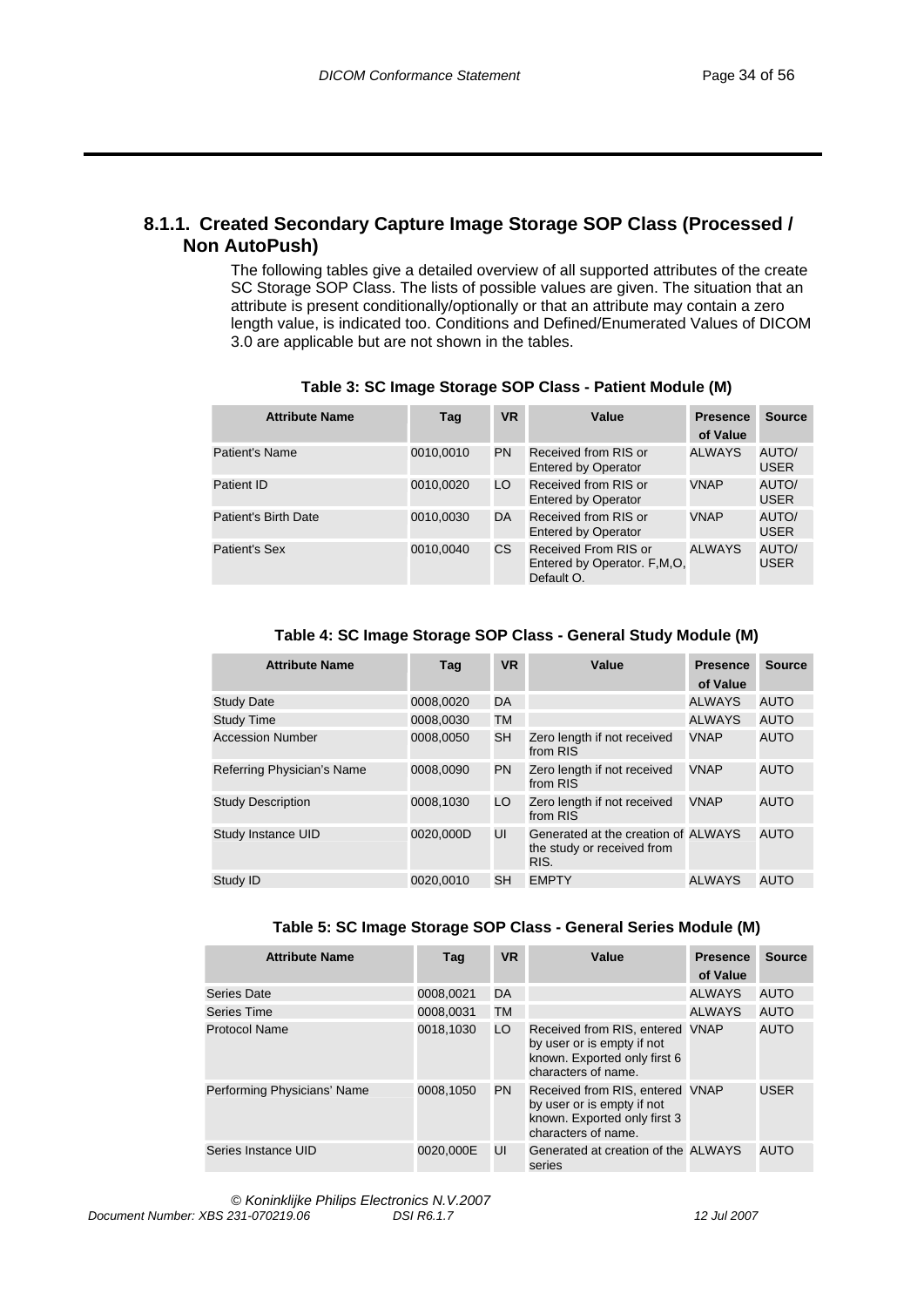| <b>Series Number</b>                          | 0020.0011 | IS |                           | ALWAYS | AUTO        |
|-----------------------------------------------|-----------|----|---------------------------|--------|-------------|
| Laterality                                    | 0020,0060 | CS | Always zero length value. | ALWAYS | AUTO        |
| Performed Procedure Step Start Date 0040,0244 |           | DA |                           | ALWAYS | <b>AUTO</b> |
| Performed Procedure Step Start<br>Time        | 0040.0245 | TM | Always zero length value. | ALWAYS | <b>AUTO</b> |
| Performed Procedure Step<br>Description       | 0040.0254 | LO | Always zero length value. | ALWAYS | <b>AUTO</b> |

#### **Table 6: SC Image Storage SOP Class – General Equipment Module (O )**

| <b>Attribute Name</b> | Taq       | <b>VR</b> | Value                          | <b>Presence Source</b><br>of Value |  |
|-----------------------|-----------|-----------|--------------------------------|------------------------------------|--|
| Manufacturer          | 0008.0070 | LO        | <b>Philips Medical Systems</b> | ALWAYS AUTO                        |  |

#### **Table 7: SC Image Storage SOP Class – SC Image Equipment Module (M)**

| <b>Attribute Name</b>                                        | Taq       | <b>VR</b> | Value                                  | <b>Presence</b><br>of Value | <b>Source</b> |
|--------------------------------------------------------------|-----------|-----------|----------------------------------------|-----------------------------|---------------|
| Modality                                                     | 0008,0060 | СS        | <b>RF</b>                              | <b>ALWAYS</b>               | AUTO          |
| <b>Conversion Type</b>                                       | 0008,0064 | СS        | DV (Digitized Video)                   | <b>ALWAYS</b>               | <b>AUTO</b>   |
| <b>Secondary Capture Device</b><br>Manufacturer              | 0018.1016 | LO        | <b>Philips Medical Systems</b>         | ALWAYS                      | <b>AUTO</b>   |
| <b>Secondary Capture Device</b><br>Manufacturer's Model Name | 0018.1018 | LO        | Digital Imaging                        | ALWAYS                      | <b>AUTO</b>   |
| Secondary Capture Device<br>Software Version(s)              | 0018.1019 | LO        | DSI R6.1.7 LUT 05-11-15<br>R6.1.7.0122 | ALWAYS                      | <b>AUTO</b>   |

#### **Table 8: SC Image Storage SOP Class – SC Image Module (M)**

| <b>Attribute Name</b>     | Taq       | <b>VR</b> | Value | <b>Presence Source</b><br>of Value |  |
|---------------------------|-----------|-----------|-------|------------------------------------|--|
| Date of Secondary Capture | 0018.1012 | - DT      |       | ALWAYS AUTO                        |  |
| Time of Secondary Capture | 0018.1014 | TМ        |       | ALWAYS AUTO                        |  |

#### **Table 9: SC Image Storage SOP Class - General Image Module (M)**

| <b>Attribute Name</b>      | Tag       | <b>VR</b> | Value                      | <b>Presence</b> | <b>Source</b> |
|----------------------------|-----------|-----------|----------------------------|-----------------|---------------|
|                            |           |           |                            | of Value        |               |
| <b>Acquisition Date</b>    | 0008,0022 | DA        |                            | <b>ALWAYS</b>   | <b>AUTO</b>   |
| <b>Content Date</b>        | 0008,0023 | DA        |                            | <b>ALWAYS</b>   | <b>AUTO</b>   |
| <b>Acquisition Time</b>    | 0008,0032 | TM        |                            | <b>ALWAYS</b>   | <b>AUTO</b>   |
| <b>Content Time</b>        | 0008,0033 | TM        |                            | <b>ALWAYS</b>   | <b>AUTO</b>   |
| <b>Acquisition Number</b>  | 0020,0012 | IS        |                            | <b>ALWAYS</b>   | <b>AUTO</b>   |
| <b>Instance Number</b>     | 0020,0013 | IS        |                            | <b>ALWAYS</b>   | <b>AUTO</b>   |
| <b>Patient Orientation</b> | 0020,0020 | CS        | Always zero length value.  | <b>ALWAYS</b>   | <b>AUTO</b>   |
| <b>Image Comments</b>      | 0020,4000 | LT        | present if entered by user | <b>ANAP</b>     | <b>USER</b>   |

#### **Table 10: SC Image Storage SOP Class - Image Pixel Module (M)**

| <b>Attribute Name</b>             | <b>Tag</b> | <b>VR</b> | Value       | <b>Presence</b><br>of Value | <b>Source</b> |
|-----------------------------------|------------|-----------|-------------|-----------------------------|---------------|
| Samples per Pixel                 | 0028.0002  | US.       |             | ALWAYS                      | <b>AUTO</b>   |
| <b>Photometric Interpretation</b> | 0028.0004  | CS.       | MONOCHROME2 | ALWAYS                      | <b>AUTO</b>   |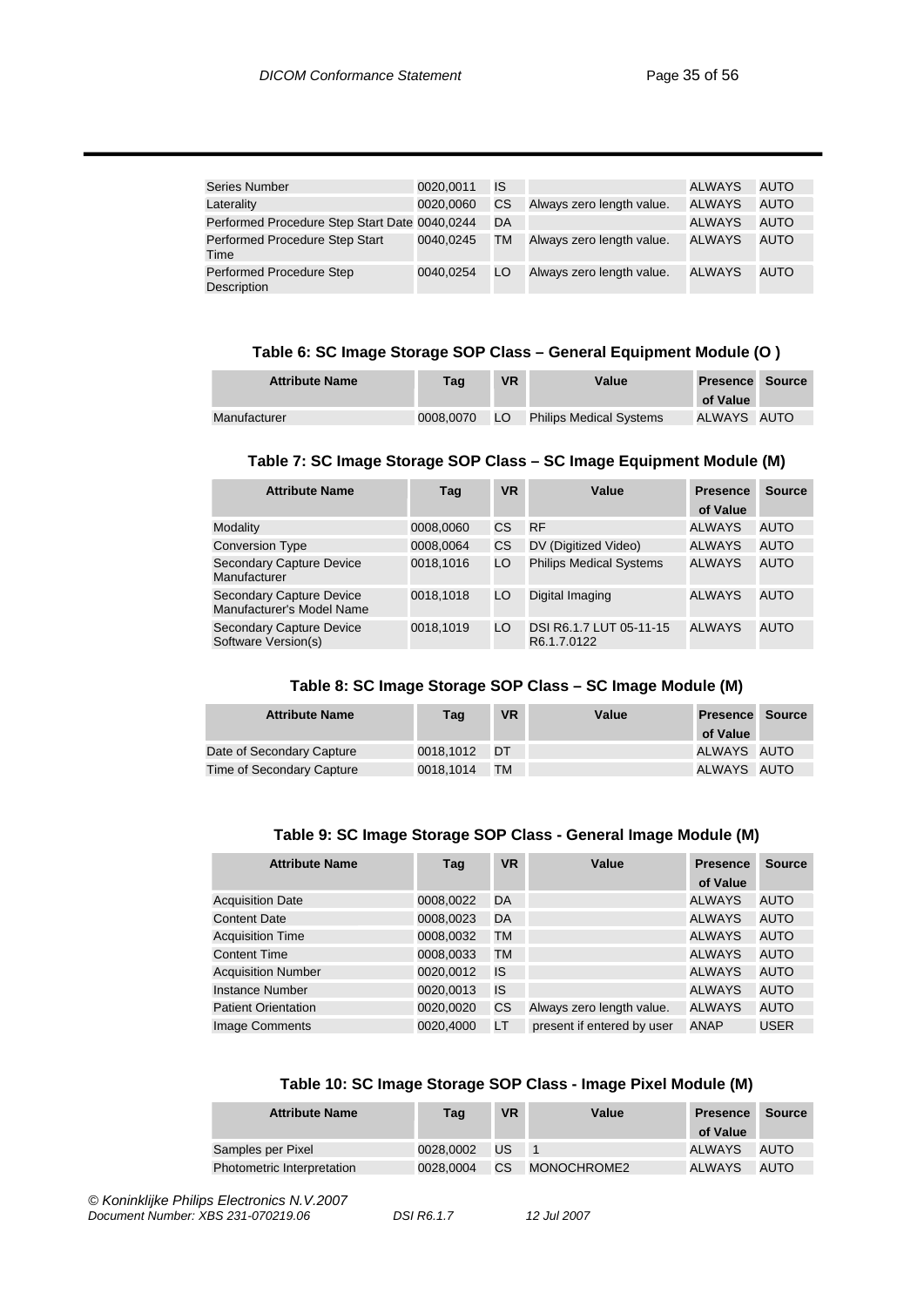| Row                         | 0028.0010 | US        | 1024.512            | ALWAYS        | <b>AUTO</b> |
|-----------------------------|-----------|-----------|---------------------|---------------|-------------|
| Columns                     | 0028,0011 | US        | 1024.512            | <b>ALWAYS</b> | <b>AUTO</b> |
| <b>Bits Allocated</b>       | 0028.0100 | US        | 8                   | <b>ALWAYS</b> | <b>AUTO</b> |
| <b>Bits Stored</b>          | 0028,0101 | US        | - 8                 | <b>ALWAYS</b> | <b>AUTO</b> |
| High Bit                    | 0028.0102 | US        | $\overline{7}$      | <b>ALWAYS</b> | <b>AUTO</b> |
| <b>Pixel Representation</b> | 0028,0103 | US        | $0 \times 0000 = 0$ | ALWAYS        | <b>AUTO</b> |
| <b>Pixel Data</b>           | 7FE0.0010 | <b>OW</b> |                     | <b>ALWAYS</b> | AUTO        |

#### **Table 11: SC Image Storage SOP Class – VOI LUT Module (O)**

| <b>Attribute Name</b> | <b>Tag</b> | <b>VR</b> | Value | <b>Presence</b><br>of Value | <b>Source</b> |
|-----------------------|------------|-----------|-------|-----------------------------|---------------|
| Window Center         | 0028.1050  | DS        |       | ALWAYS                      | AUTO          |
| Window Width          | 0028.1051  | DS.       |       | ALWAYS                      | <b>AUTO</b>   |

#### **Table 12: SC Image Storage SOP Class – SOP Common Module (M)**

| <b>Attribute Name</b>  | Tag       | <b>VR</b> | Value                     | <b>Presence Source</b><br>of Value |  |
|------------------------|-----------|-----------|---------------------------|------------------------------------|--|
| Specific Character Set | 0008.0005 | CS.       | <b>ISO IR 100</b>         | ALWAYS AUTO                        |  |
| <b>SOP Class UID</b>   | 0008.0016 | UI        | 1.2.840.10008.5.1.4.1.1.7 | ALWAYS AUTO                        |  |
| SOP Instance UID       | 0008.0018 | UI        |                           | ALWAYS AUTO                        |  |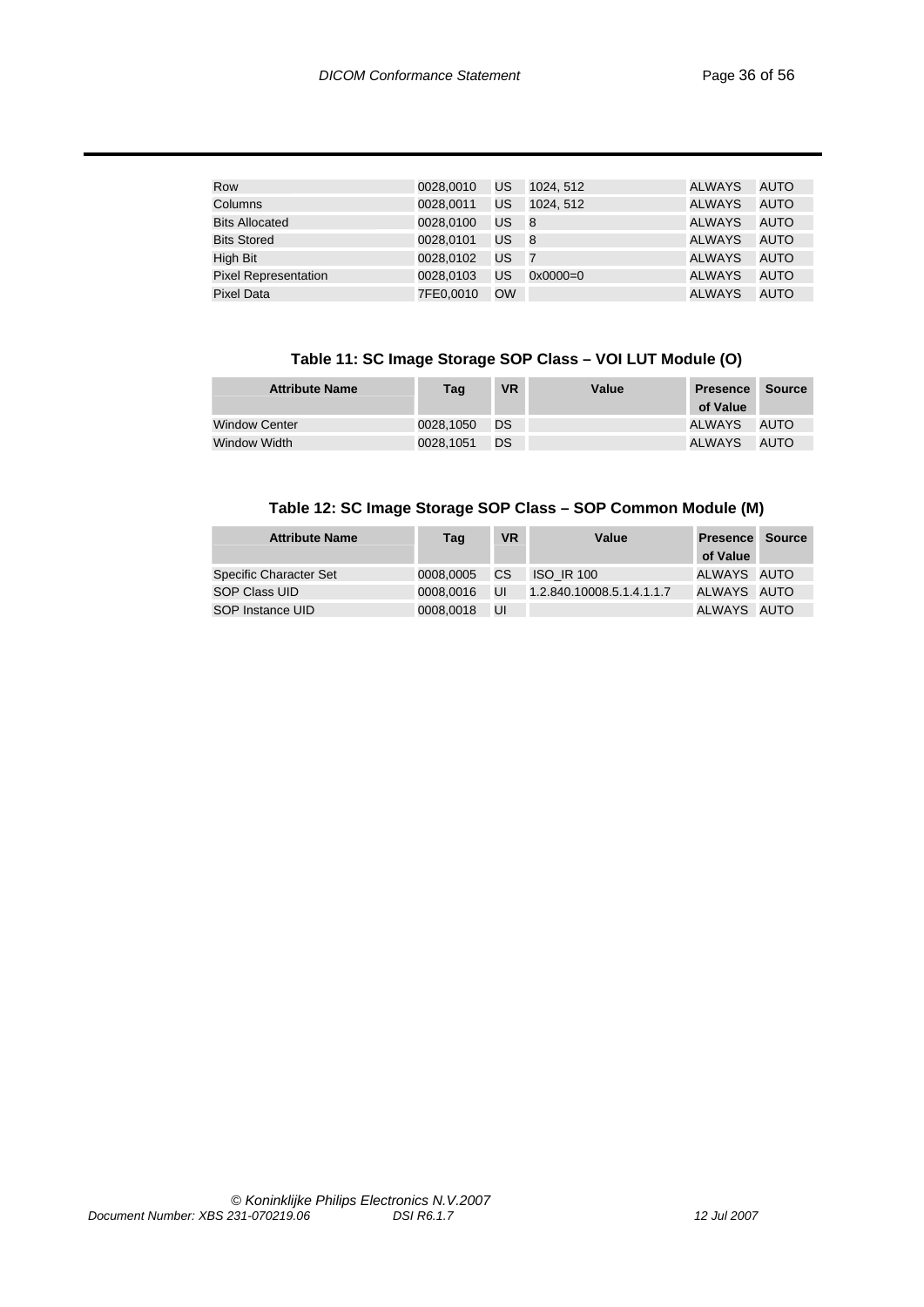### **8.1.2. Created RF Image Storage SOP Class (Processed / No AutoPush)**

The following tables give a detailed overview of all supported attributes of the XRF Storage SOP Class for the Processed Mode with or without Overlays. The list of possible values are given. The situation that an attribute is present conditionally / optionally or that an attribute may contain a zero length value, is indicated too. Conditions and Defined / Enumerated Values of DICOM 3.0 are applicable but are not shown in the tables.

| <b>Attribute Name</b> | Tag | VR. | Value                                                               | <b>Presence Source</b><br>of Value |                      |
|-----------------------|-----|-----|---------------------------------------------------------------------|------------------------------------|----------------------|
| Patient's Name        |     |     | 0010,0010 PN Received From RIS or Entered by<br>Operator.           | <b>ALWAYS</b>                      | AUTO<br>/USER        |
| Patient ID            |     |     | 0010,0020 LO Received From RIS or Entered by<br>Operator            | <b>VNAP</b>                        | AUTO<br>/USER        |
| Patient's Birth Date  |     |     | 0010,0030 DA Received From RIS or Entered by<br>Operator            | <b>VNAP</b>                        | <b>AUTO</b><br>/USER |
| Patient's Sex         |     |     | 0010,0040 CS Received From RIS or Entered by<br>Operator, default O | <b>ALWAYS</b>                      | AUTO<br>/USER        |

#### **Table 19. XRF Image Storage SOP Class -Patiënt Module (M)**

#### **Table 20. XRF Image Storage SOP Class -General Study Module (M)**

| <b>Attribute Name</b>      | Taq          | VR.       | Value                                                                | <b>Presence Source</b> |  |
|----------------------------|--------------|-----------|----------------------------------------------------------------------|------------------------|--|
|                            |              |           |                                                                      | of Value               |  |
| <b>Study Date</b>          | 0008,0020 DA |           |                                                                      | ALWAYS AUTO            |  |
| <b>Study Time</b>          | 0008,0030    | <b>TM</b> |                                                                      | ALWAYS AUTO            |  |
| <b>Accession Number</b>    | 0008.0050    |           | SH Zero length if not received from RIS. ALWAYS AUTO                 |                        |  |
| Referring Physician's Name |              |           | 0008,0090 PN Zero length if not received from RIS. ALWAYS AUTO       |                        |  |
| <b>Study Description</b>   |              |           | 0008,1030 LO Received from RIS as or entered by ALWAYS AUTO<br>user. |                        |  |
| Study Instance UID         | 0020.000D UI |           | Generated at the creation of the<br>study or received from RIS.      | ALWAYS AUTO            |  |
| Study ID                   | 0020.0010    | SH        | Always zero length                                                   | ALWAYS AUTO            |  |

#### **Table 21. XRF Image Storage SOP Class -General Series Module (M)**

| <b>Attribute Name</b>       | Tag          | <b>VR</b> | Value                                                                                                                                                                                       | <b>Presence Source</b> |  |
|-----------------------------|--------------|-----------|---------------------------------------------------------------------------------------------------------------------------------------------------------------------------------------------|------------------------|--|
|                             |              |           |                                                                                                                                                                                             | of Value               |  |
| Series Date                 | 0008,0021 DA |           |                                                                                                                                                                                             | ALWAYS AUTO            |  |
| Series Time                 | 0008,0031    | TM        |                                                                                                                                                                                             | ALWAYS AUTO            |  |
| Modality                    |              |           | 0008,0060 CS Applied Value(s): RF                                                                                                                                                           | ALWAYS AUTO            |  |
| Performing Physician's Name |              |           | 0008,1050 PN Received from RIS, entered by user ALWAYS AUTO<br>or is empty if not known. Only the<br>first 3 chars exported.                                                                |                        |  |
| <b>Protocol Name</b>        | 0018.1030    |           | LO Filled with the Exam type, limited to ALWAYS AUTO<br>a maximum of 6 characters.<br>Received from RIS, or entered by<br>the user. Only the first 6 chars<br>exported. Default zero length |                        |  |
| Series Instance UID         | 0020.000E UI |           |                                                                                                                                                                                             | ALWAYS AUTO            |  |
| <b>Series Number</b>        | 0020.0011    | - IS      |                                                                                                                                                                                             | ALWAYS AUTO            |  |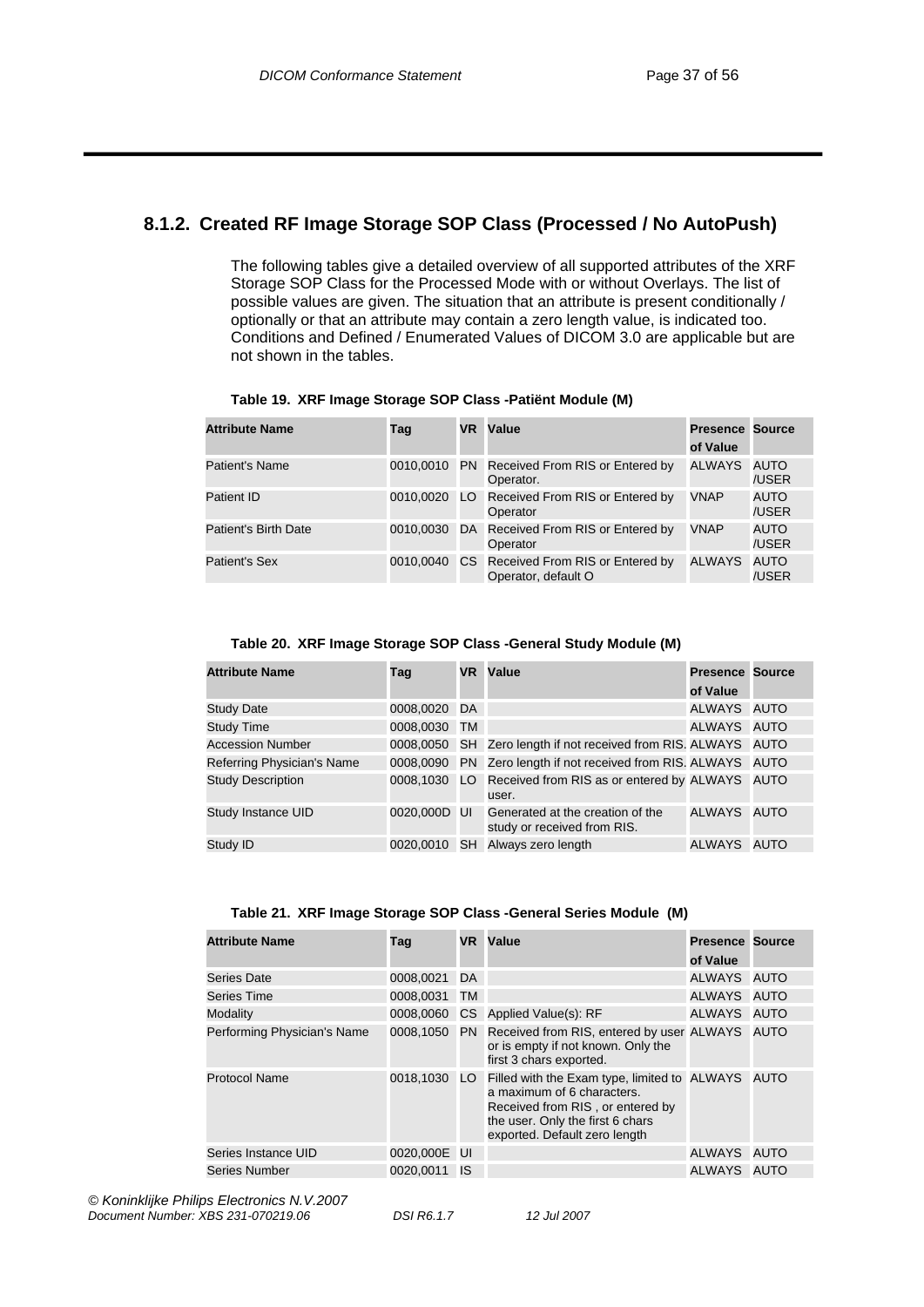| <b>Attribute Name</b>                                                   | Tag | <b>VR</b> Value                  | <b>Presence Source</b><br>of Value |  |
|-------------------------------------------------------------------------|-----|----------------------------------|------------------------------------|--|
| Laterality                                                              |     | 0020,0060 CS Always zero length. | ALWAYS AUTO                        |  |
| Performed Procedure Step Start 0040,0244 DA<br>Date                     |     |                                  | ALWAYS AUTO                        |  |
| Performed Procedure Step Start 0040,0245 TM Always zero length.<br>Time |     |                                  | ALWAYS AUTO                        |  |
| <b>Performed Procedure Step</b><br><b>Description</b>                   |     | 0040,0254 LO Always zero length. | ALWAYS AUTO                        |  |

**Table 22. XRF Image Storage SOP Class -General Equipment Module (M)** 

| <b>Attribute Name</b>       | Taq       | <b>VR</b> | Value                                         | <b>Presence of</b> | Source      |
|-----------------------------|-----------|-----------|-----------------------------------------------|--------------------|-------------|
|                             |           |           |                                               | Value              |             |
| Manufacturer                | 0008,0070 | LO        | <b>Philips Medical Systems</b>                | <b>ALWAYS</b>      | AUTO        |
| <b>Institution Name</b>     | 0008,0080 | LO        | Service-configurable<br>values                | <b>ALWAYS</b>      | <b>AUTO</b> |
| <b>Station Name</b>         | 0008,1010 | SH        | Service-configurable<br>values                | <b>ALWAYS</b>      | AUTO        |
| Manufacturer's Model Name   | 0008,1090 | LO        | Digital Imaging                               | <b>ALWAYS</b>      | AUTO        |
| <b>Device Serial Number</b> | 0018,1000 | LO        |                                               | <b>ALWAYS</b>      | AUTO        |
| Software Version(s)         | 0018,1020 | LO        | DSI R6.1.7 LUT 05-11-15 ALWAYS<br>R6.1.7.0122 |                    | AUTO        |

#### **Table 23. XRF Image Storage SOP Class -General Image Module**

| <b>Attribute Name</b>      | Tag       | <b>VR</b> | Value                            | <b>Presence of</b> | Source      |
|----------------------------|-----------|-----------|----------------------------------|--------------------|-------------|
|                            |           |           |                                  | Value              |             |
| <b>Acquisition Date</b>    | 0008,0022 | DA        |                                  | <b>ALWAYS</b>      | AUTO        |
| <b>Content Date</b>        | 0008,0023 | DA        |                                  | <b>ALWAYS</b>      | <b>AUTO</b> |
| <b>Acquisition Time</b>    | 0008,0032 | TM        |                                  | <b>ALWAYS</b>      | <b>AUTO</b> |
| <b>Content Time</b>        | 0008,0033 | TM        |                                  | <b>ALWAYS</b>      | <b>AUTO</b> |
| <b>Acquisition Number</b>  | 0020,0012 | IS        |                                  | <b>ALWAYS</b>      | <b>AUTO</b> |
| Instance Number            | 0020,0013 | IS        |                                  | <b>ALWAYS</b>      | <b>AUTO</b> |
| <b>Patient Orientation</b> | 0020,0020 | CS        | Always zero length value. ALWAYS |                    | <b>AUTO</b> |
| <b>Image Comments</b>      | 0020,4000 | LT        | Present if entered by user ANAP  |                    | <b>USER</b> |

| <b>Attribute Name</b> | Tag       |           | <b>VR</b> Value                                                                                                                                        | <b>Presence Source</b><br>of Value |  |
|-----------------------|-----------|-----------|--------------------------------------------------------------------------------------------------------------------------------------------------------|------------------------------------|--|
| Rows                  | 0028.0010 |           | US Equal to the value of Rows<br>(512 or 1024). The actual<br>image size in 60 Hz DSI<br>system is smaller: 470 or 960.<br>Applied Value(s): 1024, 512 | ALWAYS AUTO                        |  |
| Columns               | 0028,0011 |           | US Equal to the value of Rows<br>(512 or 1024). The actual<br>image size in 60 Hz DSI<br>system is smaller: 470 or 960.<br>Applied Value(s): 1024, 512 | ALWAYS AUTO                        |  |
| <b>Pixel Data</b>     | 7FE0.0010 | <b>OW</b> |                                                                                                                                                        | ALWAYS AUTO                        |  |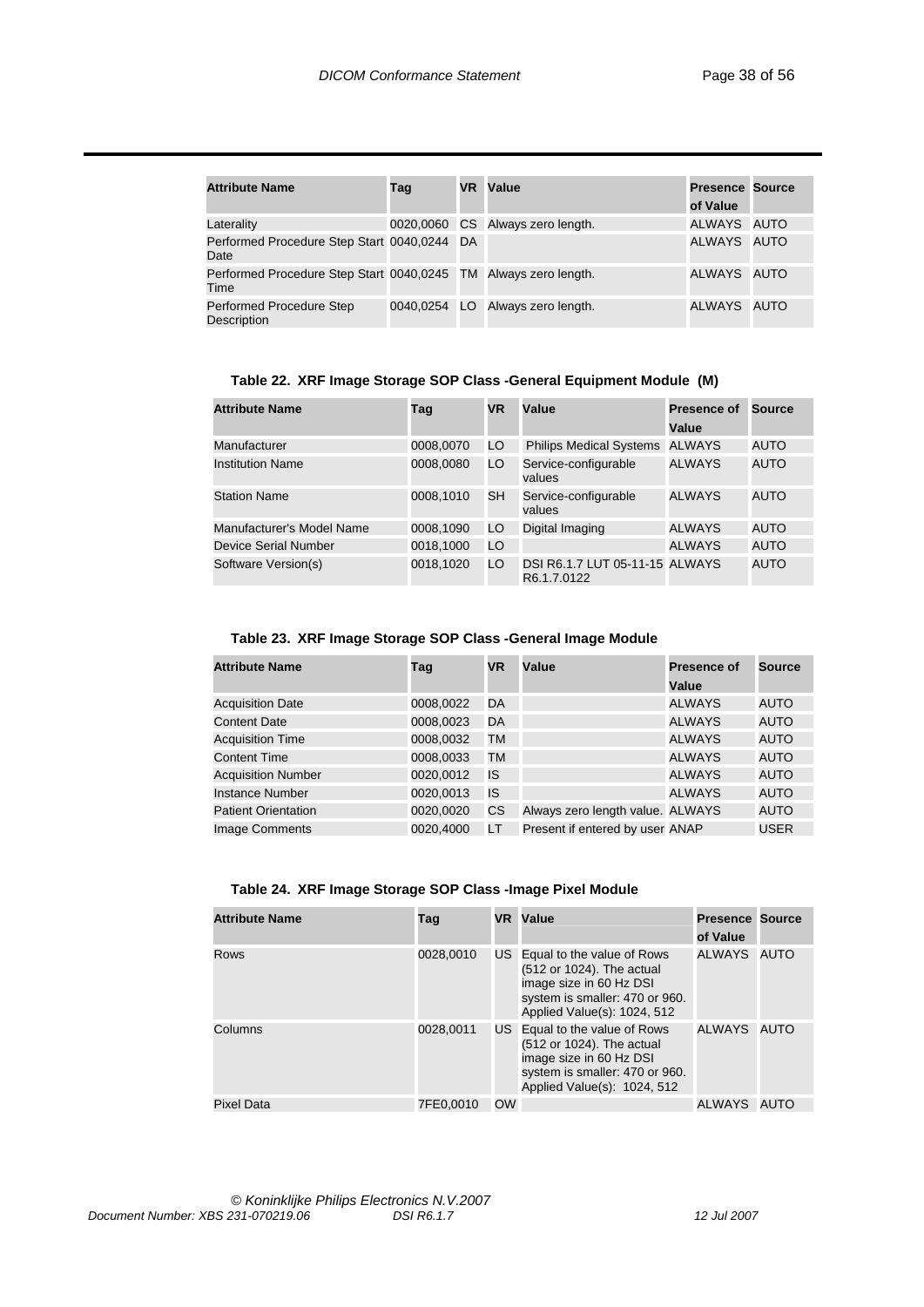| <b>Attribute Name</b>              | Taq       | <b>VR</b> |                     | Value                       | <b>Presence</b><br>of Value | <b>Source</b> |
|------------------------------------|-----------|-----------|---------------------|-----------------------------|-----------------------------|---------------|
| <b>Shutter Shape</b>               | 0018,1600 | CS        |                     | CIRCULAR RECTANGULAR ALWAYS |                             | <b>USER</b>   |
| <b>Shutter Left Vertical Edge</b>  | 0018,1602 | IS        |                     |                             | <b>ANAPC</b>                | <b>USER</b>   |
| <b>Shutter Right Vertical Edge</b> | 0018,1604 | IS        |                     |                             | <b>ANAPC</b>                | <b>USER</b>   |
| Shutter Upper Horizontal Edge      | 0018,1606 | IS        |                     |                             | <b>ANAPC</b>                | <b>USER</b>   |
| Shutter Lower Horizontal Edge      | 0018.1608 | IS        |                     |                             | <b>ANAPC</b>                | <b>USER</b>   |
| Center of Circular Shutter         | 0018,1610 | IS        |                     |                             | <b>ANAPC</b>                | <b>USER</b>   |
| Radius of Circular Shutter         | 0018,1612 | IS        |                     |                             | <b>ANAPC</b>                | <b>USER</b>   |
| <b>Shutter Presentation Value</b>  | 0018.1622 | US        | $0 \times 0000 = 0$ |                             | <b>ALWAYS</b>               | AUTO          |

#### **Table 25. XRF Image Storage SOP Class - Display Shutter Module (O)**

**Table 26. XRF Image Storage SOP Class -Image Pixel Module (M)** 

| <b>Attribute Name</b> | Tag       | <b>VR</b> | Value        | <b>Presence Source</b> |  |
|-----------------------|-----------|-----------|--------------|------------------------|--|
|                       |           |           |              | of Value               |  |
| Rows                  | 0028.0010 |           | US 512, 1024 | ALWAYS AUTO            |  |
| Columns               | 0028.0011 | US.       | 512, 1024    | ALWAYS AUTO            |  |
| Pixel Data            | 7FE0,0010 | OW        |              | ALWAYS AUTO            |  |

#### **Table 27. XRF Image Storage SOP Class -X-ray Image Module (M)**

| <b>Attribute Name</b>               | Tag       | <b>VR</b> | Value                              | <b>Presence Source</b><br>of Value |             |
|-------------------------------------|-----------|-----------|------------------------------------|------------------------------------|-------------|
| Image Type                          | 0008,0008 | <b>CS</b> | ORIGINAL, PRIMARY,<br>SINGLE PLANE | <b>ALWAYS</b>                      | <b>AUTO</b> |
| Samples per Pixel                   | 0028,0002 | US        | $\overline{1}$                     | ALWAYS                             | AUTO        |
| Photometric Interpretation          | 0028,0004 | CS        | MONOCHROME2                        | <b>ALWAYS</b>                      | <b>AUTO</b> |
| <b>Bits Allocated</b>               | 0028,0100 | US        | 8                                  | <b>ALWAYS</b>                      | AUTO        |
| <b>Bits Stored</b>                  | 0028,0101 | US        | 8                                  | <b>ALWAYS</b>                      | AUTO        |
| High Bit                            | 0028,0102 | US        | $\overline{7}$                     | <b>ALWAYS</b>                      | AUTO        |
| <b>Pixel Representation</b>         | 0028,0103 | US        | 0000H                              | <b>ALWAYS</b>                      | AUTO        |
| <b>Pixel Intensity Relationship</b> | 0028,1040 | СS        | <b>DISP</b>                        | <b>ALWAYS</b>                      | AUTO        |

#### **Table 28. XRF Image Storage SOP Class -X-ray Acquisition Module (M)**

| <b>Attribute Name</b>    | Tag       | <b>VR</b> | Value                                                                                                                                                | Presence<br>of Value | Source      |
|--------------------------|-----------|-----------|------------------------------------------------------------------------------------------------------------------------------------------------------|----------------------|-------------|
| <b>KVP</b>               | 0018,0060 | DS        | Always zero length value.                                                                                                                            | <b>ALWAYS</b>        | <b>AUTO</b> |
| <b>Exposure Time</b>     | 0018,1150 | IS        | Required if Exposure<br>(0018,1152) is not present.                                                                                                  | <b>ANAP</b>          | AUTO        |
| X-Ray Tube Current       | 0018,1151 | IS        | Required if Exposure<br>(0018,1152) is not present.                                                                                                  | <b>ANAP</b>          | AUTO        |
| Exposure                 | 0018,1152 | IS        | Required if either Exposure<br>Time (0018,1150) or X-<br>RayTube Current (0018,1151) ALWAYS<br>are not present. Default<br>Always zero length value. |                      | <b>AUTO</b> |
| <b>Radiation Setting</b> | 0018,1155 | CS        | Applied Value(s): GR, SC                                                                                                                             | ALWAYS               | <b>AUTO</b> |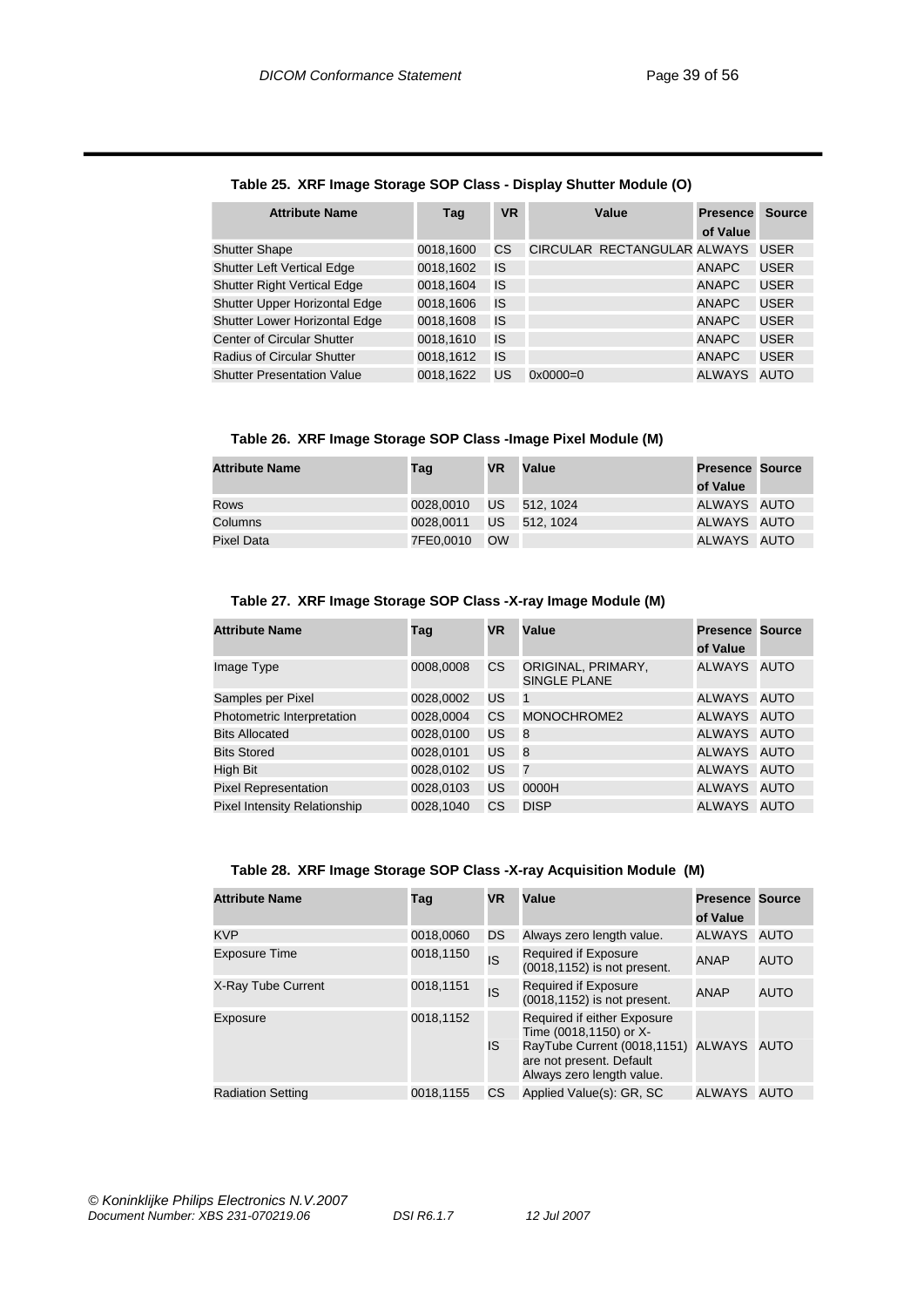| <b>Attribute Name</b> | Tag       | <b>VR</b> | Value                                                          | <b>Presence Source</b><br>of Value |  |
|-----------------------|-----------|-----------|----------------------------------------------------------------|------------------------------------|--|
| <b>Window Center</b>  | 0028.1050 | DS.       | This attribute is related to the<br>DSI Contrast / Brightness. | ALWAYS AUTO                        |  |
| Window Width          | 0028.1051 | DS.       | This Attribute is related to the<br>DSI Contrast / Brightness. | ALWAYS AUTO                        |  |

**Table 29. XRF Image Storage SOP Class -VOI LUT Module ( O)** 

| Table 30. XRF Image Storage SOP Class -SOP Common Module (M) |  |  |  |
|--------------------------------------------------------------|--|--|--|
|                                                              |  |  |  |

| <b>Attribute Name</b>  | Taq       | VR    | Value                                             | <b>Presence Source</b> |  |
|------------------------|-----------|-------|---------------------------------------------------|------------------------|--|
|                        |           |       |                                                   | of Value               |  |
| Specific Character Set | 0008,0005 | CS    | Applied Value(s): ISO_IR 100 ALWAYS AUTO          |                        |  |
| SOP Class UID          | 0008.0016 | UI    | Applied Value(s):<br>1.2.840.10008.5.1.4.1.1.12.2 | ALWAYS AUTO            |  |
| SOP Instance UID       | 0008,0018 | - UI- |                                                   | ALWAYS AUTO            |  |

#### **8.1.3. Created RAW data images for the Processed / No AutoPush Mode**

This section specifies each IOD created by the DSI for the UnProcessed / No AutoPush Mode.

If private Presentation State information exists, in RAW mode, then the DSI will be send the Presentation State object with the Presentation Label " AS AQUIRED".

The following tables give a detailed overview of all supported attributes of the Specialized PMS X-Ray Storage SOP Class and the create Grayscale Softcopy Presentation State Storage SOP Class. Each Specialized PMS X-Ray image has his own Grayscale Softcopy Presentation

State image.

#### **8.1.3.1. Created Softcopy Presentation SOP class for Processed / No AutoPush Mode.**

The following tables give a detailed overview of all supported attributes of the Grayscale Softcopy Presentation State image.

| Table 13: IOD of Created Softcopy Presentation State Storage SOP Class |  |
|------------------------------------------------------------------------|--|
| <b>Instances</b>                                                       |  |

| <b>Information Entity</b> | <b>Module</b>                            | <b>Presence Of</b><br><b>Module</b> |
|---------------------------|------------------------------------------|-------------------------------------|
| Curve                     | Displayed Area Module                    | <b>ALWAYS</b>                       |
|                           | <b>Presentation Series Module</b>        | <b>ALWAYS</b>                       |
| <b>Presentation State</b> | Presentation State Identification Module | <b>ALWAYS</b>                       |
|                           | <b>Softcopy Presentation LUT Module</b>  | ALWAYS                              |
|                           | Softcopy VOI LUT Module                  | <b>CONDITIONAL</b>                  |
| Patient                   | <b>Patient Module</b>                    | <b>ALWAYS</b>                       |
| Study                     | <b>General Study Module</b>              | <b>ALWAYS</b>                       |
| <b>Series</b>             | <b>General Series Module</b>             | <b>ALWAYS</b>                       |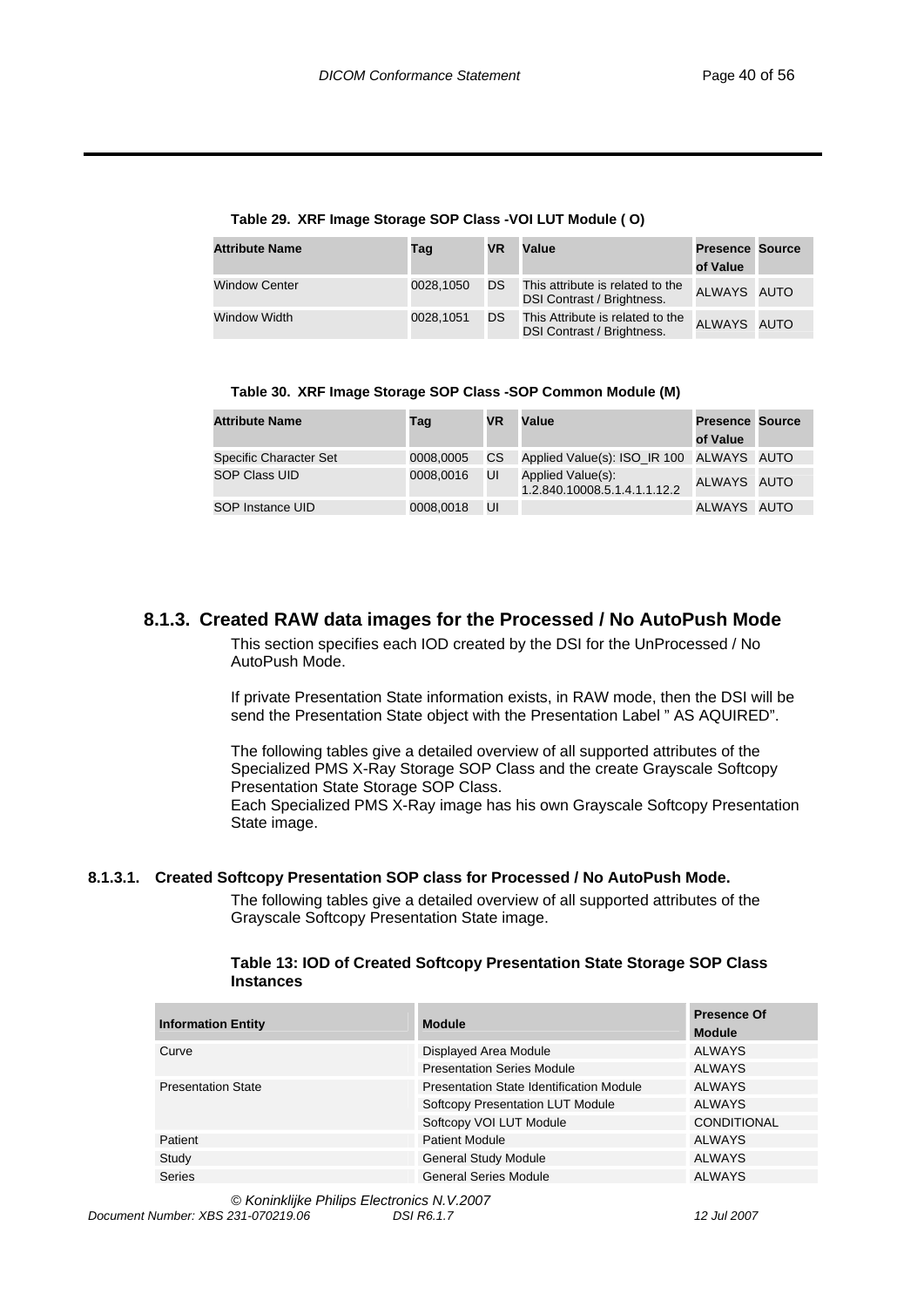| Equipment | General Equipment Module | ALWAYS      |
|-----------|--------------------------|-------------|
| Image     | Display Shutter Module   | CONDITIONAL |
| Image     | SOP Common Module        | ALWAYS      |

#### **Table 14: Displayed Area Module (M)**

| <b>Attribute Name</b>                                    | Tag       | <b>VR</b>      | Value               | Presence of<br>Value | <b>Source</b> | <b>Comment</b> |
|----------------------------------------------------------|-----------|----------------|---------------------|----------------------|---------------|----------------|
| Displayed Area<br>Selection<br>Sequence                  | 0070,005A | <b>SQ</b>      |                     | <b>ALWAYS</b>        | <b>AUTO</b>   |                |
| >Displayed<br>Area Top Left<br><b>Hand Corner</b>        | 0070,0052 | <b>SL</b>      | 1, 1                | <b>ALWAYS</b>        | <b>AUTO</b>   |                |
| >Displayed<br>Area Bottom<br><b>Right Hand</b><br>Corner | 0070,0053 | <b>SL</b>      | 512, 512            | <b>ALWAYS</b>        | <b>AUTO</b>   |                |
| >Presentation<br>Size Mode                               | 0070.0100 | C <sub>S</sub> | <b>SCALE TO FIT</b> | <b>ALWAYS</b>        | <b>AUTO</b>   |                |
| >Presentation<br><b>Pixel Aspect</b><br>Ratio            | 0070,0102 | <b>IS</b>      | 1, 1                | ANAPEV               | <b>AUTO</b>   |                |

#### **Table 15: Presentation Series Module (M)**

| <b>Attribute Name</b> | Tag       | <b>VR</b> | Value     | <b>Presence of</b><br>Value | <b>Source</b> | <b>Comment</b> |
|-----------------------|-----------|-----------|-----------|-----------------------------|---------------|----------------|
| Modality              | 0008.0060 | CS.       | <b>PR</b> | <b>ALWAYS</b>               |               |                |

#### **Table 16: Presentation State Identification Module (M)**

| <b>Attribute Name</b>                | Tag       | <b>VR</b> | Value                 | <b>Presence of</b><br>Value | <b>Source</b> | <b>Comment</b>                               |
|--------------------------------------|-----------|-----------|-----------------------|-----------------------------|---------------|----------------------------------------------|
| <b>Referenced Series</b><br>Sequence | 0008,1115 | <b>SQ</b> |                       | <b>ALWAYS</b>               | <b>AUTO</b>   |                                              |
| > Referenced Image Sequence          | 0008,1140 | <b>SQ</b> |                       | <b>ALWAYS</b>               | <b>AUTO</b>   |                                              |
| >> Referenced SOP Class UID          | 0008,1150 | UI        |                       | <b>ALWAYS</b>               | <b>AUTO</b>   |                                              |
| >> Referenced SOP Instance UID       | 0008,1155 | UI        |                       | <b>ALWAYS</b>               | <b>AUTO</b>   |                                              |
| >Series Instance UID                 | 0020,000E | UI        |                       | <b>ALWAYS</b>               | <b>AUTO</b>   |                                              |
| <b>Shutter Presentation Value</b>    | 0018,1622 | <b>US</b> | Default: $0x0000=0$   | <b>ALWAYS</b>               | <b>AUTO</b>   | Generated by<br>device if shutter<br>present |
| Instance Number                      | 0020,0013 | <b>IS</b> |                       | <b>ALWAYS</b>               | <b>AUTO</b>   |                                              |
| <b>Content Label</b>                 | 0070,0080 | <b>CS</b> | AS ACQUIRED           | <b>ALWAYS</b>               | <b>AUTO</b>   |                                              |
| <b>Content Description</b>           | 0070,0081 | LO        | Zero length if unknow | <b>ALWAYS</b>               | <b>AUTO</b>   |                                              |
| <b>Presentation Creation Date</b>    | 0070,0082 | DA        |                       | <b>ALWAYS</b>               | <b>AUTO</b>   |                                              |
| <b>Presentation Creation Time</b>    | 0070,0083 | <b>TM</b> |                       | <b>ALWAYS</b>               | <b>AUTO</b>   |                                              |
| <b>Content Creator's Name</b>        | 0070.0084 | <b>PN</b> | Zero length if unknow | <b>ALWAYS</b>               | <b>AUTO</b>   |                                              |

#### **Table 17: Softcopy Presentation LUT Module (M)**

| <b>Attribute Name</b>            | Tag       | <b>VR</b> | Value | <b>Presence of</b><br>Value | <b>Source</b> | <b>Comment</b> |
|----------------------------------|-----------|-----------|-------|-----------------------------|---------------|----------------|
| <b>Presentation LUT Sequence</b> | 2050.0010 | - SQ      |       | <b>ANAPEV</b>               | <b>AUTO</b>   |                |

*© Koninklijke Philips Electronics N.V.2007 Document Number: XBS 231-070219.06 DSI R6.1.7 12 Jul 2007*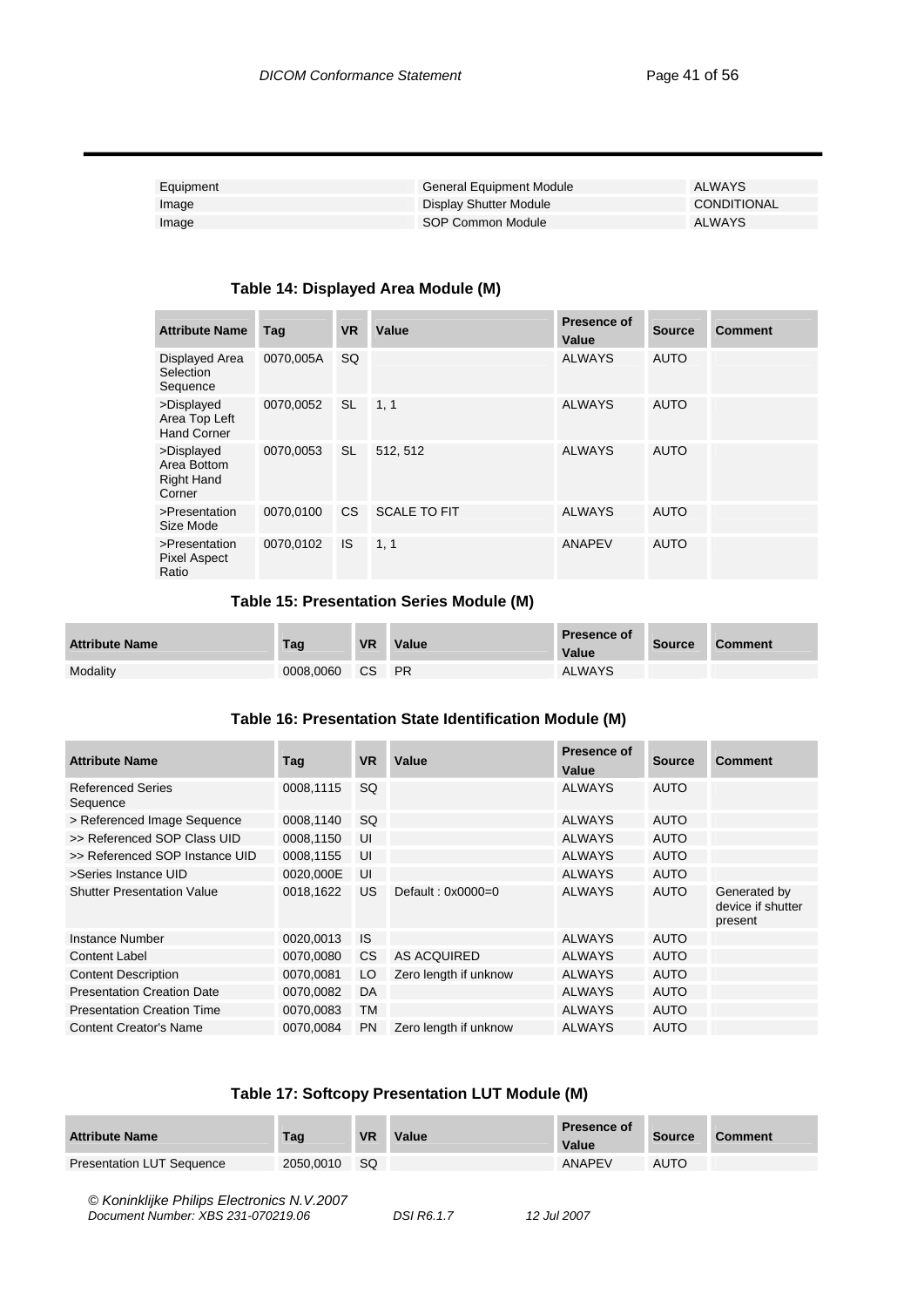| >LUT Descriptor               | 0028,3002    | US.<br>/SS | <b>ALWAYS</b> | <b>AUTO</b> |  |
|-------------------------------|--------------|------------|---------------|-------------|--|
| >LUT Explanation              | 0028,3003 LO |            | ANAP          | <b>AUTO</b> |  |
| >LUT Data                     | 0028,3006    | US.<br>/SS | ALWAYS        | <b>AUTO</b> |  |
| <b>Presentation LUT Shape</b> | 2050,0020    | CS.        | <b>ALWAYS</b> | <b>AUTO</b> |  |

#### **Table 18: Softcopy VOI LUT Module (C )**

| <b>Attribute Name</b>      | Taq       | <b>VR</b> | Value | <b>Presence</b><br>of Value | <b>Source</b> | Comment |
|----------------------------|-----------|-----------|-------|-----------------------------|---------------|---------|
| Softcopy VOI LUT Sequence  | 0028,3110 | <b>SQ</b> |       | ALWAYS                      | AUTO          |         |
| >Referenced Image Sequence | 0008,1140 | <b>SQ</b> |       | ANAPEV                      | <b>AUTO</b>   |         |
| >Window Center             | 0028,1050 | <b>DS</b> | 128   | <b>ALWAYS</b>               | AUTO          |         |
| >Window Width              | 0028,1051 | DS.       | 255   | <b>ALWAYS</b>               | <b>AUTO</b>   |         |
| >VOI LUT Sequence          | 0028,3010 | <b>SQ</b> |       | ANAPEV                      | <b>AUTO</b>   |         |
| >>LUT Descriptor           | 0028.3002 | US<br>/SS |       | <b>ALWAYS</b>               | <b>AUTO</b>   |         |
| >>LUT Data                 | 0028,3006 | US<br>/SS |       | <b>ALWAYS</b>               | <b>AUTO</b>   |         |

#### **Table 19: Patient Module (M)**

| <b>Attribute Name</b> | Tag       | <b>VR</b>     | Value                | <b>Presence</b><br>of Value | <b>Source</b> | <b>Comment</b> |
|-----------------------|-----------|---------------|----------------------|-----------------------------|---------------|----------------|
| Patient's Name        | 0010.0010 | <b>PN</b>     |                      | <b>ALWAYS</b>               | <b>AUTO</b>   |                |
| Patient ID            | 0010.0020 | LO.           | Zero if unknown      | <b>VNAP</b>                 | <b>AUTO</b>   |                |
| Patient's Birth Date  | 0010.0030 | DA            | Zero if unknown      | <b>VNAP</b>                 | <b>AUTO</b>   |                |
| Patient's Sex         | 0010.0040 | <sub>CS</sub> | If unknown default O | <b>ALWAYS</b>               | <b>AUTO</b>   |                |

#### **Table 20: General Study Module (M)**

| <b>Attribute Name</b>      | Tag       | <b>VR</b> | Value                       | <b>Presence</b><br>of Value | <b>Source</b> | <b>Comment</b> |
|----------------------------|-----------|-----------|-----------------------------|-----------------------------|---------------|----------------|
| <b>Study Date</b>          | 0008,0020 | DA        |                             | <b>ALWAYS</b>               | <b>AUTO</b>   |                |
| <b>Study Time</b>          | 0008,0030 | TM        |                             | <b>ALWAYS</b>               | <b>AUTO</b>   |                |
| <b>Accession Number</b>    | 0008,0050 | <b>SH</b> | From RIS or zero if unknown | <b>ALWAYS</b>               | <b>AUTO</b>   |                |
| Referring Physician's Name | 0008,0090 | <b>PN</b> | From RIS or zero if unknown | <b>ALWAYS</b>               | <b>AUTO</b>   |                |
| <b>Study Description</b>   | 0008,1030 | LO        | From RIS or zero if unknown | <b>ALWAYS</b>               | <b>AUTO</b>   |                |
| Study Instance UID         | 0020,000D | UI        |                             | <b>ALWAYS</b>               | <b>AUTO</b>   |                |
| Study ID                   | 0020.0010 | <b>SH</b> | <b>Always EMPTY</b>         | <b>ALWAYS</b>               | <b>AUTO</b>   |                |

#### **Table 21: General Series Module (M)**

| <b>Attribute Name</b>       | Tag       | <b>VR</b> | Value                                 | <b>Presence</b><br>of Value | <b>Source</b>       | <b>Comment</b>                       |
|-----------------------------|-----------|-----------|---------------------------------------|-----------------------------|---------------------|--------------------------------------|
| Series Date                 | 0008,0021 | DA        |                                       | <b>ALWAYS</b>               | <b>AUTO</b>         |                                      |
| Series Time                 | 0008,0031 | <b>TM</b> |                                       | <b>ALWAYS</b>               | <b>AUTO</b>         |                                      |
| <b>Series Description</b>   | 0008,103E | LO        |                                       | ANAP                        | <b>USER</b>         |                                      |
| Performing Physician's Name | 0008,1050 | <b>PN</b> | From RIS or zero length if<br>unknown | ANAP                        | <b>MWL</b><br>/USER | Only the first 3<br>chars. exported. |
| <b>Operators' Name</b>      | 0008.1070 | <b>PN</b> |                                       | ANAP                        | MWL/<br><b>USER</b> |                                      |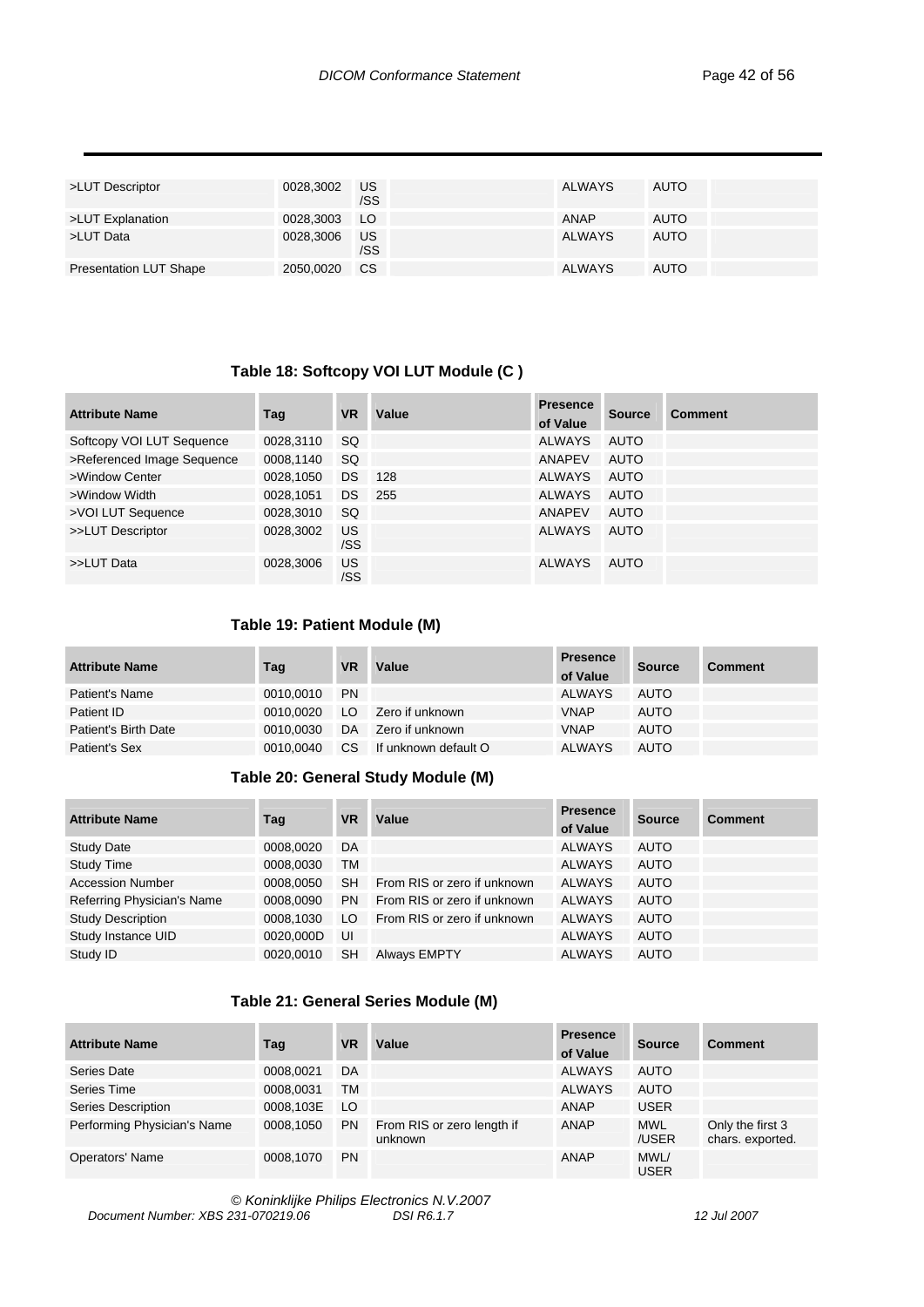| <b>Protocol Name</b>                    | 0018,1030 | LO.       | From RIS or zero length if<br>unknown | ALWAYS        | <b>AUTO</b> | Only the first 6<br>chars. exported. |
|-----------------------------------------|-----------|-----------|---------------------------------------|---------------|-------------|--------------------------------------|
| Series Instance UID                     | 0020,000E | UI        |                                       | <b>ALWAYS</b> | <b>AUTO</b> |                                      |
| Series Number                           | 0020,0011 | <b>IS</b> |                                       | <b>ALWAYS</b> | <b>AUTO</b> |                                      |
| Laterality                              | 0020,0060 | <b>CS</b> | <b>Always EMPTY</b>                   | <b>ALWAYS</b> | <b>AUTO</b> |                                      |
| Performed Procedure Step Start<br>Date  | 0040.0244 | DA        |                                       | <b>ALWAYS</b> | <b>AUTO</b> |                                      |
| Performed Procedure Step Start<br>Time  | 0040,0245 | TM        | <b>Always EMPTY</b>                   | <b>ALWAYS</b> | <b>AUTO</b> |                                      |
| Performed Procedure Step ID             | 0040,0253 | <b>SH</b> |                                       | ANAP          | <b>AUTO</b> |                                      |
| Performed Procedure Step<br>Description | 0040.0254 | LO        | zero length if unknown                | <b>ALWAYS</b> | <b>USER</b> |                                      |

#### **Table 22: General Equipment Module (M)**

| <b>Attribute Name</b>     | Tag       | <b>VR</b> | Value | <b>Presence</b><br>of Value | <b>Source</b> | Comment                                                |
|---------------------------|-----------|-----------|-------|-----------------------------|---------------|--------------------------------------------------------|
| Manufacturer              | 0008,0070 | LO        |       | <b>ALWAYS</b>               | <b>CONFIG</b> | <b>Philips Medical</b><br><b>Systems</b>               |
| <b>Institution Name</b>   | 0008,0080 | LO        |       | <b>ALWAYS</b>               | <b>CONFIG</b> | Service-<br>configurable<br>values                     |
| <b>Station Name</b>       | 0008.1010 | <b>SH</b> |       | <b>ALWAYS</b>               | <b>CONFIG</b> | Service-<br>configurable<br>values                     |
| Manufacturer's Model Name | 0008,1090 | LO        |       | <b>ALWAYS</b>               | <b>CONFIG</b> | Digital Imaging                                        |
| Device Serial Number      | 0018,1000 | LO        |       | <b>ALWAYS</b>               | <b>CONFIG</b> |                                                        |
| Software Version(s)       | 0018.1020 | LO        |       | <b>ALWAYS</b>               | <b>AUTO</b>   | <b>DSI R6.1.7 LUT</b><br>$05 - 11 - 15$<br>R6.1.7.0122 |
| Date of Last Calibration  | 0018,1200 | DA        |       | <b>ANAP</b>                 | <b>USER</b>   |                                                        |

#### **Table 23: Display Shutter Module (C )**

| <b>Attribute Name</b>             | Taq       | <b>VR</b> | Value                     | <b>Presence</b><br>of Value | <b>Source</b>              | <b>Comment</b> |
|-----------------------------------|-----------|-----------|---------------------------|-----------------------------|----------------------------|----------------|
| <b>Shutter Shape</b>              | 0018.1600 | CS.       | CIRCULAR,<br>RECTANGULAR, | <b>ALWAYS</b>               | <b>AUTO</b><br><b>USER</b> |                |
| <b>Shutter Left Vertical Edge</b> | 0018,1602 | - IS      |                           | ANAPEV                      | <b>AUTO</b>                |                |
| Shutter Right Vertical Edge       | 0018,1604 | <b>IS</b> |                           | <b>ANAPEV</b>               | <b>AUTO</b>                |                |
| Shutter Upper Horizontal Edge     | 0018,1606 | <b>IS</b> |                           | ANAPEV                      | <b>AUTO</b>                |                |
| Shutter Lower Horizontal Edge     | 0018,1608 | <b>IS</b> |                           | ANAPEV                      | <b>AUTO</b>                |                |
| Center of Circular Shutter        | 0018,1610 | <b>IS</b> | 256 / 256                 | ANAPEV                      | <b>AUTO</b>                |                |
| Radius of Circular Shutter        | 0018.1612 | <b>IS</b> | 254                       | ANAPEV                      | <b>AUTO</b>                |                |

#### **Table 24: SOP Common Module (M)**

| <b>Attribute Name</b>  | Tag       | <b>VR</b> | Value                        | <b>Presence</b><br>of Value | <b>Source</b> | <b>Comment</b> |
|------------------------|-----------|-----------|------------------------------|-----------------------------|---------------|----------------|
| Specific Character Set | 0008.0005 | CS.       | ISO IR 100, ISO IR 100       | <b>ALWAYS</b>               | <b>AUTO</b>   |                |
| SOP Class UID          | 0008.0016 | UI        | 1.2.840.10008.5.1.4.1.1.11.1 | ALWAYS                      | <b>AUTO</b>   |                |
| SOP Instance UID       | 0008.0018 | UI        |                              | <b>ALWAYS</b>               | <b>AUTO</b>   |                |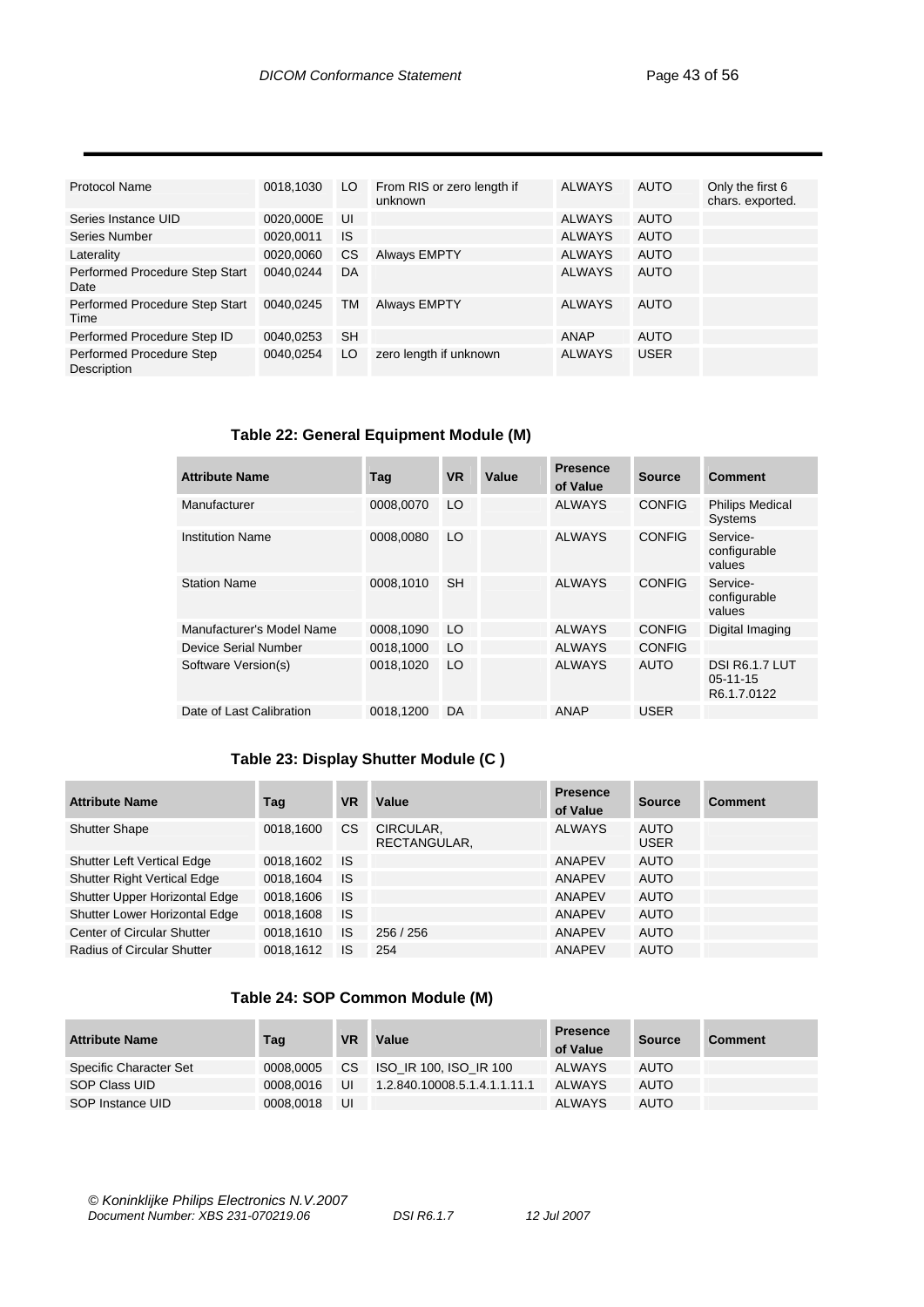#### **8.1.3.2. Specialized PMS X-Ray Object for Processed / No AutoPush Mode.**

The following tables give a detailed overview of all supported attributes of the Specialized PMS X-Ray Storage SOP Class. Each Specialized PMS X-Ray image has his own Grayscale Softcopy Presentation State image.

The list of possible values are given. The situation that an attribute is present Conditionally / Optionally or that an attribute may contain a zero length value, is indicated to. Conditions and Defined / Enumerated Values of DICOM 3.0 are applicable but are not shown in the tables.

Private attributes are not applied in the tables below.

#### **Table 25: Modules of the Created Specialized PMS X-Ray SOP Class by the DSI**

| <b>Module Name</b>                 | Reference | <b>Presence of</b><br><b>Module</b> |
|------------------------------------|-----------|-------------------------------------|
| <b>Patient Module</b>              | Table 26  | <b>ALWAYS</b>                       |
| <b>General Study Module</b>        | Table 27  | <b>ALWAYS</b>                       |
| General Series Module              | Table 28  | ALWAYS                              |
| <b>General Equipment Module</b>    | Table 29  | <b>ALWAYS</b>                       |
| <b>General Image Module</b>        | Table 31  | <b>ALWAYS</b>                       |
| Image Pixel Module                 | Table 32  | <b>ALWAYS</b>                       |
| Specialized PMS X-Ray Image Module | Table 33  | <b>ALWAYS</b>                       |
| X-Ray Acquisition                  | Table 35  | <b>ALWAYS</b>                       |
| <b>VOI LUT Module</b>              | Table 37  | <b>ALWAYS</b>                       |
| <b>SOP Common Module</b>           | Table 36  | <b>ALWAYS</b>                       |
| <b>XRF POSITIONER Module</b>       | Table 34  | <b>ALWAYS</b>                       |
| <b>Display Shutter Module</b>      | Table 30  | ALWAYS                              |
|                                    |           |                                     |

#### **Table 26: Specialized PMS X-Ray Image Store - Patient Module (M)**

| <b>Attribute Name</b> | Tag          | VR   | Value                                                                            | Presence<br>of Value | Source               |
|-----------------------|--------------|------|----------------------------------------------------------------------------------|----------------------|----------------------|
| Patient's Name        | 0010,0010 PN |      | Received From RIS or Entered<br>by Operator.                                     | <b>ALWAYS</b>        | AUTO<br>/USER        |
| Patient ID            | 0010,0020 LO |      | Received From RIS or Entered <sub>VNAP</sub><br>by Operator.                     |                      | AUTO<br>/USER        |
| Patient's Birth Date  | 0010,0030 DA |      | Received From RIS or Entered <sub>VNAP</sub><br>by Operator.                     |                      | <b>AUTO</b><br>/USER |
| Patient's Sex         | 0010,0040    | CS I | Received From RIS or Entered<br>by Operator. F,M,O. If not<br>present default O. | <b>ALWAYS</b>        | <b>AUTO</b><br>/USER |

#### **Table 27: Specialized PMS X-Ray Image Store - General Study Module (M)**

| <b>Attribute Name</b>      | Tag          |                 | VR Value                                   | Presence<br>of Value | Source |
|----------------------------|--------------|-----------------|--------------------------------------------|----------------------|--------|
| <b>Study Date</b>          | 0008,0020 PN |                 |                                            | ALWAYS AUTO          |        |
| <b>Study Time</b>          | 0008,0030    | LO <sub>1</sub> |                                            | ALWAYS AUTO          |        |
| <b>Accession Number</b>    | 0008,0050 DA |                 | Zero length if not received<br>from RIS.   | ALWAYS AUTO          |        |
| Referring Physician's Name | 0008,0090 CS |                 | Zero length if not received<br>from RIS.   | ALWAYS AUTO          |        |
| <b>Study Description</b>   | 0008,1030    |                 | LO Zero length if not received<br>from RIS | ALWAYS AUTO          |        |
| Study Instance UID         | 0020.000D UI |                 | Generated at the creation of               | ALWAYS AUTO          |        |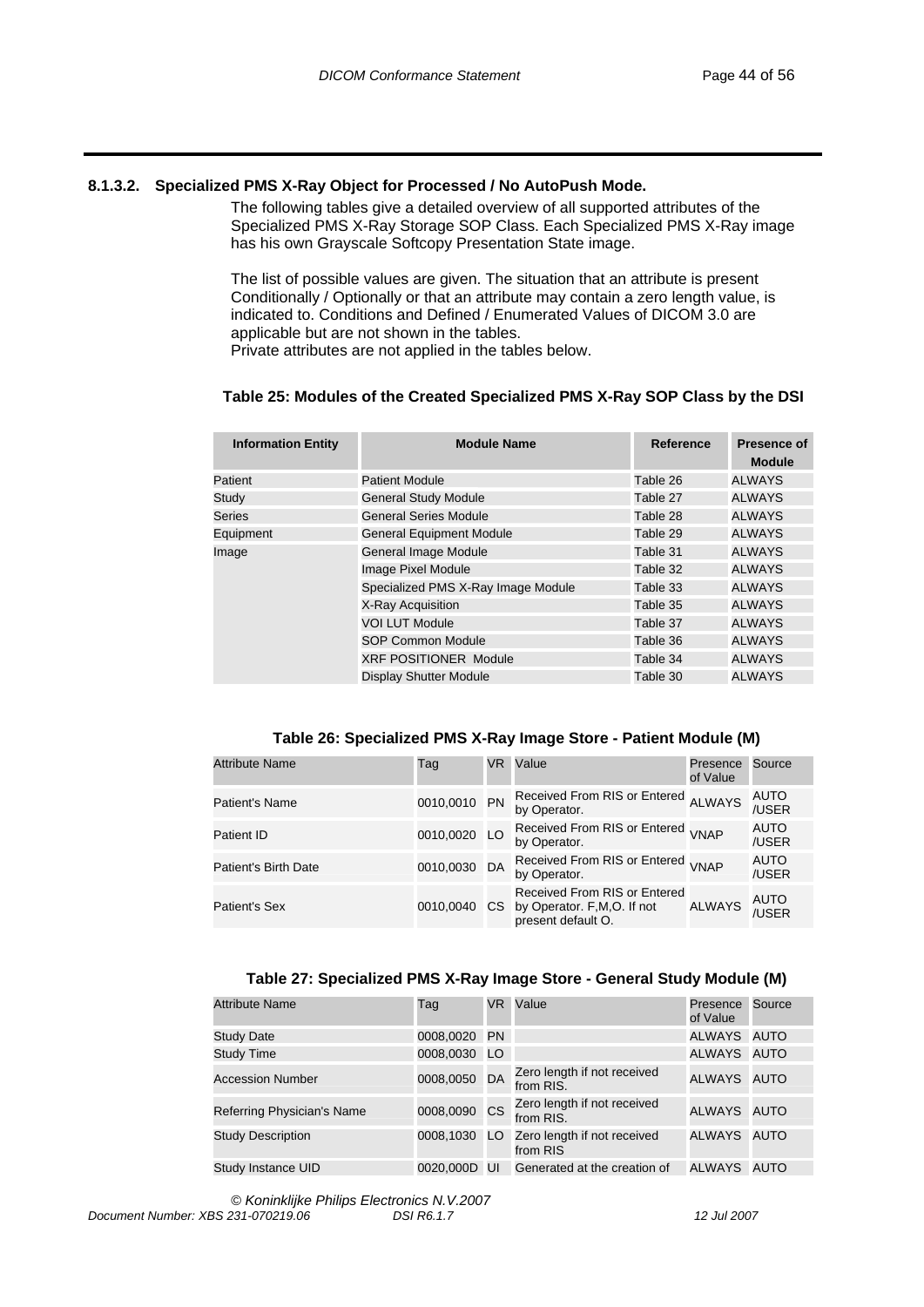|          |  | the study or received from RIS. |             |  |
|----------|--|---------------------------------|-------------|--|
| Study ID |  | 0020,0010 SH Always EMPTY       | ALWAYS AUTO |  |

#### **Table 28: Specialized PMS X-Ray Image Store - General Series Module (M)**

| <b>Attribute Name</b>                          | Tag       | VR.       | Value                                                                                         | Presence<br>of Value | Source      |
|------------------------------------------------|-----------|-----------|-----------------------------------------------------------------------------------------------|----------------------|-------------|
| Series Date                                    | 0008,0021 | DA        |                                                                                               | <b>ALWAYS</b>        | <b>AUTO</b> |
| <b>Series Time</b>                             | 0008,0031 | <b>TM</b> |                                                                                               | <b>ALWAYS</b>        | <b>AUTO</b> |
| <b>Modality</b>                                | 0008,0060 | CS RF     |                                                                                               | <b>ALWAYS</b>        | <b>AUTO</b> |
| Performing Physician's Name                    | 0008,1050 | <b>PN</b> | Received from RIS, entered by<br>user or is empty if unknown.<br>Only first 3 chars exported. | <b>ALWAYS</b>        | <b>AUTO</b> |
| <b>Referenced Study Component</b><br>Sequence  | 0008,1111 | SQ        |                                                                                               | <b>ANAP</b>          | <b>AUTO</b> |
| > Referenced SOP Class UID                     | 0008,1150 | UI        |                                                                                               | <b>ALWAYS</b>        | <b>SPEC</b> |
| > Referenced SOP Instance UID                  | 0008,1155 | UI        |                                                                                               | <b>ALWAYS</b>        | <b>AUTO</b> |
| <b>Protocol Name</b>                           | 0018,1030 | LO        | Examination Type (for DI/VF),<br>Only first 6 chars. Zero length<br>if not known              | <b>ALWAYS</b>        | <b>AUTO</b> |
| Series Instance UID                            | 0020,000E | UI        |                                                                                               | <b>ALWAYS</b>        | <b>AUTO</b> |
| Series Number                                  | 0020.0011 | IS        |                                                                                               | <b>ALWAYS</b>        | <b>AUTO</b> |
| Laterality                                     | 0020,0060 | CS.       | Always EMPTY.                                                                                 | <b>ALWAYS</b>        | <b>AUTO</b> |
| Performed Procedure Step Start<br>Date         | 0040,0244 | DA        |                                                                                               | <b>ALWAYS</b>        | <b>AUTO</b> |
| Performed Procedure Step Start<br>Time         | 0040,0245 |           | TM Always EMPTY                                                                               | <b>ALWAYS</b>        | <b>AUTO</b> |
| <b>Performed Procedure Step</b><br>Description | 0040,0254 | LO        | <b>Always EMPTY</b>                                                                           | <b>ALWAYS</b>        | <b>AUTO</b> |
| <b>Request Attributes Sequence</b>             | 0040,0275 | SQ        |                                                                                               | <b>ANAP</b>          | <b>AUTO</b> |
| >Scheduled Procedure Step<br>Description       | 0040,0007 | LO        |                                                                                               | <b>ANAP</b>          | <b>AUTO</b> |
| >Scheduled Procedure Step ID                   | 0040,0009 | <b>SH</b> |                                                                                               | <b>ANAPC</b>         | <b>AUTO</b> |
| >Requested Procedure ID                        | 0040,1001 | <b>SH</b> |                                                                                               | <b>ANAPC</b>         | <b>AUTO</b> |
|                                                |           |           |                                                                                               |                      |             |

#### **Table 29: Specialized PMS X-Ray Image Store - General Equipment Module (M)**

| <b>Attribute Name</b>       | Taq          | VR  | Value                                  | Presence<br>of Value | Source |
|-----------------------------|--------------|-----|----------------------------------------|----------------------|--------|
| Manufacturer                | 0008,0070    | LO. | <b>Philips Medical Systems</b>         | ALWAYS AUTO          |        |
| <b>Institution Name</b>     | 0008,0080    | LO  | Service-configurable values            | ALWAYS AUTO          |        |
| <b>Station Name</b>         | 0008,1010 SH |     | Service-configurable values            | ALWAYS AUTO          |        |
| Manufacturer's Model Name   | 0008,1090    | LO  | Digital Imaging                        | ALWAYS AUTO          |        |
| <b>Device Serial Number</b> | 0018,1000 LO |     |                                        | ALWAYS AUTO          |        |
| Software Version(s)         | 0018,1020 LO |     | DSI R6.1.7 LUT 05-11-15<br>R6.1.7.0122 | ALWAYS AUTO          |        |

#### **Table 30: Specialized PMS X-Ray Image Store - Display Shutter Module (M)**

| <b>Attribute Name</b>              | Tag          | VR. | Value                                        | Presence<br>of Value | Source        |
|------------------------------------|--------------|-----|----------------------------------------------|----------------------|---------------|
| <b>Shutter Shape</b>               |              |     | 0018,1600 CS CIRCULAR, RECTANGULAR ALWAYS    |                      | AUTO<br>/USER |
| <b>Shutter Left Vertical Edge</b>  | 0018,1602 IS |     | Required if Shutter Shape is<br>RECTANGULAR. | <b>ANAPC</b>         | AUTO          |
| <b>Shutter Right Vertical Edge</b> | 0018,1604 IS |     | Required if Shutter Shape is<br>RECTANGULAR. | <b>ANAPC</b>         | AUTO          |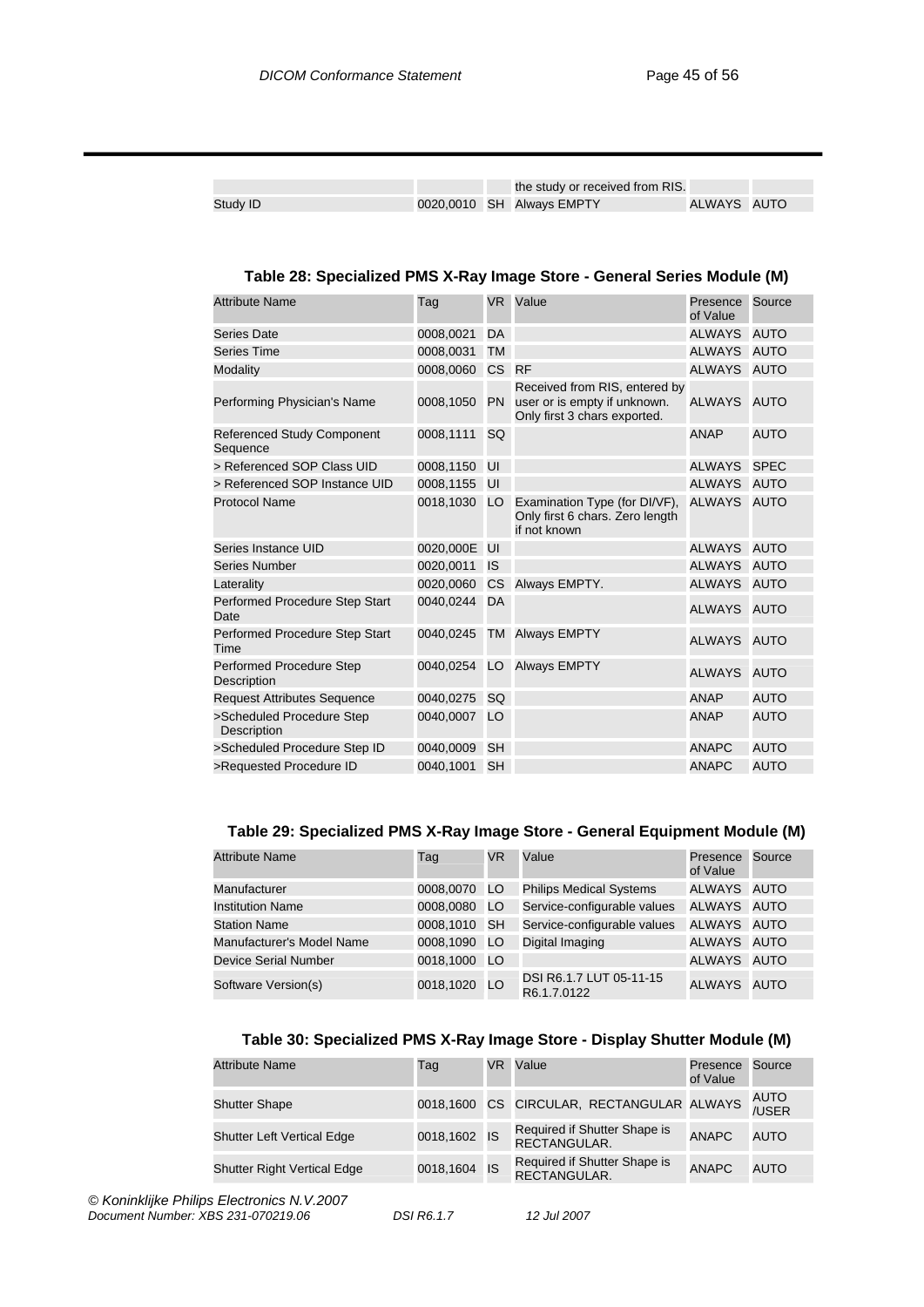| Shutter Upper Horizontal Edge        | 0018,1606 IS |    | Required if Shutter Shape is<br>RECTANGULAR.             | <b>ANAPC</b> | AUTO |
|--------------------------------------|--------------|----|----------------------------------------------------------|--------------|------|
| <b>Shutter Lower Horizontal Edge</b> | 0018,1608 IS |    | Required if Shutter Shape is<br>RECTANGULAR.             | <b>ANAPC</b> | AUTO |
| <b>Center of Circular Shutter</b>    | 0018,1610 IS |    | Required if Shutter Shape is<br>CIRCULAR.                | <b>ANAPC</b> | AUTO |
| <b>Radius of Circular Shutter</b>    | 0018,1612 IS |    | Required if Shutter Shape is<br><b>CIRCULAR. 256/256</b> | <b>ANAPC</b> | AUTO |
| <b>Shutter Presentation Value</b>    | 0018.1622    | US | Default 0x0000=0                                         | <b>ANAPC</b> | AUTO |

#### **Table 31: Specialized PMS X-Ray Image Store - General Image Module (M)**

| <b>Attribute Name</b>      | Tag          | VR. | Value                                                                                                                                                                                                                 | Presence<br>of Value | Source |
|----------------------------|--------------|-----|-----------------------------------------------------------------------------------------------------------------------------------------------------------------------------------------------------------------------|----------------------|--------|
| <b>Acquisition Date</b>    | 0008,0022 DA |     |                                                                                                                                                                                                                       | ALWAYS AUTO          |        |
| <b>Content Date</b>        | 0008,0023 DA |     |                                                                                                                                                                                                                       | ALWAYS AUTO          |        |
| <b>Acquisition Time</b>    | 0008,0032 TM |     |                                                                                                                                                                                                                       | ALWAYS AUTO          |        |
| <b>Content Time</b>        | 0008,0033 TM |     |                                                                                                                                                                                                                       | ALWAYS AUTO          |        |
| <b>Acquisition Number</b>  | 0020,0012 IS |     | Applied Value(s): 1-m                                                                                                                                                                                                 | ALWAYS AUTO          |        |
| <b>Instance Number</b>     | 0020,0013 IS |     | Applied Value(s): 1-n                                                                                                                                                                                                 | ALWAYS AUTO          |        |
| <b>Patient Orientation</b> |              |     | 0020,0020 CS Always EMPTY.                                                                                                                                                                                            | ALWAYS AUTO          |        |
| <b>Image Comments</b>      | 0020,4000    | LT. | Contains also the DI image<br>annotations on normal (i.e.<br>non zoomed) images in the<br>format $-(x,y)$ text $-$ . This<br>attribute is not present if not<br>entered by user and if no<br>annotations are present. | <b>ANAP</b>          | USER   |

#### **Table 32: Specialized PMS X-Ray Image Store - Image Pixel Module (M)**

| Tag |  |                                                                                                                                                                                                           |                                                                                                                                                                    |
|-----|--|-----------------------------------------------------------------------------------------------------------------------------------------------------------------------------------------------------------|--------------------------------------------------------------------------------------------------------------------------------------------------------------------|
|     |  |                                                                                                                                                                                                           |                                                                                                                                                                    |
|     |  |                                                                                                                                                                                                           |                                                                                                                                                                    |
|     |  |                                                                                                                                                                                                           |                                                                                                                                                                    |
|     |  |                                                                                                                                                                                                           |                                                                                                                                                                    |
|     |  |                                                                                                                                                                                                           |                                                                                                                                                                    |
|     |  |                                                                                                                                                                                                           |                                                                                                                                                                    |
|     |  |                                                                                                                                                                                                           |                                                                                                                                                                    |
|     |  |                                                                                                                                                                                                           |                                                                                                                                                                    |
|     |  |                                                                                                                                                                                                           |                                                                                                                                                                    |
|     |  | VR Value<br>0028.0002 CS 0x0001=1<br>0028,0004 US MONOCHROME2<br>0028,0010 US 512, 1024<br>0028,0011 US 512, 1024<br>0028,0100 US 8<br>0028,0101 US 8<br>0028,0102 US 7<br>0028,0103 US 0<br>7FE0,0010 OW | Presence Source<br>of Value<br>ALWAYS AUTO<br>ALWAYS AUTO<br>ALWAYS AUTO<br>ALWAYS AUTO<br>ALWAYS AUTO<br>ALWAYS AUTO<br>ALWAYS AUTO<br>ALWAYS AUTO<br>ALWAYS AUTO |

#### **Table 33: Specialized PMS X-Ray Image Store - X-Ray Image Module (M)**

| <b>Attribute Name</b>               | Tag                    | VR Value                                  | Presence<br>of Value | Source |
|-------------------------------------|------------------------|-------------------------------------------|----------------------|--------|
| Image Type                          | 0008,0008 US           | ORIGINAL, PRIMARY,<br><b>SINGLE PLANE</b> | ALWAYS AUTO          |        |
| <b>Rows</b>                         | 0028,0010 US 512, 1024 |                                           | ALWAYS AUTO          |        |
| Columns                             | 0028,0011 US 512, 1024 |                                           | ALWAYS AUTO          |        |
| Samples per Pixel                   | 0028.0002 CS 0x0001=1  |                                           | ALWAYS AUTO          |        |
| Photometric Interpretation          |                        | 0028,0004 US MONOCHROME2                  | ALWAYS AUTO          |        |
| <b>Bits Allocated</b>               | 0028,0100 US 8         |                                           | ALWAYS AUTO          |        |
| <b>Bits Stored</b>                  | 0028,0101 US 8         |                                           | ALWAYS AUTO          |        |
| <b>Pixel Intensity Relationship</b> | 0028,1040 US DISP      |                                           | ALWAYS AUTO          |        |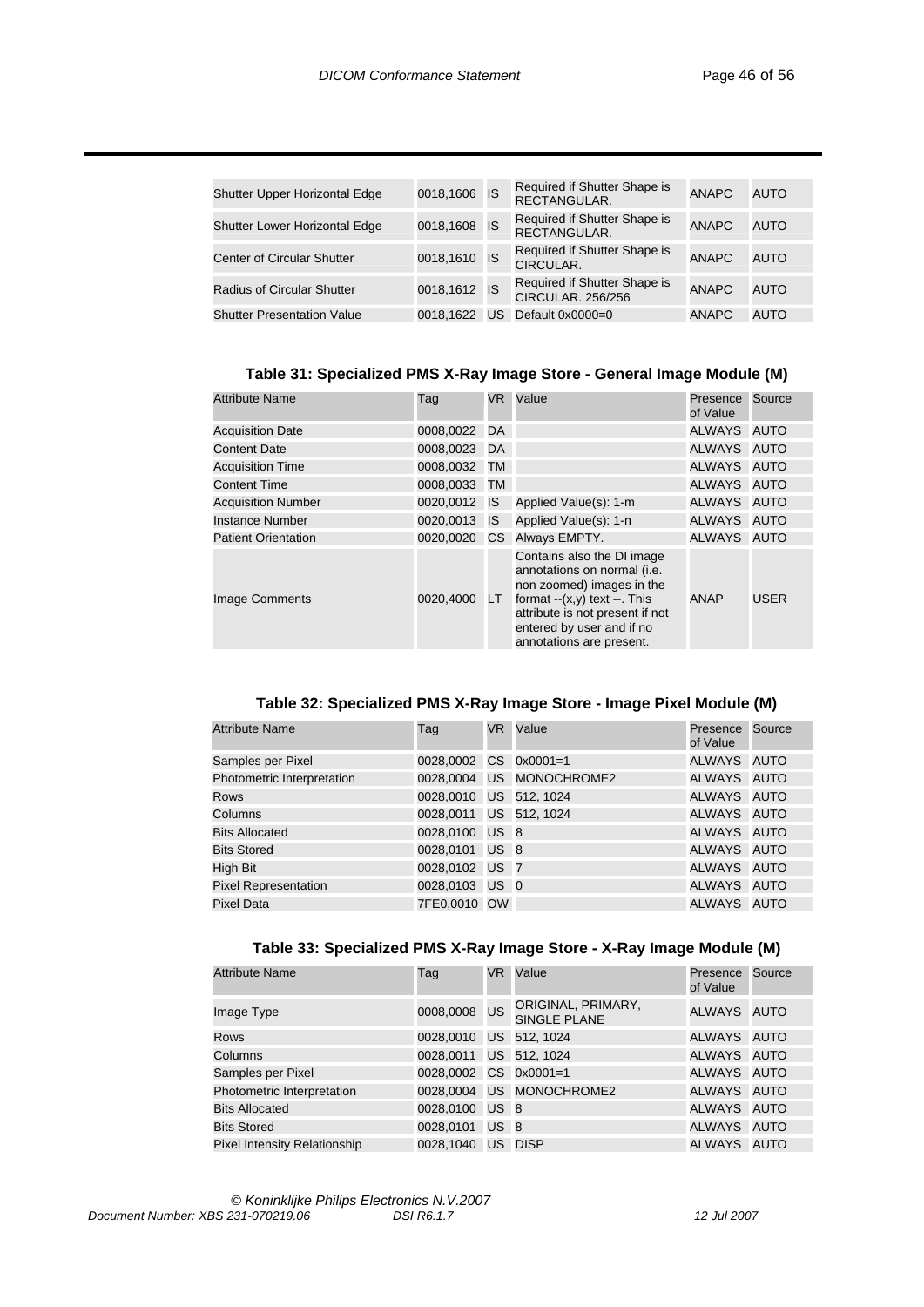#### **Table 34: Specialized PMS X-Ray Image Store - XRF Positioner Module (M)**

| Attribute Name              | Tag | VR | Value                              | Presence Source<br>of Value |  |
|-----------------------------|-----|----|------------------------------------|-----------------------------|--|
| Distance Source to Detector |     |    | 0018,1110 DS Zero length if unknow | ALWAYS AUTO                 |  |

#### **Table 35: Specialized PMS X-Ray Image Store – X-Ray Acquisition Module (M)**

| <b>Attribute Name</b>    | Tag          | <b>VR</b> | Value         | Presence Source<br>of Value |  |
|--------------------------|--------------|-----------|---------------|-----------------------------|--|
| <b>KVP</b>               | 0018,0060 DS |           | Always EMPTY. | ALWAYS AUTO                 |  |
| <b>Exposure Time</b>     | 0018,1150 IS |           | Always EMPTY. | ALWAYS AUTO                 |  |
| X-Ray Tube Current       | 0018,1151 IS |           | Always EMPTY. | ALWAYS AUTO                 |  |
| <b>Radiation Setting</b> | 0018,1155 CS |           | GR. SC        | ALWAYS AUTO                 |  |

#### **Table 36: Specialized PMS X-Ray Image Store - SOP Common Module (M)**

| <b>Attribute Name</b>  | Tag          | <b>VR</b> | Value                 | Presence Source<br>of Value |  |
|------------------------|--------------|-----------|-----------------------|-----------------------------|--|
| Specific Character Set | 0008,0005 CS |           | <b>ISO IR 100</b>     | ALWAYS AUTO                 |  |
| SOP Class UID          | 0008.0016 UI |           | 1.3.46.670589.2.3.1.1 | ALWAYS AUTO                 |  |
| SOP Instance UID       | 0008,0018 UI |           |                       | ALWAYS AUTO                 |  |

#### **Table 37: Specialized PMS X-Ray Image Store - VOI LUT Module (M )**

| <b>Attribute Name</b> | Tag          | VR | Value                                                                                               | Presence<br>of Value | Source |
|-----------------------|--------------|----|-----------------------------------------------------------------------------------------------------|----------------------|--------|
| <b>Window Center</b>  | 0028,1050 DS |    | This attribute is related to the<br>DI Contrast / Brightness.                                       | ALWAYS AUTO          |        |
| <b>Window Width</b>   | 0028,1051 DS |    | This Attribute is related to the<br>DI Contrast / Brightness.<br>Required if (0028,1050) is<br>sent | ALWAYS AUTO          |        |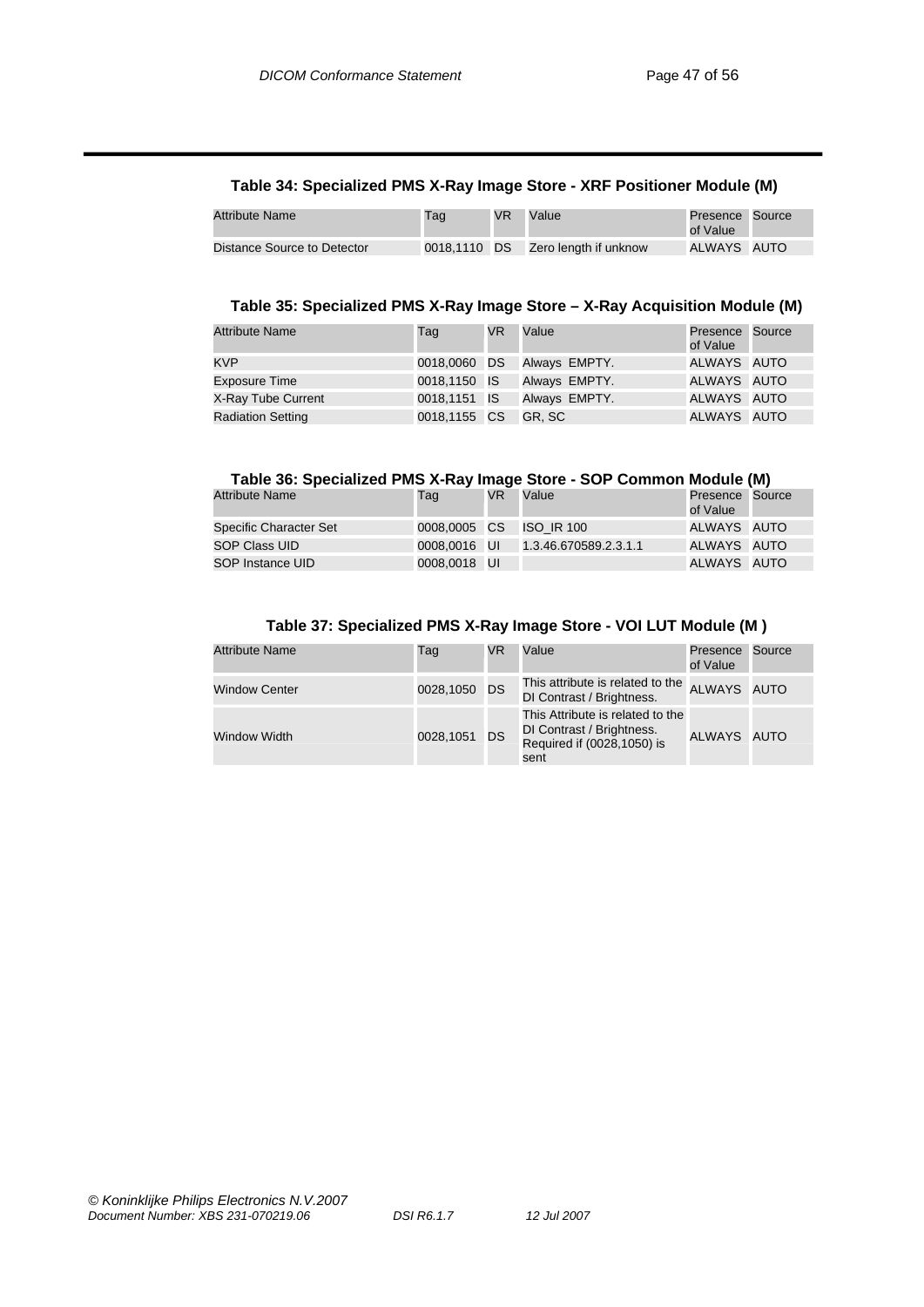#### **8.1.4. Created RAW data images for the UnProcessed / AutoPush Mode**

The following tables give a detailed overview of all supported attributes of the create Grayscale Softcopy Presentation State Storage SOP Class and the Specialized PMS X-Ray images SOP class for the AutoPush (UnProcessed) Mode. Each series of Specialized PMS X-Ray images has only one Grayscale Softcopy Presentation State image.

#### **8.1.4.1. Created Softcopy Presentation State Storage SOP Class for UnProcessed / AutoPush Mode.**

The following tables give a detailed overview of all supported attributes of the Grayscale Softcopy Presentation State image.

The list of possible values are given. The situation that an attribute is present Conditionally / Optionally or that an attribute may contain a zero length value, is indicated to. Conditions and Defined / Enumerated Values of DICOM 3.0 are applicable but are not shown in the tables.

Private attributes are not applied in the tables below.

| <b>Information Entity</b> | <b>Module</b>                            | <b>Presence Of</b> |
|---------------------------|------------------------------------------|--------------------|
|                           |                                          | <b>Module</b>      |
| Curve                     | Displayed Area Module                    | <b>ALWAYS</b>      |
| Curve                     | <b>Presentation Series Module</b>        | <b>ALWAYS</b>      |
| <b>Presentation State</b> | Presentation State Identification Module | <b>ALWAYS</b>      |
| <b>Presentation State</b> | <b>Softcopy Presentation LUT Module</b>  | <b>ALWAYS</b>      |
| <b>Presentation State</b> | Softcopy VOI LUT Module                  | <b>CONDITIONAL</b> |
| Patient                   | <b>Patient Module</b>                    | <b>ALWAYS</b>      |
| Study                     | <b>General Study Module</b>              | <b>ALWAYS</b>      |
| <b>Series</b>             | <b>General Series Module</b>             | <b>ALWAYS</b>      |
| Equipment                 | <b>General Equipment Module</b>          | <b>ALWAYS</b>      |
| Image                     | <b>Display Shutter Module</b>            | <b>CONDITIONAL</b> |
| Image                     | SOP Common Module                        | <b>ALWAYS</b>      |

#### **Table 38: IOD of Created Softcopy Presentation State Storage SOP Class Instances**

#### **Table 39: Displayed Area Module (M)**

| <b>Attribute Name</b>                                    | Taq       | <b>VR</b> | Value               | <b>Presence</b><br>of Value | <b>Source</b> | <b>Comment</b> |
|----------------------------------------------------------|-----------|-----------|---------------------|-----------------------------|---------------|----------------|
| Displayed Area<br>Selection<br>Sequence                  | 0070.005A | <b>SQ</b> |                     | <b>ALWAYS</b>               | <b>AUTO</b>   |                |
| >Displayed<br>Area Top Left<br><b>Hand Corner</b>        | 0070,0052 | <b>SL</b> | 1.1                 | <b>ALWAYS</b>               | <b>AUTO</b>   |                |
| >Displayed<br>Area Bottom<br><b>Right Hand</b><br>Corner | 0070.0053 | <b>SL</b> | 512.512             | <b>ALWAYS</b>               | <b>AUTO</b>   |                |
| >Presentation<br>Size Mode                               | 0070.0100 | CS.       | <b>SCALE TO FIT</b> | <b>ALWAYS</b>               | <b>AUTO</b>   |                |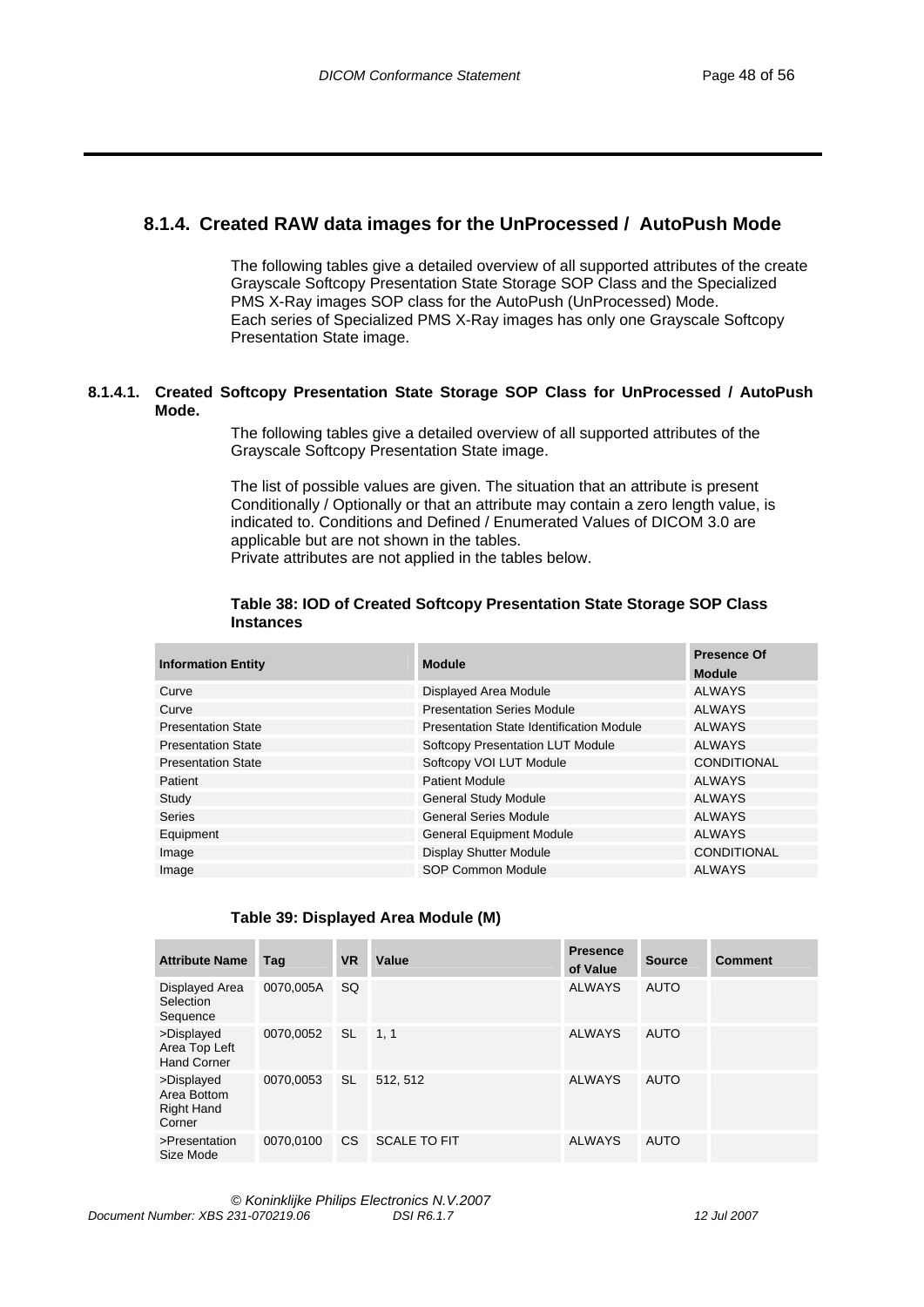| >Presentation 0070,0102 IS 1, 1<br>Pixel Aspect<br>Ratio |  |  |  | ANAPEV | AUTO |  |
|----------------------------------------------------------|--|--|--|--------|------|--|
|----------------------------------------------------------|--|--|--|--------|------|--|

#### **Table 40: Presentation Series Module (M)**

| <b>Attribute Name</b> | Tag       | <b>VR</b> | Value     | <b>Presence</b><br>of Value | <b>Source</b> | <b>Comment</b> |
|-----------------------|-----------|-----------|-----------|-----------------------------|---------------|----------------|
| Modality              | 0008.0060 | CS.       | <b>PR</b> | <b>ALWAYS</b>               | <b>AUTO</b>   |                |

#### **Table 41: Presentation State Identification Module (M)**

| <b>Attribute Name</b>                | Tag       | <b>VR</b> | Value       | <b>Presence</b><br>of Value | <b>Source</b> | <b>Comment</b>                               |
|--------------------------------------|-----------|-----------|-------------|-----------------------------|---------------|----------------------------------------------|
| <b>Referenced Series</b><br>Sequence | 0008,1115 | <b>SQ</b> |             | <b>ALWAYS</b>               | <b>AUTO</b>   |                                              |
| > Referenced Image Sequence          | 0008,1140 | <b>SQ</b> |             | <b>ALWAYS</b>               | <b>AUTO</b>   |                                              |
| >> Referenced SOP Class UID          | 0008,1150 | UI        |             | <b>ALWAYS</b>               | <b>AUTO</b>   |                                              |
| >> Referenced SOP Instance UID       | 0008,1155 | UI        |             | <b>ALWAYS</b>               | <b>AUTO</b>   |                                              |
| >Series Instance UID                 | 0020,000E | UI        |             | <b>ALWAYS</b>               | <b>AUTO</b>   |                                              |
| <b>Shutter Presentation Value</b>    | 0018,1622 | US        |             | ANAP                        | <b>AUTO</b>   | Generated by<br>device if shutter<br>present |
| Instance Number                      | 0020.0013 | <b>IS</b> |             | <b>ALWAYS</b>               | <b>AUTO</b>   |                                              |
| Content Label                        | 0070,0080 | <b>CS</b> | AS ACQUIRED | <b>ALWAYS</b>               | <b>AUTO</b>   |                                              |
| <b>Content Description</b>           | 0070,0081 | LO        |             | <b>ALWAYS</b>               | <b>USER</b>   |                                              |
| <b>Presentation Creation Date</b>    | 0070,0082 | DA        |             | <b>ALWAYS</b>               | <b>AUTO</b>   |                                              |
| <b>Presentation Creation Time</b>    | 0070,0083 | <b>TM</b> |             | <b>ALWAYS</b>               | <b>AUTO</b>   |                                              |
| <b>Content Creator's Name</b>        | 0070,0084 | <b>PN</b> | Zero length | <b>ALWAYS</b>               | <b>AUTO</b>   |                                              |

#### **Table 42: Softcopy Presentation LUT Module (M)**

| <b>Attribute Name</b>            | Tag       | <b>VR</b> | Value | <b>Presence</b><br>of Value | <b>Source</b> | <b>Comment</b> |
|----------------------------------|-----------|-----------|-------|-----------------------------|---------------|----------------|
| <b>Presentation LUT Sequence</b> | 2050,0010 | -SQ       |       | <b>ALWAYS</b>               | AUTO          |                |
| >LUT Descriptor                  | 0028,3002 | US<br>/SS |       | <b>ALWAYS</b>               | <b>AUTO</b>   |                |
| >LUT Data                        | 0028,3006 | US<br>/SS |       | <b>ALWAYS</b>               | <b>AUTO</b>   |                |

#### **Table 43: Softcopy VOI LUT Module (C )**

| <b>Attribute Name</b>                    | Taq       | <b>VR</b> | Value                 | <b>Presence</b><br>of Value | <b>Source</b> | <b>Comment</b> |
|------------------------------------------|-----------|-----------|-----------------------|-----------------------------|---------------|----------------|
| Softcopy VOI LUT Sequence                | 0028,3110 | SQ.       |                       | <b>ALWAYS</b>               | <b>AUTO</b>   |                |
| >Referenced Image Sequence               | 0008,1140 | <b>SQ</b> |                       | <b>ALWAYS</b>               | <b>AUTO</b>   |                |
| >> Referenced SOP Class UID              | 0008,1150 | UI        | 1.3.46.670589.2.3.1.1 | <b>ALWAYS</b>               | <b>AUTO</b>   |                |
| >> Referenced SOP Instance<br><b>UID</b> | 0008,1155 | UI        |                       | <b>ALWAYS</b>               | <b>AUTO</b>   |                |
| >Window Center                           | 0028,1050 | <b>DS</b> |                       | <b>ALWAYS</b>               | <b>AUTO</b>   |                |
| >Window Width                            | 0028.1051 | DS.       | 255                   | <b>ALWAYS</b>               | <b>AUTO</b>   |                |
| >VOI LUT Sequence                        | 0028,3010 | SQ.       |                       | <b>ANAPEV</b>               | <b>AUTO</b>   |                |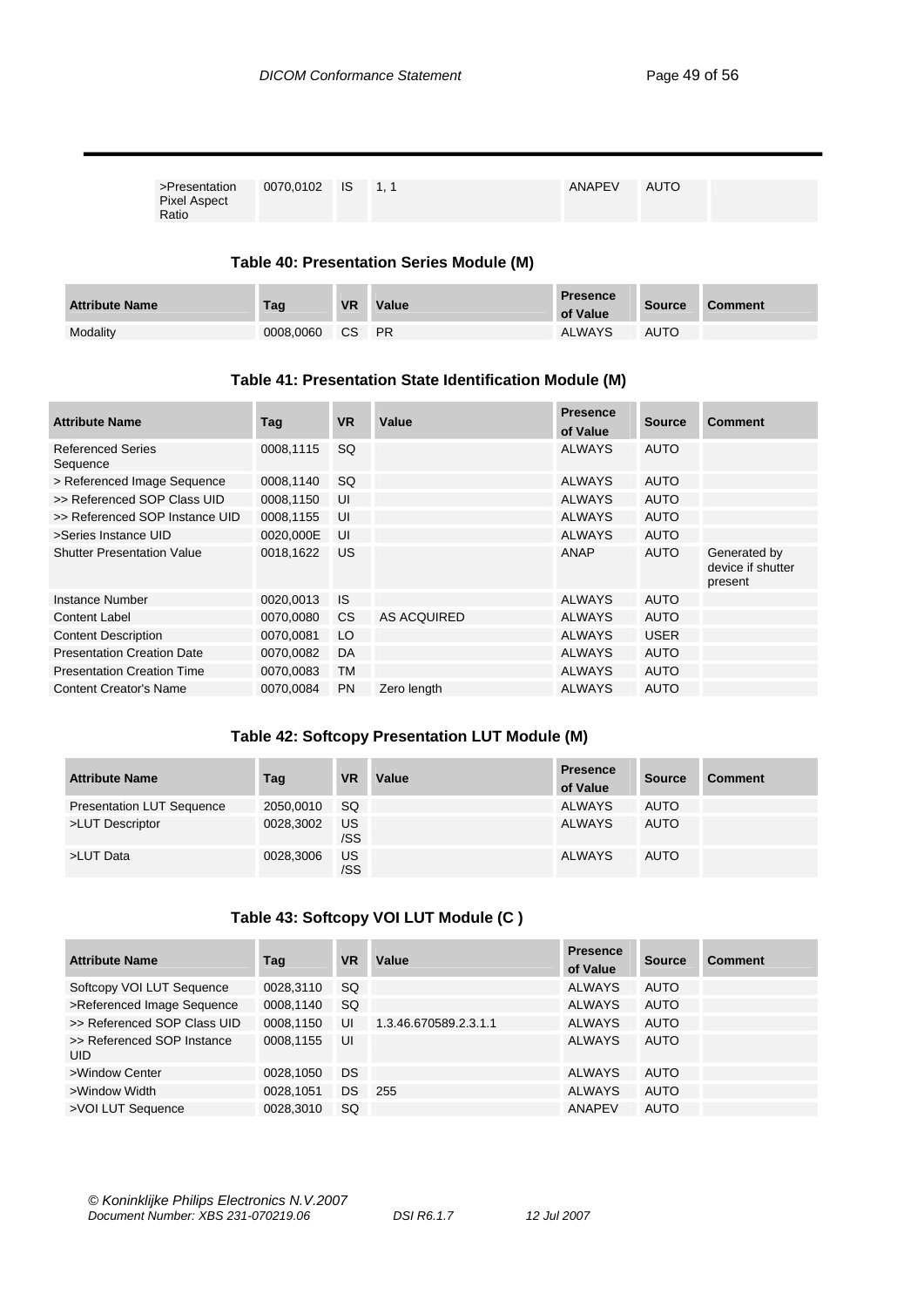#### **Table 44: Patient Module (M)**

| <b>Attribute Name</b> | Tag       | <b>VR</b> | Value                                                                     | <b>Presence</b><br>of Value | <b>Source</b>     | <b>Comment</b> |
|-----------------------|-----------|-----------|---------------------------------------------------------------------------|-----------------------------|-------------------|----------------|
| Patient's Name        | 0010.0010 | <b>PN</b> | Received from RIS or entered<br>by operator                               | ALWAYS                      | AUTO/<br>WLM/USER |                |
| Patient ID            | 0010.0020 | LO.       | Received from RIS or entered<br>by operator, zero length if not<br>knwon. | <b>VNAP</b>                 | AUTO/<br>WLM/USER |                |
| Patient's Birth Date  | 0010.0030 | DA.       | Received from RIS or entered<br>by operator, zero length if not<br>known. | <b>VNAP</b>                 | AUTO/<br>WLM/USER |                |
| Patient's Sex         | 0010.0040 | CS.       | Received from RIS or entered<br>by operator. If unknown<br>default O      | ALWAYS                      | AUTO/<br>WLM/USER |                |

#### **Table 45: General Study Module (M)**

| <b>Attribute Name</b>      | Tag       | <b>VR</b> | Value                                                                    | <b>Presence</b><br>of Value | <b>Source</b> | <b>Comment</b> |
|----------------------------|-----------|-----------|--------------------------------------------------------------------------|-----------------------------|---------------|----------------|
| <b>Study Date</b>          | 0008,0020 | DA        |                                                                          | <b>ALWAYS</b>               | <b>AUTO</b>   |                |
| <b>Study Time</b>          | 0008.0030 | TM        |                                                                          | <b>ALWAYS</b>               | <b>AUTO</b>   |                |
| <b>Accession Number</b>    | 0008,0050 | <b>SH</b> | Zero length if not received<br>from RIS                                  | <b>ALWAYS</b>               | <b>AUTO</b>   |                |
| Referring Physician's Name | 0008.0090 | <b>PN</b> | Zero length if not received<br>from RIS                                  | ALWAYS                      | <b>AUTO</b>   |                |
| <b>Study Description</b>   | 0008.1030 | LO        | Zero length if not received<br>from RIS                                  | <b>ALWAYS</b>               | <b>AUTO</b>   |                |
| Study Instance UID         | 0020.000D | UI        | Generated at the creation of<br>the study or received from<br><b>RIS</b> | <b>ALWAYS</b>               | <b>AUTO</b>   |                |
| Study ID                   | 0020.0010 | <b>SH</b> | <b>Always EMPTY</b>                                                      | <b>ALWAYS</b>               | <b>AUTO</b>   |                |

#### **Table 46: General Series Module (M)**

| <b>Attribute Name</b>                   | Tag       | <b>VR</b> | Value                                                                     | <b>Presence</b> | <b>Source</b>   | <b>Comment</b>                      |
|-----------------------------------------|-----------|-----------|---------------------------------------------------------------------------|-----------------|-----------------|-------------------------------------|
|                                         |           |           |                                                                           | of Value        |                 |                                     |
| Series Date                             | 0008,0021 | DA        |                                                                           | <b>ALWAYS</b>   | <b>AUTO</b>     |                                     |
| Series Time                             | 0008,0031 | <b>TM</b> |                                                                           | <b>ALWAYS</b>   | <b>AUTO</b>     |                                     |
| <b>Series Description</b>               | 0008,103E | LO        |                                                                           | ANAP            | <b>USER</b>     | Only the first 3<br>chars exported. |
| Operators' Name                         | 0008,1070 | <b>PN</b> |                                                                           | <b>ANAP</b>     | <b>MWL/USER</b> |                                     |
| <b>Protocol Name</b>                    | 0018,1030 | LO        | Received from RIS or entered<br>by operator, zero length if not<br>known. | <b>ALWAYS</b>   | <b>AUTO</b>     | Only the first 6<br>chars exported. |
| Performing Physician's Name             | 0008,1050 | <b>PN</b> | Received from RIS or entered<br>by operator, zero length if not<br>known. | ANAP            | <b>MWL/USER</b> |                                     |
| Series Instance UID                     | 0020,000E | UI        |                                                                           | <b>ALWAYS</b>   | <b>AUTO</b>     |                                     |
| Series Number                           | 0020,0011 | <b>IS</b> |                                                                           | <b>ALWAYS</b>   | <b>AUTO</b>     |                                     |
| Laterality                              | 0020,0060 | <b>CS</b> | Always EMPTY                                                              | <b>ALWAYS</b>   | <b>AUTO</b>     |                                     |
| Performed Procedure Step Start<br>Date  | 0040,0244 | <b>DA</b> |                                                                           | <b>ALWAYS</b>   | <b>AUTO</b>     |                                     |
| Performed Procedure Step Start<br>Time  | 0040,0245 | TM        | <b>Always EMPTY</b>                                                       | <b>ALWAYS</b>   | <b>AUTO</b>     |                                     |
| Performed Procedure Step ID             | 0040,0253 | <b>SH</b> |                                                                           | <b>ANAP</b>     | <b>AUTO</b>     |                                     |
| Performed Procedure Step<br>Description | 0040,0254 | LO        | <b>Always EMPTY</b>                                                       | <b>ALWAYS</b>   | <b>AUTO</b>     |                                     |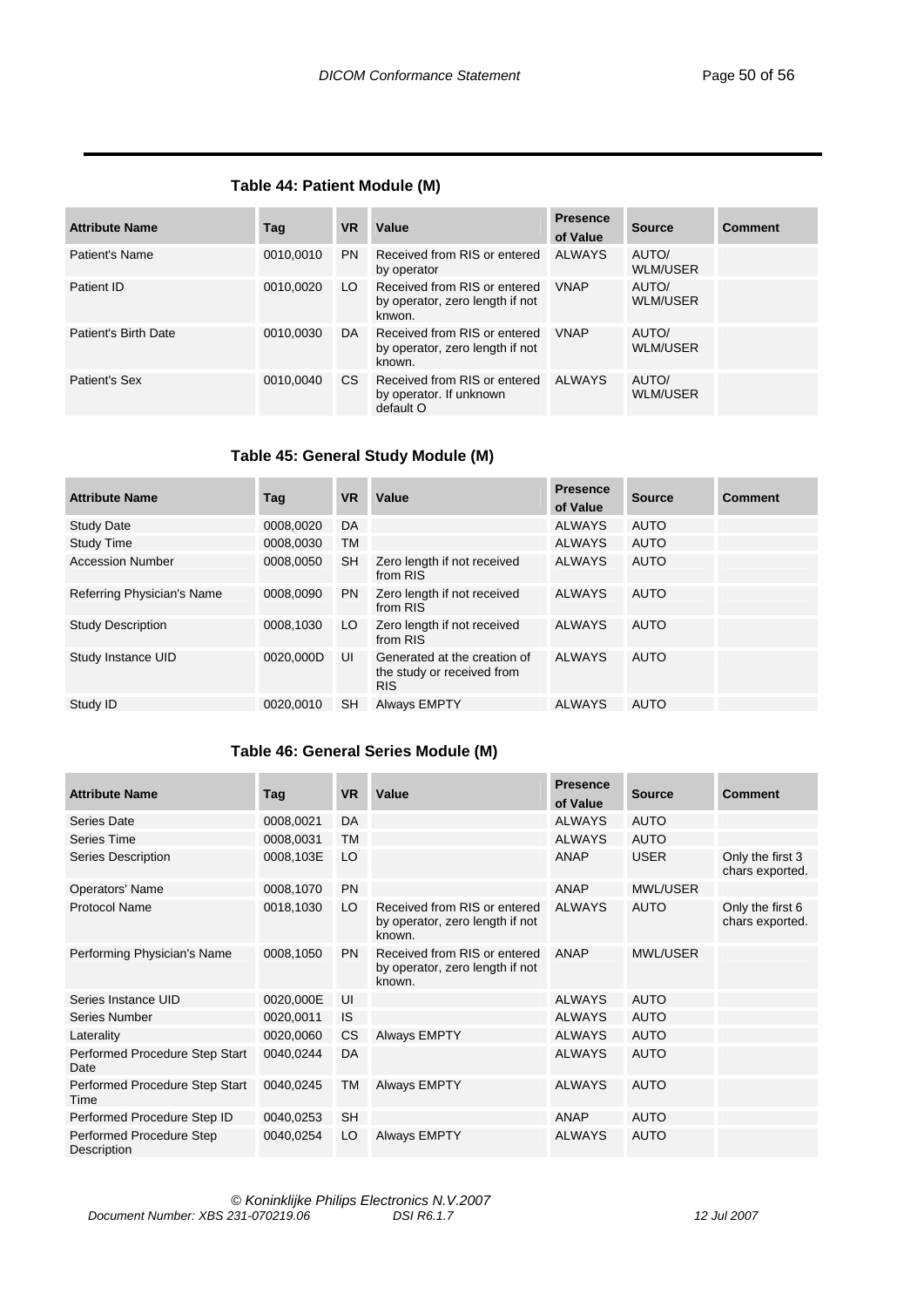#### **Table 47: General Equipment Module (M)**

| <b>Attribute Name</b>     | Taq       | <b>VR</b> | Value                                  | Presence of<br>Value | <b>Source</b> | <b>Comment</b> |
|---------------------------|-----------|-----------|----------------------------------------|----------------------|---------------|----------------|
| Manufacturer              | 0008,0070 | LO.       | <b>Philips Medical Systems</b>         | <b>ALWAYS</b>        | <b>AUTO</b>   |                |
| <b>Institution Name</b>   | 0008,0080 | LO.       | Service-configurable values            | <b>ALWAYS</b>        | <b>AUTO</b>   |                |
| <b>Station Name</b>       | 0008,1010 | <b>SH</b> | Service-configurable values            | <b>ALWAYS</b>        | <b>AUTO</b>   |                |
| Manufacturer's Model Name | 0008,1090 | LO        | <b>Extended Digital Imaging</b>        | <b>ALWAYS</b>        | <b>AUTO</b>   |                |
| Device Serial Number      | 0018,1000 | LO        |                                        | <b>ALWAYS</b>        | <b>AUTO</b>   |                |
| Software Version(s)       | 0018,1020 | LO        | DSI R6.1.7 LUT 05-11-15<br>R6.1.7.0122 | <b>ALWAYS</b>        | <b>AUTO</b>   |                |
| Date of Last Calibration  | 0018.1200 | DA        |                                        | ANAP                 | <b>USER</b>   |                |

#### **Table 48: Display Shutter Module (M)**

| <b>Attribute Name</b>              | Tag       | <b>VR</b> | Value                     | Presence of<br>Value | <b>Source</b> | <b>Comment</b> |
|------------------------------------|-----------|-----------|---------------------------|----------------------|---------------|----------------|
| <b>Shutter Shape</b>               | 0018,1600 | <b>CS</b> | CIRCULAR,<br>RECTANGULAR, | <b>ALWAYS</b>        | <b>AUTO</b>   |                |
| <b>Shutter Left Vertical Edge</b>  | 0018,1602 | IS.       |                           | <b>ANAPEV</b>        | <b>AUTO</b>   |                |
| <b>Shutter Right Vertical Edge</b> | 0018,1604 | <b>IS</b> |                           | ANAPEV               | <b>AUTO</b>   |                |
| Shutter Upper Horizontal Edge      | 0018,1606 | <b>IS</b> |                           | <b>ANAPEV</b>        | <b>AUTO</b>   |                |
| Shutter Lower Horizontal Edge      | 0018,1608 | <b>IS</b> |                           | ANAPEV               | <b>AUTO</b>   |                |
| Center of Circular Shutter         | 0018,1610 | IS.       | 256/256                   | ANAPEV               | <b>AUTO</b>   |                |
| <b>Radius of Circular Shutter</b>  | 0018.1612 | <b>IS</b> | 254                       | <b>ANAPEV</b>        | <b>AUTO</b>   |                |
| <b>Shutter Presentation Value</b>  | 0018.1622 | US        | Default 0x000=0           | <b>ANAPC</b>         | <b>AUTO</b>   |                |

#### **Table 49: SOP Common Module (M)**

| <b>Attribute Name</b>  | Tag       | VR  | Value                        | <b>Presence of</b><br>Value | <b>Source</b> | <b>Comment</b> |
|------------------------|-----------|-----|------------------------------|-----------------------------|---------------|----------------|
| Specific Character Set | 0008.0005 | CS. | ISO IR 100, ISO IR 100       | ALWAYS                      | <b>AUTO</b>   |                |
| SOP Class UID          | 0008.0016 | UI  | 1.2.840.10008.5.1.4.1.1.11.1 | <b>ALWAYS</b>               | <b>AUTO</b>   |                |
| SOP Instance UID       | 0008.0018 | UI  |                              | <b>ALWAYS</b>               | <b>AUTO</b>   |                |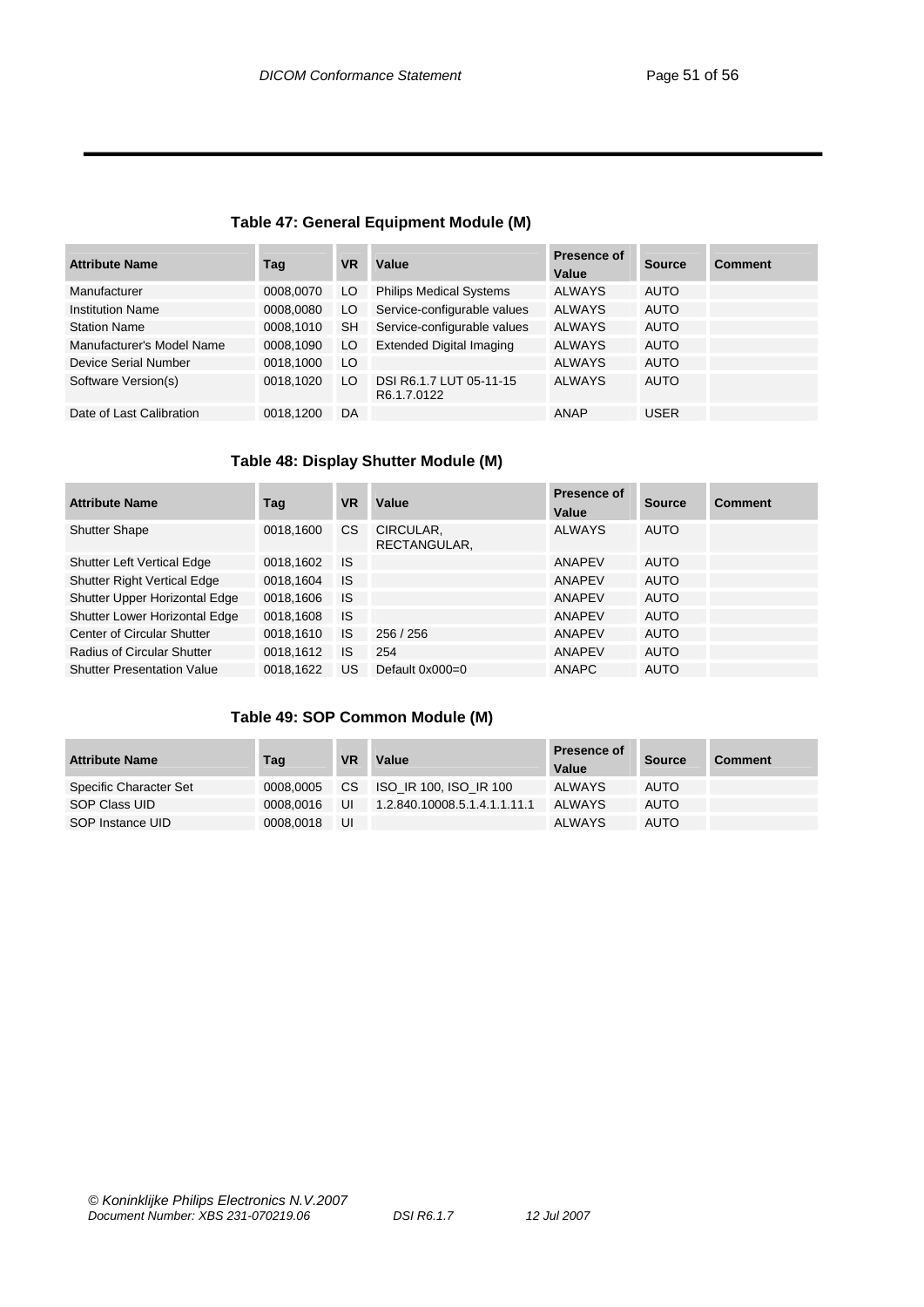#### **8.1.4.2. Specialized PMS X-Ray Object for UnProcessed / AutoPush Mode.**

The following tables give a detailed overview of all supported attributes of the Specialized PMS X-Ray Storage SOP Class. Each image/series of Specialized PMS X-Ray images has only one Softcopy Presentation State image.

The list of possible values are given. The situation that an attribute is present Conditionally / Optionally or that an attribute may contain a zero length value, is indicated to. Conditions and Defined / Enumerated Values of DICOM 3.0 are applicable but are not shown in the tables.

Private attributes are not applied in the tables below.

#### **Table 50: Modules of the Created Specialized PMS X-Ray SOP Class by the DSI**

| <b>Module Name</b>                                                          | Reference | <b>Presence of</b><br><b>Module</b> |
|-----------------------------------------------------------------------------|-----------|-------------------------------------|
| <b>Patient Module</b>                                                       | Table 26  | <b>ALWAYS</b>                       |
| <b>General Study Module</b>                                                 | Table 27  | <b>ALWAYS</b>                       |
| <b>General Series Module</b>                                                | Table 28  | <b>ALWAYS</b>                       |
| <b>General Equipment Module</b>                                             | Table 29  | <b>OPTIONAL</b>                     |
| Specialized PMS X-Ray Equipment Module                                      |           | <b>OPTIONAL</b>                     |
| General Image Module                                                        | Table 31  | <b>ALWAYS</b>                       |
| Image Pixel Module                                                          | Table 32  | <b>ALWAYS</b>                       |
| Specialized PMS X-Ray Image Module                                          | Table 33  | <b>ALWAYS</b>                       |
| X-Ray Acquisition                                                           | Table 35  | <b>ALWAYS</b>                       |
| <b>Modality LUT Module</b><br>(Only if Pixel Intensity Relationship is LOG) |           | <b>OPTIONAL</b>                     |
| <b>VOI LUT Module</b>                                                       | Table 37  | <b>ALWAYS</b>                       |
| <b>SOP Common Module</b>                                                    | Table 36  | <b>ALWAYS</b>                       |
| <b>XRF POSITIONER Module</b>                                                | Table 34  | <b>ALWAYS</b>                       |
| Display Shutter Module                                                      | Table 30  | <b>ALWAYS</b>                       |
|                                                                             |           |                                     |

#### **Table 51: Specialized PMS X-Ray Image Store - Patient Module (M)**

| <b>Attribute Name</b> | Tag          | VR. | Value                                                        | Presence<br>of Value | Source      |
|-----------------------|--------------|-----|--------------------------------------------------------------|----------------------|-------------|
| <b>Patient's Name</b> | 0010,0010 PN |     | Received From RIS or Entered ALWAYS AUTO<br>by Operator.     |                      |             |
| Patient ID            | 0010,0020 LO |     | Received From RIS or Entered ALWAYS AUTO<br>by Operator.     |                      |             |
| Patient's Birth Date  | 0010,0030 DA |     | Received From RIS or Entered <sub>VNAP</sub><br>by Operator. |                      | <b>AUTO</b> |
| <b>Patient's Sex</b>  | 0010,0040 CS |     | Received From RIS or Entered VNAP<br>by Operator. F,M,O      |                      | <b>AUTO</b> |

#### **Table 52: Specialized PMS X-Ray Image Store - General Study Module (M)**

| <b>Attribute Name</b>      | Tag          | VR. | Value                                    | Presence<br>of Value | Source |
|----------------------------|--------------|-----|------------------------------------------|----------------------|--------|
| Study Date                 | 0008,0020 PN |     |                                          | ALWAYS AUTO          |        |
| <b>Study Time</b>          | 0008,0030 LO |     |                                          | ALWAYS AUTO          |        |
| <b>Accession Number</b>    | 0008,0050 DA |     | Zero length if not received<br>from RIS. | ALWAYS AUTO          |        |
| Referring Physician's Name | 0008,0090 CS |     | Zero length if not received<br>from RIS. | ALWAYS AUTO          |        |
| <b>Study Description</b>   | 0008.1030    |     | LO Examination Type (for DI/VF)          | <b>VNAP</b>          | AUTO   |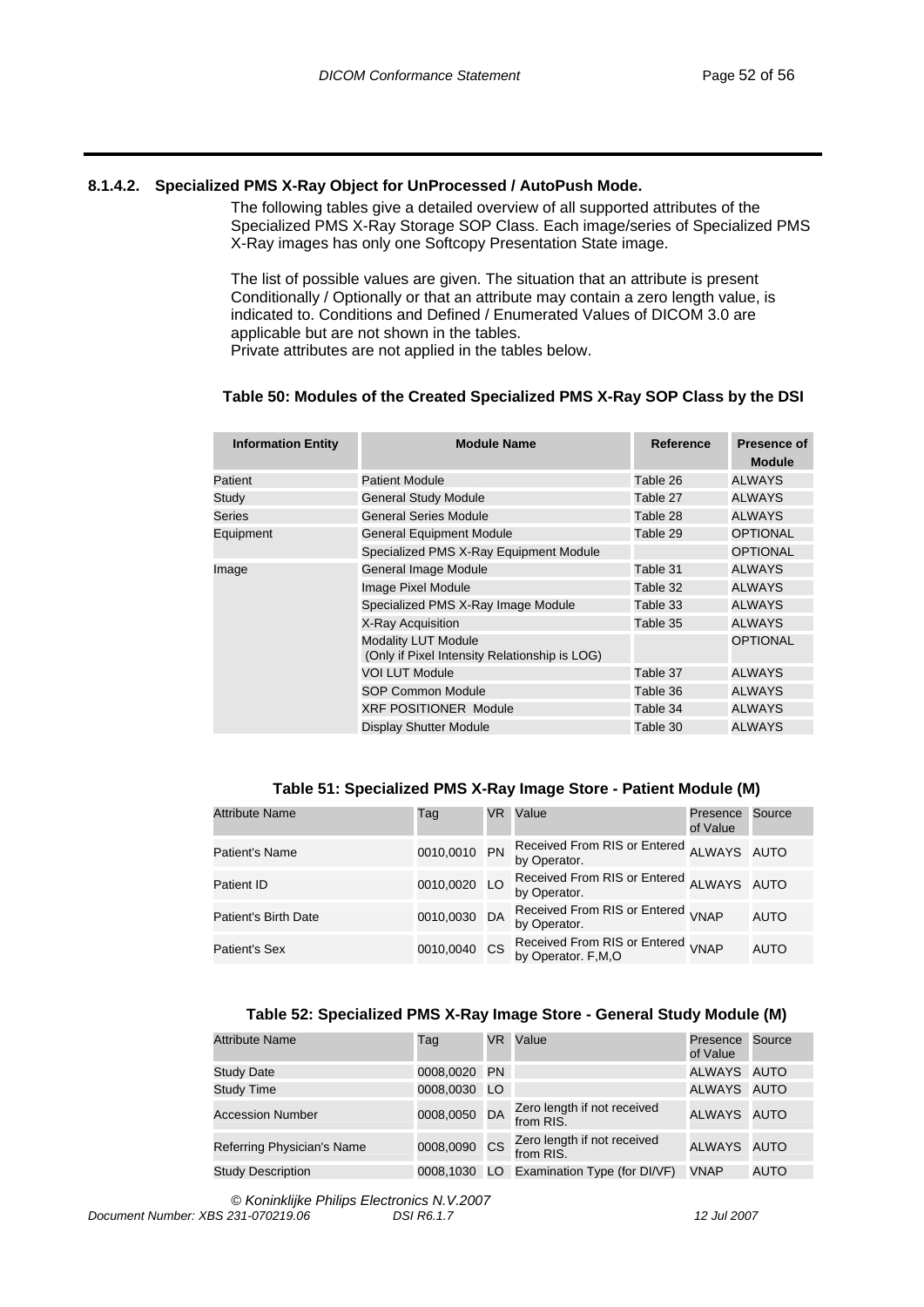| Protocol Name      | 0018.1030    |                                             |             |  |
|--------------------|--------------|---------------------------------------------|-------------|--|
| Study Instance UID | 0020,000D UI | the study or received from RIS. ALWAYS AUTO |             |  |
| Study ID           |              | 0020,0010 SH Always EMPTY                   | ALWAYS AUTO |  |

#### **Table 53: Specialized PMS X-Ray Image Store - General Series Module (M)**

| <b>Attribute Name</b>                   | Tag          |           | VR Value                                                                                           | Presence<br>of Value | Source      |
|-----------------------------------------|--------------|-----------|----------------------------------------------------------------------------------------------------|----------------------|-------------|
| <b>Series Date</b>                      | 0008,0021    | DA        |                                                                                                    | ALWAYS AUTO          |             |
| <b>Series Time</b>                      | 0008,0031    | TM        |                                                                                                    | ALWAYS AUTO          |             |
| Modality                                | 0008,0060    | CS RF     |                                                                                                    | ALWAYS AUTO          |             |
| Performing Physician's Name             | 0008,1050    | <b>PN</b> | Received from RIS, entered by<br>user or is empty if not known. ALWAYS AUTO<br>Only frist 3 chars. |                      |             |
| <b>Protocol Name</b>                    | 0018,1030 LO |           | Received from RIS, entered by<br>user or is empty if not known. ALWAYS AUTO<br>Only frist 6 chars. |                      |             |
| Series Instance UID                     | 0020,000E UI |           |                                                                                                    | ALWAYS CONF          |             |
| <b>Series Number</b>                    | 0020,0011    | <b>IS</b> |                                                                                                    | ALWAYS AUTO          |             |
| Laterality                              |              |           | 0020,0060 CS Always EMPTY.                                                                         | ALWAYS AUTO          |             |
| Performed Procedure Step Start<br>Date  | 0040,0244 DA |           |                                                                                                    | ALWAYS AUTO          |             |
| Performed Procedure Step Start<br>Time  | 0040,0245    | <b>TM</b> |                                                                                                    | <b>VNAP</b>          | <b>AUTO</b> |
| Performed Procedure Step<br>Description | 0040,0254    | LO        |                                                                                                    | <b>VNAP</b>          | <b>AUTO</b> |

#### **Table 54: Specialized PMS X-Ray Image Store - General Equipment Module (M)**

| <b>Attribute Name</b>       | Tag          | <b>VR</b>       | Value                                  | Presence<br>of Value | Source      |
|-----------------------------|--------------|-----------------|----------------------------------------|----------------------|-------------|
| Manufacturer                | 0008,0070 LO |                 | <b>Philips Medical Systems</b>         | <b>ALWAYS</b>        | <b>AUTO</b> |
| <b>Institution Name</b>     | 0008,0080    | LO <sub>1</sub> | Service-configurable values            | ALWAYS AUTO          |             |
| <b>Station Name</b>         | 0008,1010 SH |                 | Service-configurable values            | <b>ALWAYS</b>        | AUTO        |
| Manufacturer's Model Name   | 0008,1090 LO |                 | <b>Extended Digital Imaging</b>        | ALWAYS AUTO          |             |
| <b>Device Serial Number</b> | 0018,1000 LO |                 |                                        | ALWAYS AUTO          |             |
| Software Version(s)         | 0018,1020    | LO <sub>1</sub> | DSI R6.1.7 LUT 05-11-15<br>R6.1.7.0122 | ALWAYS               | <b>AUTO</b> |

#### **Table 55: Specialized PMS X-Ray Image Store - Display Shutter Module (O)**

| <b>Attribute Name</b>                | Tag          | VR. | Value                                                    | Presence<br>of Value | Source      |
|--------------------------------------|--------------|-----|----------------------------------------------------------|----------------------|-------------|
| <b>Shutter Shape</b>                 | 0018,1600    | СS  | CIRCULAR, RECTANGULAR ALWAYS                             |                      | <b>AUTO</b> |
| <b>Shutter Left Vertical Edge</b>    | 0018,1602 IS |     | Required if Shutter Shape is<br>RECTANGULAR.             | <b>ANAPC</b>         | <b>AUTO</b> |
| <b>Shutter Right Vertical Edge</b>   | 0018,1604    | IS  | Required if Shutter Shape is<br>RECTANGULAR.             | <b>ANAPC</b>         | AUTO        |
| Shutter Upper Horizontal Edge        | 0018,1606 IS |     | Required if Shutter Shape is<br>RECTANGULAR.             | <b>ANAPC</b>         | AUTO        |
| <b>Shutter Lower Horizontal Edge</b> | 0018,1608    | IS  | Required if Shutter Shape is<br>RECTANGULAR.             | <b>ANAPC</b>         | <b>AUTO</b> |
| <b>Center of Circular Shutter</b>    | 0018,1610 IS |     | Required if Shutter Shape is<br>CIRCULAR.                | <b>ANAPC</b>         | AUTO        |
| <b>Radius of Circular Shutter</b>    | 0018,1612 IS |     | Required if Shutter Shape is<br><b>CIRCULAR. 256/256</b> | <b>ANAPC</b>         | <b>AUTO</b> |
| <b>Shutter Presentation Value</b>    | 0018.1622    | US  |                                                          | <b>ANAP</b>          | <b>AUTO</b> |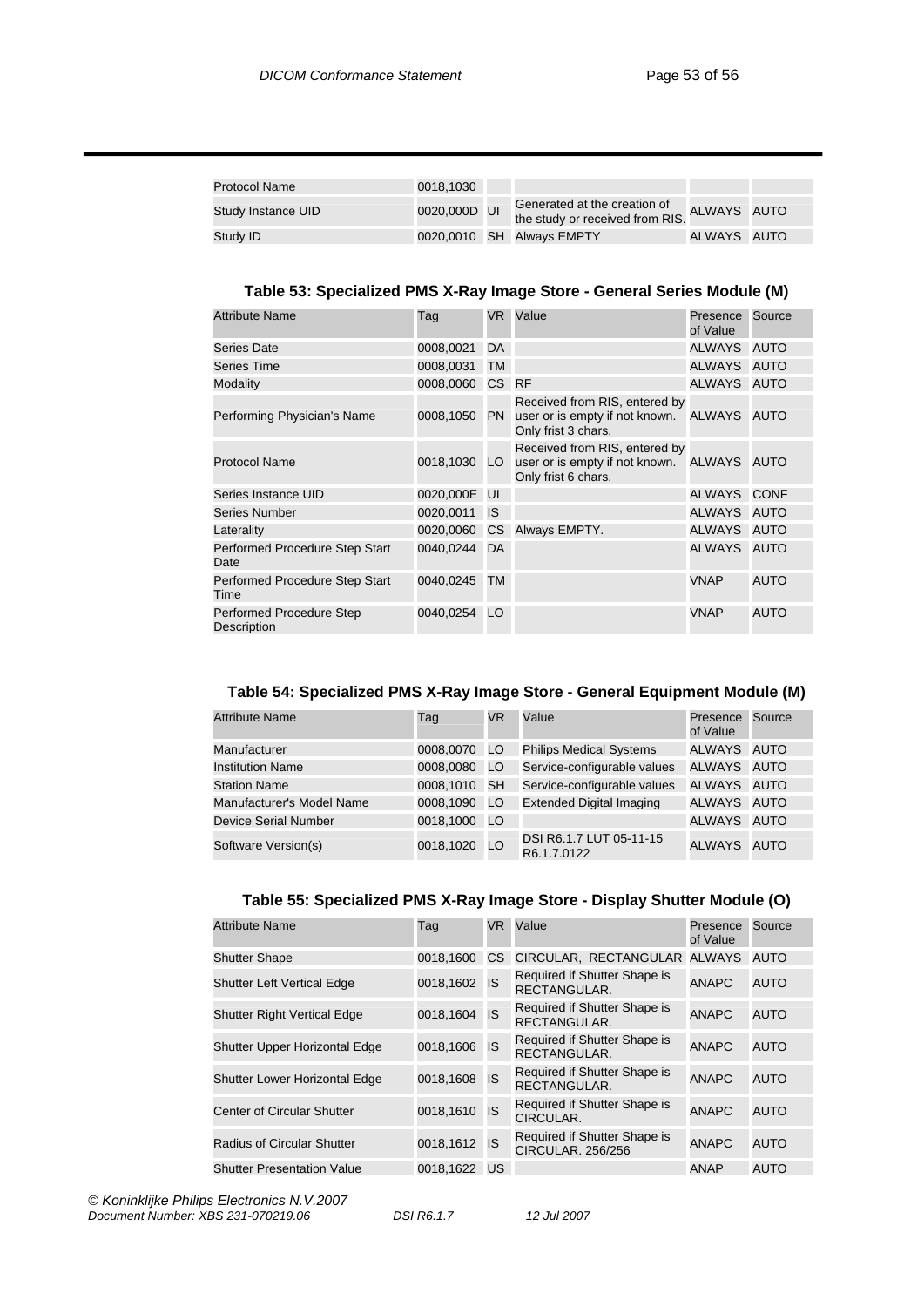| <b>Attribute Name</b>      | Tag          | VR. | Value                              | Presence Source<br>of Value |  |
|----------------------------|--------------|-----|------------------------------------|-----------------------------|--|
| <b>Acquisition Date</b>    | 0008,0022 DA |     |                                    | ALWAYS AUTO                 |  |
| <b>Content Date</b>        | 0008,0023 DA |     |                                    | ALWAYS AUTO                 |  |
| <b>Acquisition Time</b>    | 0008,0032 TM |     |                                    | ALWAYS AUTO                 |  |
| <b>Content Time</b>        | 0008,0033 TM |     |                                    | ALWAYS AUTO                 |  |
| <b>Acquisition Number</b>  | 0020,0012 IS |     |                                    | ALWAYS AUTO                 |  |
| <b>Instance Number</b>     |              |     | 0020,0013 IS Applied Value(s): 1-n | ALWAYS AUTO                 |  |
| <b>Patient Orientation</b> |              |     | 0020,0020 CS Always EMPTY.         | ALWAYS AUTO                 |  |

#### **Table 56: Specialized PMS X-Ray Image Store - General Image Module (M)**

#### **Table 57: Specialized PMS X-Ray Image Store - Image Pixel Module (M)**

| <b>Attribute Name</b>       | Tag                    | VR Value                 | Presence<br>of Value | Source |
|-----------------------------|------------------------|--------------------------|----------------------|--------|
| Samples per Pixel           | 0028.0002 CS 0x0001=1  |                          | ALWAYS AUTO          |        |
| Photometric Interpretation  |                        | 0028.0004 US MONOCHROME2 | ALWAYS AUTO          |        |
| <b>Rows</b>                 | 0028,0010 US 512, 1024 |                          | ALWAYS AUTO          |        |
| Columns                     | 0028,0011 US 512, 1024 |                          | ALWAYS AUTO          |        |
| <b>Bits Allocated</b>       | 0028,0100 US 8         |                          | ALWAYS AUTO          |        |
| <b>Bits Stored</b>          | 0028,0101 US 8         |                          | ALWAYS AUTO          |        |
| High Bit                    | 0028,0102 US 7         |                          | ALWAYS AUTO          |        |
| <b>Pixel Representation</b> | 0028,0103 US 0         |                          | ALWAYS AUTO          |        |
| <b>Pixel Data</b>           | 7FE0,0010 OW           |                          | ALWAYS AUTO          |        |

#### **Table 58: Specialized PMS X-Ray Image Store - X-Ray Image Module (M)**

| <b>Attribute Name</b>               | Tag                    |                 | VR Value                                  | Presence Source<br>of Value |  |
|-------------------------------------|------------------------|-----------------|-------------------------------------------|-----------------------------|--|
| Image Type                          | 0008,0008 US           |                 | ORIGINAL, PRIMARY,<br><b>SINGLE PLANE</b> | ALWAYS AUTO                 |  |
| <b>Rows</b>                         | 0028,0010 US 512, 1024 |                 |                                           | ALWAYS AUTO                 |  |
| Columns                             | 0028,0011 US 512, 1024 |                 |                                           | ALWAYS AUTO                 |  |
| Samples per Pixel                   | 0028.0002 CS 0x0001=1  |                 |                                           | ALWAYS AUTO                 |  |
| Photometric Interpretation          |                        |                 | 0028.0004 US MONOCHROME2                  | ALWAYS AUTO                 |  |
| <b>Bits Allocated</b>               | 0028,0100 US 8         |                 |                                           | ALWAYS AUTO                 |  |
| <b>Bits Stored</b>                  | 0028.0101              | US <sub>8</sub> |                                           | ALWAYS AUTO                 |  |
| <b>Pixel Intensity Relationship</b> | 0028.1040              |                 | US DISP                                   | ALWAYS AUTO                 |  |

#### **Table 59: Specialized PMS X-Ray Image Store - XRF Positioner Module (O)**

| <b>Attribute Name</b>       | Tag          | VR. | Value | Presence Source<br>of Value |  |
|-----------------------------|--------------|-----|-------|-----------------------------|--|
| Distance Source to Detector | 0018,1110 DS |     | empty | ALWAYS AUTO                 |  |

#### **Table 60: Specialized PMS X-Ray Image Store – X-Ray Acquisition Module (M)**

| <b>Attribute Name</b>    | Tag          | VR. | Value                      | Presence Source<br>of Value |             |
|--------------------------|--------------|-----|----------------------------|-----------------------------|-------------|
| <b>KVP</b>               | 0018,0060 DS |     | Always EMPTY.              | ALWAYS AUTO                 |             |
| <b>Exposure Time</b>     |              |     | 0018,1150 IS Always EMPTY. | ALWAYS AUTO                 |             |
| X-Ray Tube Current       |              |     | 0018,1151 IS Always EMPTY. | ALWAYS AUTO                 |             |
| Exposure                 | 0018,1152 IS |     |                            | ANAPC                       | <b>AUTO</b> |
| <b>Radiation Setting</b> | 0018,1155 CS |     | GR. SC                     | ALWAYS AUTO                 |             |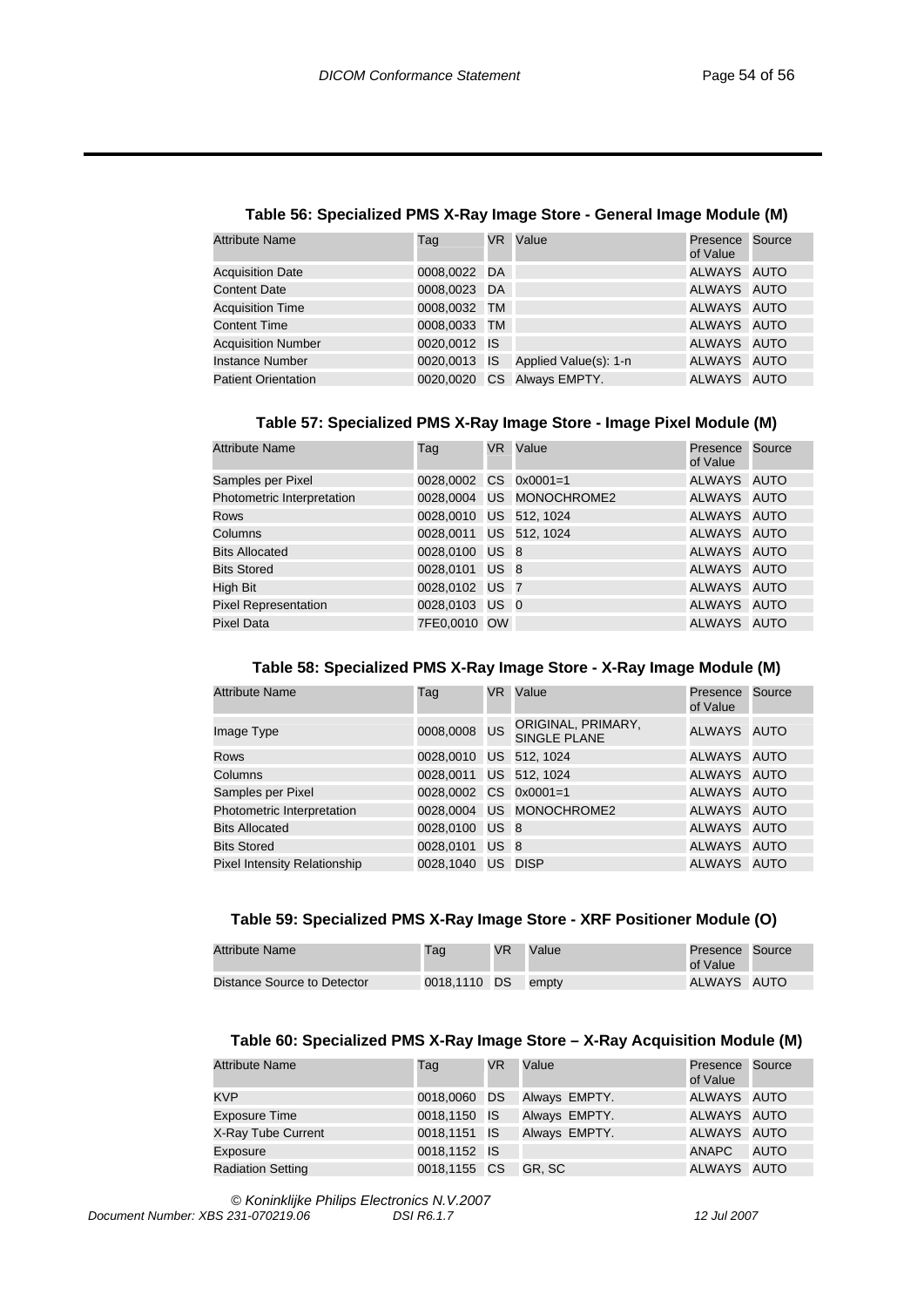| Table 61: Specialized PMS X-Ray Image Store - SOP Common Module (M) |              |     |                       |                             |  |  |
|---------------------------------------------------------------------|--------------|-----|-----------------------|-----------------------------|--|--|
| <b>Attribute Name</b>                                               | Taq          | VR. | Value                 | Presence Source<br>of Value |  |  |
| <b>Specific Character Set</b>                                       | 0008,0005 CS |     | <b>ISO IR 100</b>     | ALWAYS AUTO                 |  |  |
| <b>SOP Class UID</b>                                                | 0008.0016 UI |     | 1.3.46.670589.2.3.1.1 | ALWAYS AUTO                 |  |  |
| SOP Instance UID                                                    | 0008,0018 UI |     |                       | ALWAYS AUTO                 |  |  |

| Table 61: Specialized PMS X-Ray Image Store - SOP Common Module (M) |  |  |  |
|---------------------------------------------------------------------|--|--|--|
|                                                                     |  |  |  |

| Table 62: Specialized PMS X-Ray Image Store - VOI LUT Module (O) |  |
|------------------------------------------------------------------|--|
|------------------------------------------------------------------|--|

| <b>Attribute Name</b> | Tag          | VR | Value                                                                                               | Presence<br>of Value | Source |
|-----------------------|--------------|----|-----------------------------------------------------------------------------------------------------|----------------------|--------|
| <b>Window Center</b>  | 0028,1050 DS |    | This attribute is related to the<br>DI Contrast / Brightness.                                       | ALWAYS AUTO          |        |
| Window Width          | 0028,1051 DS |    | This Attribute is related to the<br>DI Contrast / Brightness.<br>Required if (0028,1050) is<br>sent | ALWAYS AUTO          |        |

#### **8.1.5. Coerced / Modified fields**

In general, DSI will try and optimize the imported image data. This may involve the removal of redundant data, either or not due to the creation of a Grayscale Softcopy Presentation State object for the image data. This may also involve the creation of extra attributes. As it is not the intention of DSI to export this data as such, the SOP Instance UID shall not be changed.

If not available at import then DSI will create the additional attributes as listed in the Table below.

| <b>Name</b>                          | Taq       | <b>Generated Value</b>                     |
|--------------------------------------|-----------|--------------------------------------------|
| Performed Procedure Step Start Date  | 0040.0244 | Copied from (0008,0020) Study Date.        |
| Performed Procedure Step Start Time  | 0040.0245 | Copied from (0008,0030) Study Time.        |
| Performed Procedure Step ID          | 0040.0253 | Copied from (0020,0010) Study ID.          |
| Performed Procedure Step Description | 0040,0254 | Copied from (0008,1030) Study Description. |

#### **Table 63: Additional Attributes**

If the SCU does not propose a Presentation Context for the Grayscale Softcopy Presentation State storage SOP class, then DSI will derive Grayscale Softcopy Presentation State data from the imported image data and store this data in a new series within the examination of the imported image.

However, if during import the image is accompanied by Grayscale Softcopy Presentation State data, the DSI database shall avoid data overlap by only storing the relevant data from the first object received; either the first image or its Presentation State!